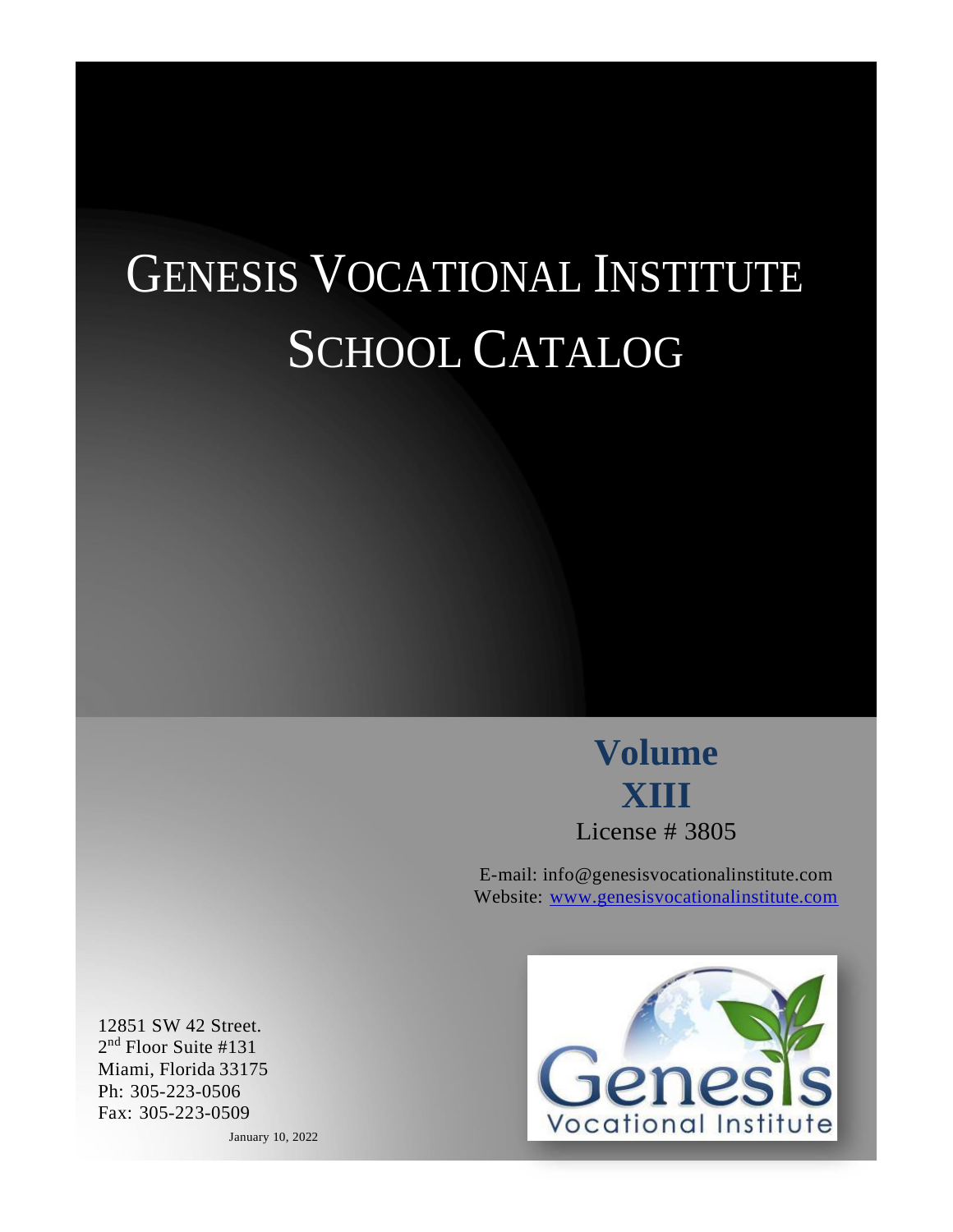## **Table of Contents**

| Policy for Transferability of Credits to other Institutions  13 |
|-----------------------------------------------------------------|
| Policy for Granting Credit for Previous Education 13            |
|                                                                 |
| Policy for Transfer of Credit within Genesis  13                |
|                                                                 |
|                                                                 |
|                                                                 |
|                                                                 |
|                                                                 |
|                                                                 |
|                                                                 |
| Standards of Academic Progress (SAP) 14                         |
|                                                                 |
|                                                                 |
|                                                                 |
|                                                                 |
|                                                                 |
|                                                                 |
| Last Updated: 01/10/2022                                        |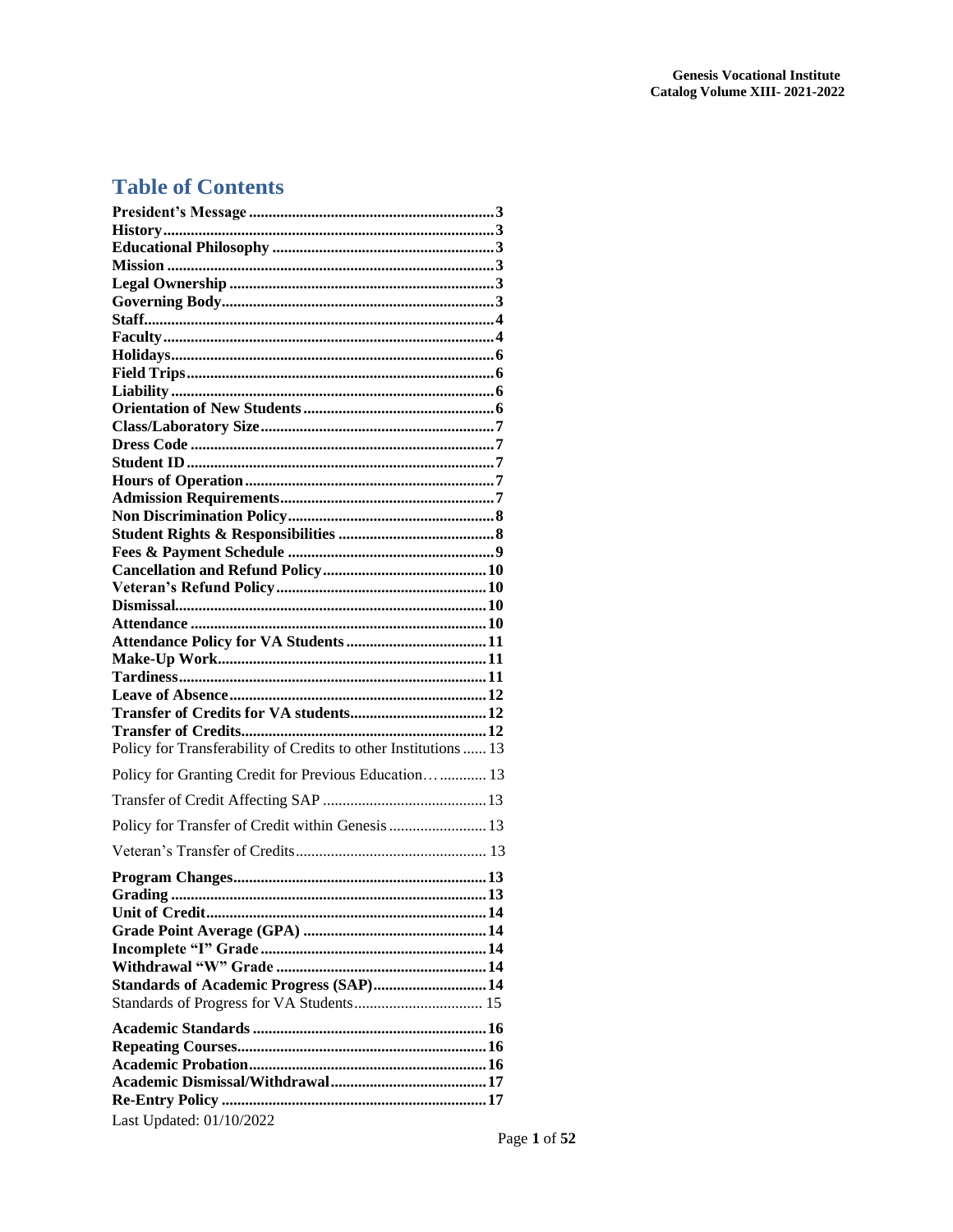| Non-discrimination/Equal Opportunity Policy 21           |
|----------------------------------------------------------|
|                                                          |
|                                                          |
|                                                          |
|                                                          |
|                                                          |
|                                                          |
|                                                          |
|                                                          |
|                                                          |
|                                                          |
| <b>Adverse Weather and Emergency Closing Policy  23</b>  |
|                                                          |
|                                                          |
|                                                          |
| <b>Description of School Facilities and Equipment 24</b> |
|                                                          |
|                                                          |
|                                                          |
|                                                          |
|                                                          |
|                                                          |
|                                                          |
|                                                          |
|                                                          |
|                                                          |
|                                                          |
|                                                          |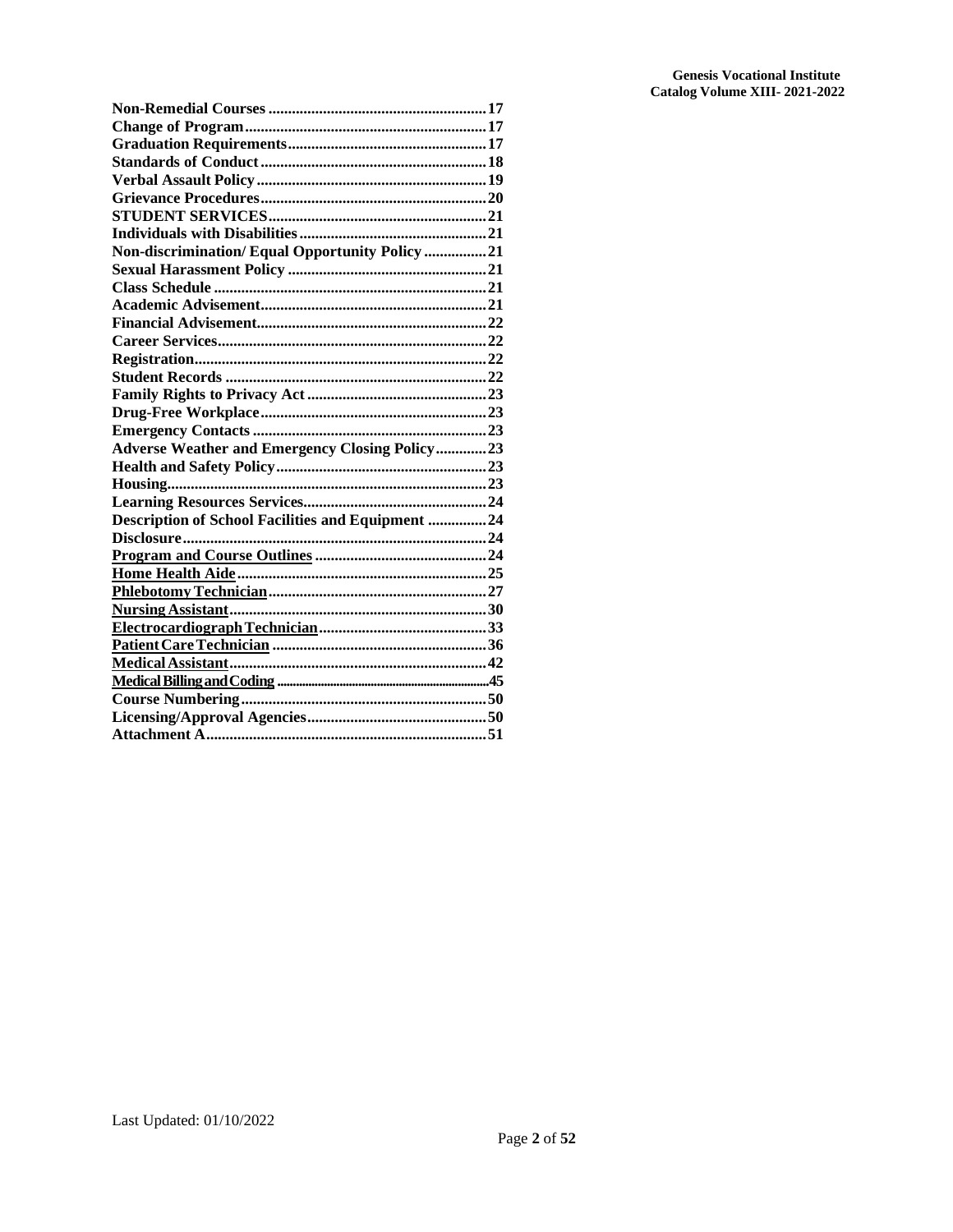#### <span id="page-3-0"></span>**President's Message**

Career training is a road that leads to challenges and roles that force us to take personal leaps and bounds we may never have encountered otherwise. We are honored that you have considered Genesis Vocational Institute as an instrument of your journey. It is our desire to help you reach your goals for a new future that can be filled with professional satisfaction and numerous rewards. We do hope that your career choices continuously lead you to pursue education so that you can continue to grow professionally. So it is with great pleasure that we welcome you to our school let it become your school. Genesis Vocational Institute is ready to serve you and the community, making dreams a reality, and helping people just like you take your place on the road of life.

Thank You.

*Adriana Francese, School Director*

#### <span id="page-3-1"></span>**History**

Genesis Vocational Institute was started in October 2007. Owners of Genesis Vocational Institute possesses a decade of experience with adult learners in career training.

#### <span id="page-3-2"></span>**Educational Philosophy**

Genesis Vocational Institute aims to provide hands on training to ourstudents, and to provide the industries of interest, skilled workers who are ready to engage in a career in high demand.

#### <span id="page-3-3"></span>**Mission**

Our mission is to train students to become entry level professionals in careers that are in high demand. We aim to improve employability and inspire life long career growth, thereby improving the quality of life of individuals in our community.

#### <span id="page-3-4"></span>**Legal Ownership**

Genesis Vocational Institute, Corp. is a corporation formed under the laws of the State of Florida. Current owners and officers are Adriana Francese, President, Samanta Ferrini Vice President and Leandro Ferrini Secretary.

#### **Corporate Name**

The institutions corporate name is Genesis Vocational Institute, Corp. and is doing business as Genesis Vocational Institute.

#### <span id="page-3-5"></span>**Governing Body**

The name and corporate address of the governing body of Genesis Vocational Institute, Corp. is:

#### **Genesis Vocational Institute, Corp.**

12851 SW 42 Street 2 nd Floor Suite # 131 Miami, Florida 33175 305-223-0506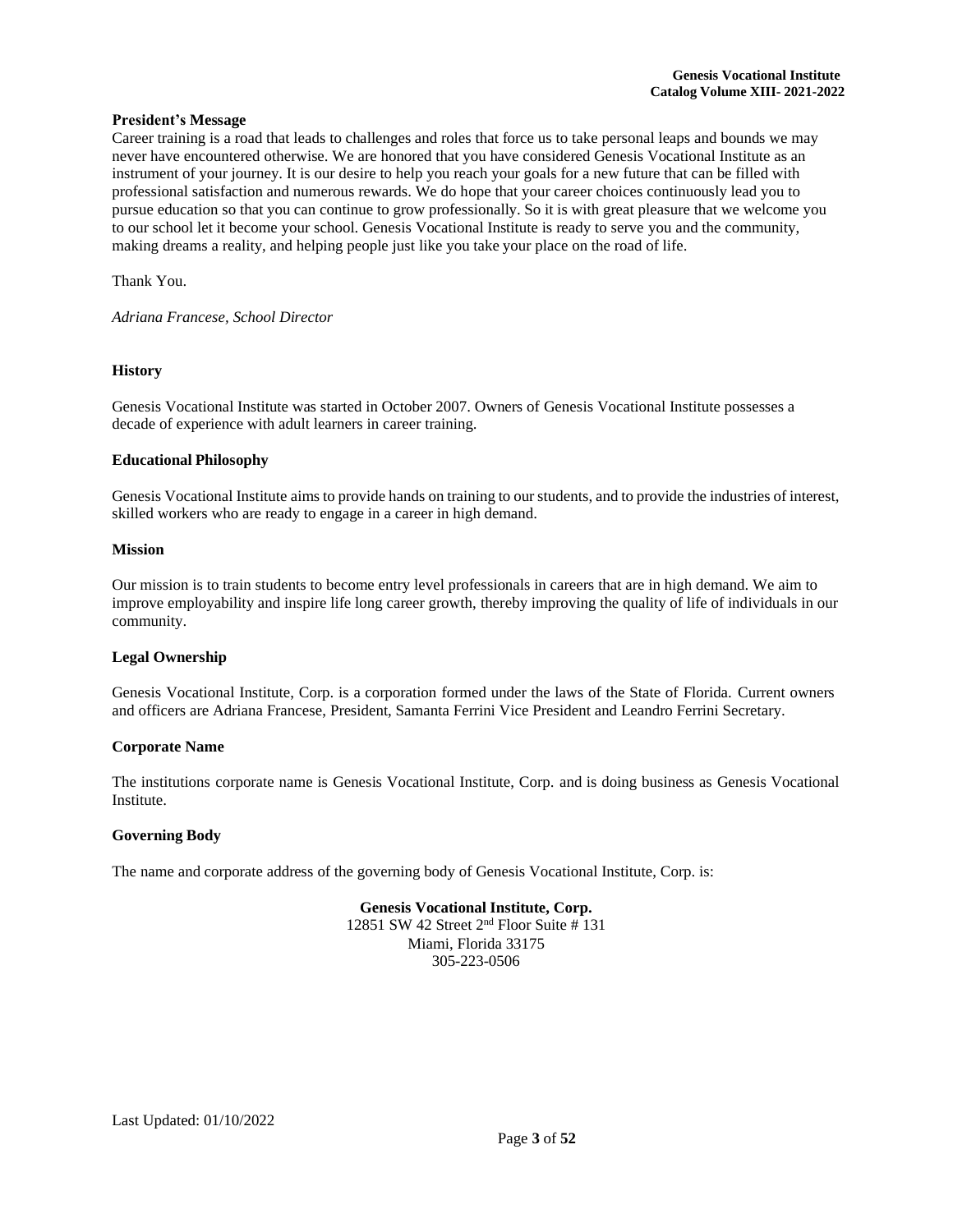## <span id="page-4-0"></span>**Staff**

Adriana Francese President Campus Director

Samanta Ferrini Vice President Director of Admission Director of Advisement

Leandro Ferrini Secretary Library Coordinator Financial Aid Coordinator

Alyson Tinoco Job Placement Representative

Ana Pluas Registrar Coordinator

Leonor Nuñez Admissions Representative

## **Elier Tinoco ARNP**

Director of Education Florida Department of Health Adv. Registered Nurse Practitioner ARNP9428804 Master of Science in Nursing Florida International University, Miami FL Bachelor of Science in Nursing Florida International University, Miami FL

## <span id="page-4-1"></span>**Faculty**

(Amendments on Faculty and Staff will be added as an Addendum to the school catalog as hired).

#### **Carmen Beck LPN, C.N.A, RN**

Nursing Assistant Program Director Full Time Faculty Member Nursing Assistant Instructor Patient Care Technician Instructor Practical Nurse (Genesis Vocational Institute) Licensed Practical Nurse: (PN5218817) Nursing Assistant (Genesis Vocational Institute) Certified Nursing Assistant: (CNA269280) Phlebotomy Technician (Miami Sunset Senior High School) AMCA #PTC-1826 Registered nurse Miami Regional College RN9501071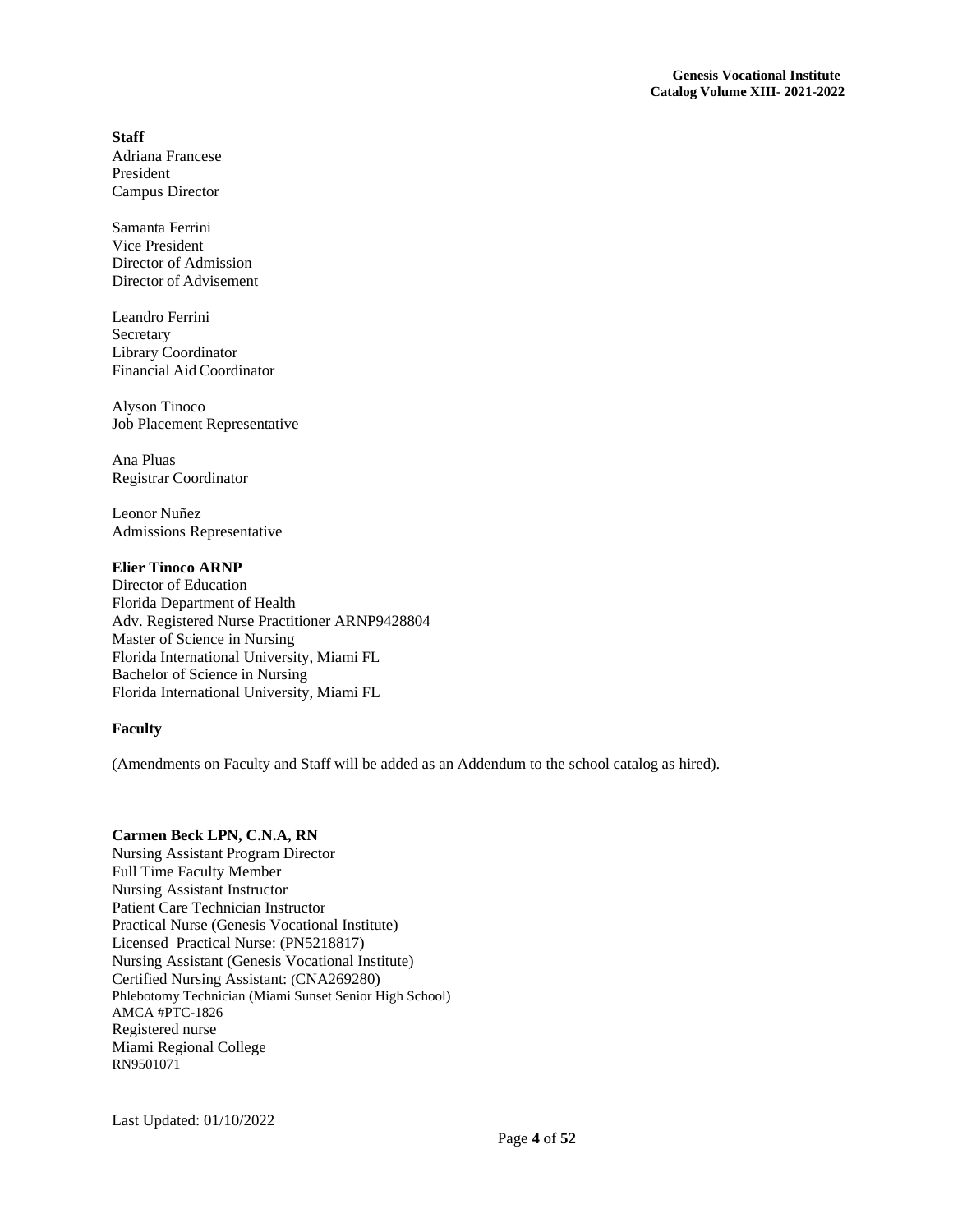#### **Marcelo Eduardo Torres Part-Time Faculty Member**

Medical Billing and Coding Instructor Master of Science in International Business Humboldt International University FMG Foreign Medical Graduate School of Medicine, Catholic University of Guayaquil, Ecuador CPC-P – Certified Professional Coder Payers (American Academy of Professional Coders) CENTC- Certified ENT Coder (American Academy of Professional Coders) CCS- Certified Coding Specialist (American Health Information Management Association) CPC- Certified Professional Coder (American Academy of Professional Coders)

## **Marisol Lopera Perez**

Home Health Aide Instructor and Nursing Assistant Instructor Certified Nurse Assistant C.N.A 305445 Genesis Vocational Institute, Miami FL

## **Elier Tinoco ARNP**

**Medical Assistant Instructor** Doctor of Medicine and Surgery Universidad Autonoma de Nicaragua Florida Department of Health Adv. Registered Nurse Practitioner ARNP9428804 Master of Science in Nursing Florida International University, Miami FL Bachelor of Science in Nursing Florida International University, Miami FL

## **Juan Carlos Acosta**

## **Electrocardiograph Technician Instructor**

 Certified Phlebotomy Technician Certified Electrocardiograph Technician Phlebotomy Technician Genesis Vocational Institute Electrocardiograph Technician Genesis Vocational Institute Medical Assistant Genesis Vocational Institute

## **Katherine Beck Phlebotomy Technician Instructor**

 Phlebotomy Technician Genesis Vocational Institute Certified Phlebotomy Technician Bachelor of Arts in Chemistry-Florida International University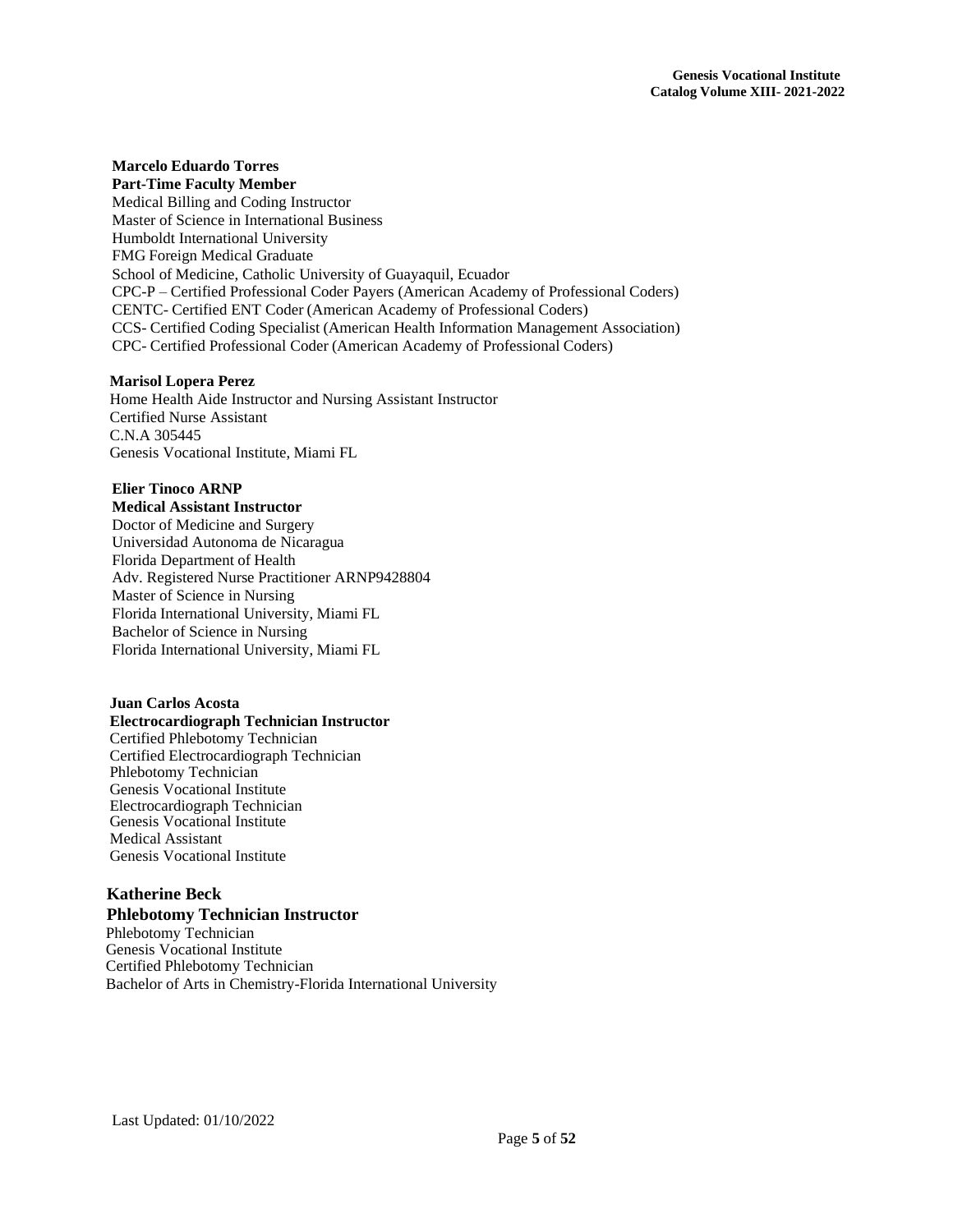## <span id="page-6-0"></span>**Holidays**

Martin Luther King Day President's Day Good Friday Memorial Day Independence Day Labor Day Veteran's Day Thanksgiving Day & Day After Christmas Day through New Year's Day Spring Break Summer Recesses

## **Parking**

Parking and traffic regulations must be maintained for the protection of all students. Students must park in authorized spaces. Students must not park in handicapped spaces (unless possessing the appropriate licensure), on sidewalks, and in "no parking areas." Violators are subject to being towed without prior warning or formal notification.

#### <span id="page-6-1"></span>**Field Trips**

Students may be eligible to participate in approved field trips by their instructors at appropriate times during the classroom training period. These trips are designed to supplement the curriculum and to introduce students to situations that cannot be reproduced in the classroom. Students will be notified in advance of any scheduled trips.

#### <span id="page-6-2"></span>**Liability**

Genesis does not provide personal, medical, or liability insurance against fire, theft, or vandalism of students' personal property. Students are covered by professional liability insurance during the clinical components of the programs.

## <span id="page-6-3"></span>**Orientationof New Students**

Orientation is conducted prior to the beginning of each program as a means of introducing new students to Genesis. During this orientation, students are introduced to the mission of Genesis. Members of the administration familiarize students with Genesis facilities and explain academic policies and regulations. Please allow approximately 2 hours to complete orientation.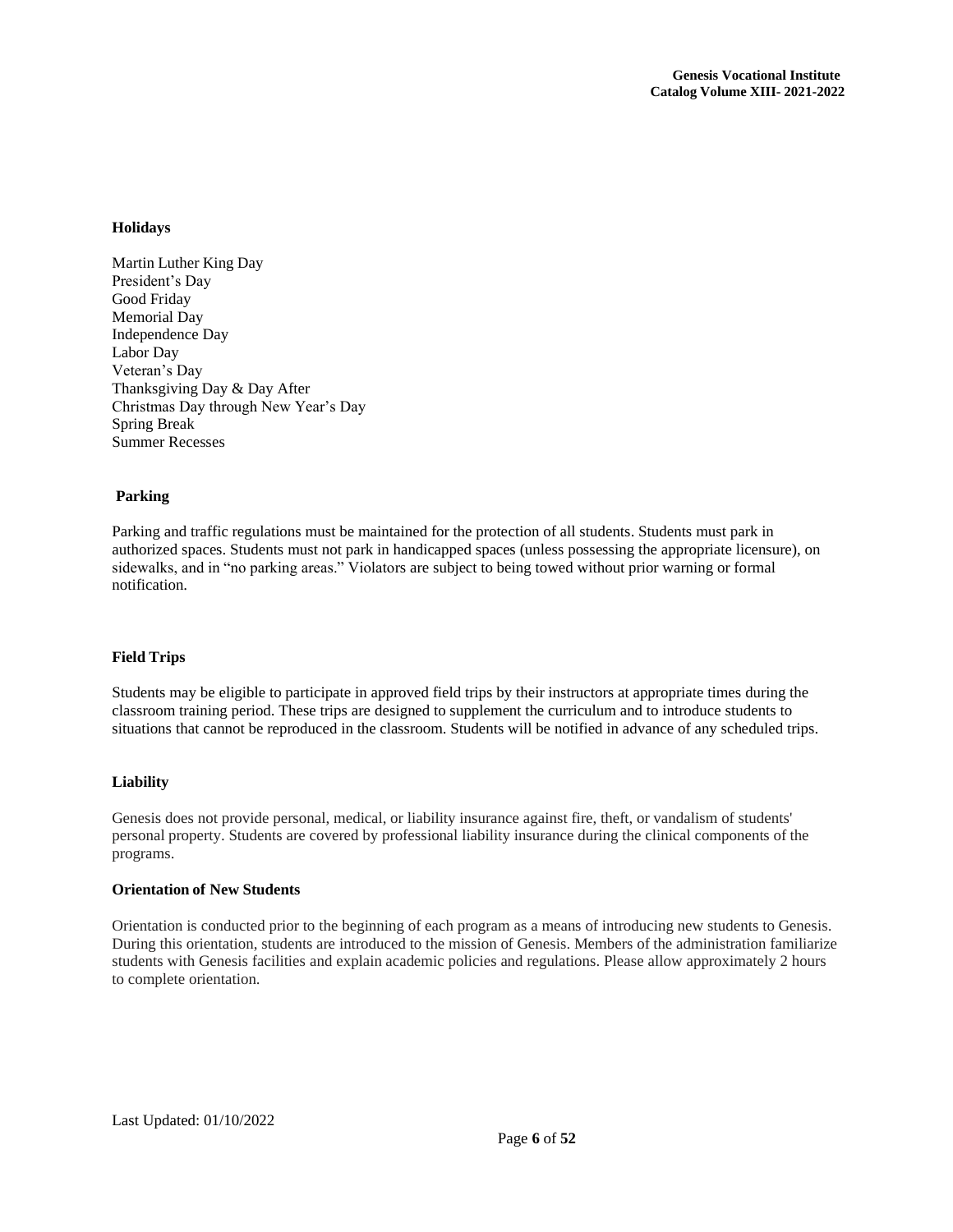#### <span id="page-7-0"></span>**Class/Laboratory Size**

In order for students to receive individualized attention, Genesis will maintain proper ratio between faculty and students to allow adequate attention. The student-faculty ratio will generally not exceed 25:1 in theory class and 15:1 in laboratory classes. Laboratory class size will vary by program.

#### <span id="page-7-1"></span>**Dress Code**

Genesis maintains a strict dress code for its students. All students are expected to be neat, clean, and dressed in medical scrubs consistent with the type of dress that would be required for the medical/business office, in the color designated by Genesis which is Navy Blue.

The estimated cost of acquiring the uniform is \$50.00

The student's footwear should consist of clean, sneakers or medical clogs. A student's appearance must reflect the demands to maintain astute professional, medical, and hygienic standards. Personal appearance is one of the first features upon which an employer evaluates a candidate for employment.

All students are treated equally and are required to practice good hygiene as a daily routine. A clean, professional appearance is essential in Genesis because of the nature of our work.

Students are not allowed to wear a uniform with the logo of a different institution.

#### **Dress Code for Nursing Assistants**

In addition to the policy described under Dress Code, Nursing Assistant Students must wear their hair up when attending clinical rotations and when taking the State Board exam. Fingernails must be clean and short with no dark nail polish. Earrings must be small and not dangle, hoops are not allowed. No face piercings are allowed except at the ears.

## <span id="page-7-2"></span>**Student ID**

ID cards are issued to registered students for identification purposes before going to clinical externship.

#### <span id="page-7-3"></span>**Hours of Operation**

| Office Hours: Monday through Friday | $9:00am - 7:00pm$ |
|-------------------------------------|-------------------|
| School Hours: Monday through Friday | $9:00am - 9:00pm$ |
| Saturday                            | $9:00am - 2:00pm$ |
| Sunday                              | Close             |

#### <span id="page-7-4"></span>**Admission Requirements**

- 1. All applicants must present an official picture ID
- 2. Applicants must be at the compulsory age of attendance.
- 3. For programs that are more than 400 hours the applicant should present evidence of a high school diploma, high school certification, or GED.
- 4. Students, who do not have a high school diploma, high school certification or GED and are 17 years and 9 months of age or older must demonstrate the ability to learn from the program of instruction by passing the Wonderlic Basic Skills Test (BST) with a minimum score of 303-321 in English and 294-313 in Math.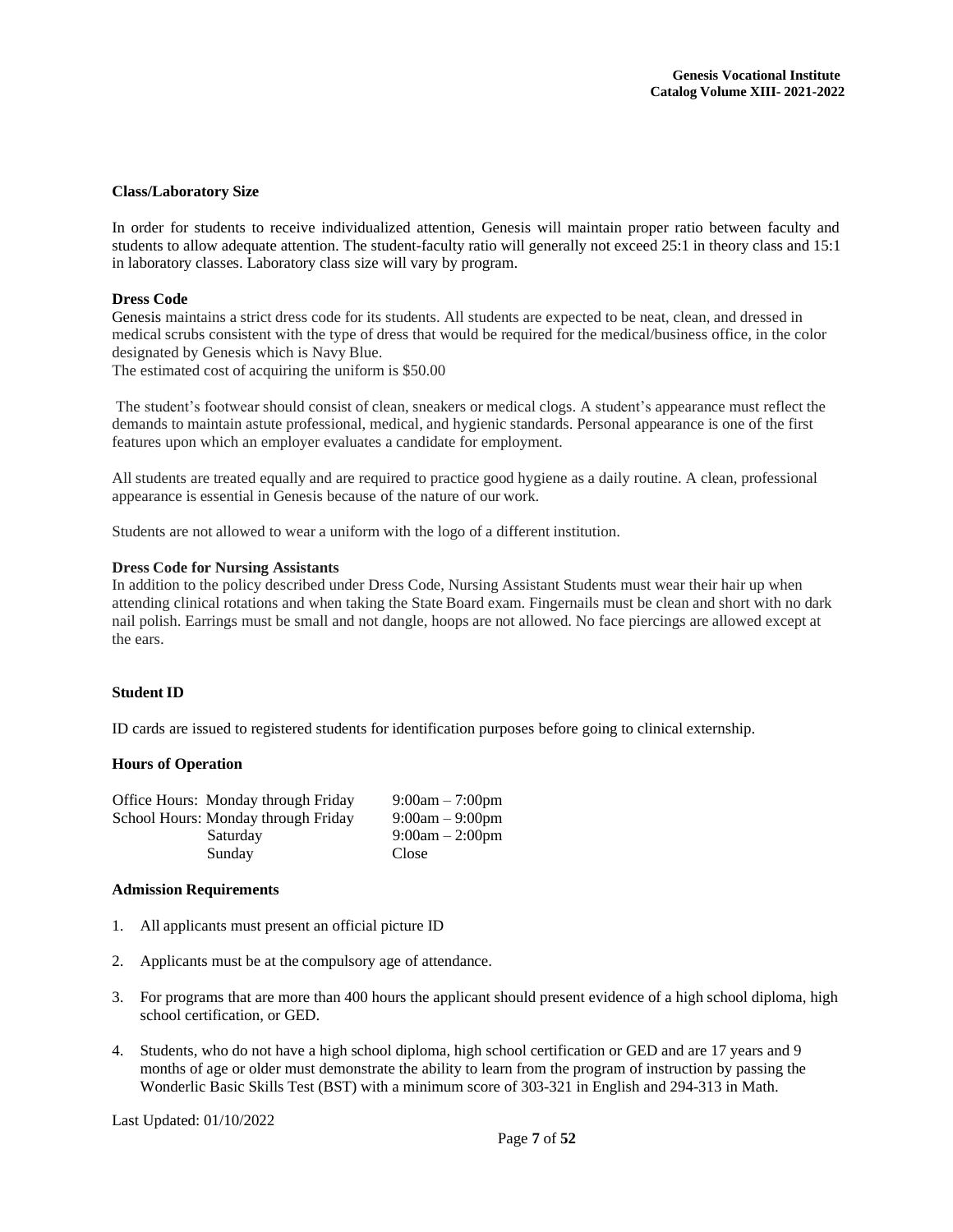- 5. Students that graduated high school in a country other than the United States and do not have a copy of their high school diploma must sign the Educational Affidavit form. This form certifies that the student completed high school in a foreign country. This student must also pass the Wonderlic BST test with a minimum score of 303-321 in English and 294-313 in Math.
- 6. Students who are at least 17 and 9 months years of age, may enroll in any program however, a parent or legal guardian must also sign the Enrollment Agreement.
- 7. All accepted students must complete an Enrollment Agreement and pay the \$100.00 registration fee.
- 8. Applicants will receive the school catalog at the time of signing the Enrollment Agreement.
- 9. Genesis Vocational Institute will keep records of prospective students denied admission for at least one year.
- 10. Prospective students, who were denied admission and would like to view their file, may submit a written request. Access to view the file will be granted within 24 hours of request.

## **Rotation Requirements**

The following documentation is required from students before they begin their clinical rotations. Students are responsible for paying the below additional costs.

| For Nursing Assistant and Patient Care Technician |         |
|---------------------------------------------------|---------|
| Background Screening Level 2.                     | \$90.00 |
| Completed Physical and PPD Exam                   | \$50.00 |

#### **For Medical Assistant and Medical Billing & Coding:**

No additional documentation required

#### **Important Note**:

Applicants for Nursing Assistant Training, which require state certification, are advised that they will be required to submit an Additional Criminal History Questionnaire per Florida Statute 456.0635. Presence of criminal convictions on record may cause the rejection of an applicant for state licensure.

Students admitted to the Nurse Assistant program are required to have their physician complete the physical examination form provided by Genesis Vocational Institute. The physical form is required by some clinical sites for rotation purposes.

#### <span id="page-8-0"></span>**Non Discrimination Policy**

Genesis Vocational Institute does not discriminate regarding race, sex, color, creed and/or religion.

#### <span id="page-8-1"></span>**Student Rights & Responsibilities**

Genesis Vocational Institute seeks to maintain an environment where students have the following rights:

- Students can freely exchange diverse ideas in an orderly manner inside and outside the classroom;
- Students can associate freely with other individuals, groups of individuals and organizations for purposes which do not infringe on the rights of others;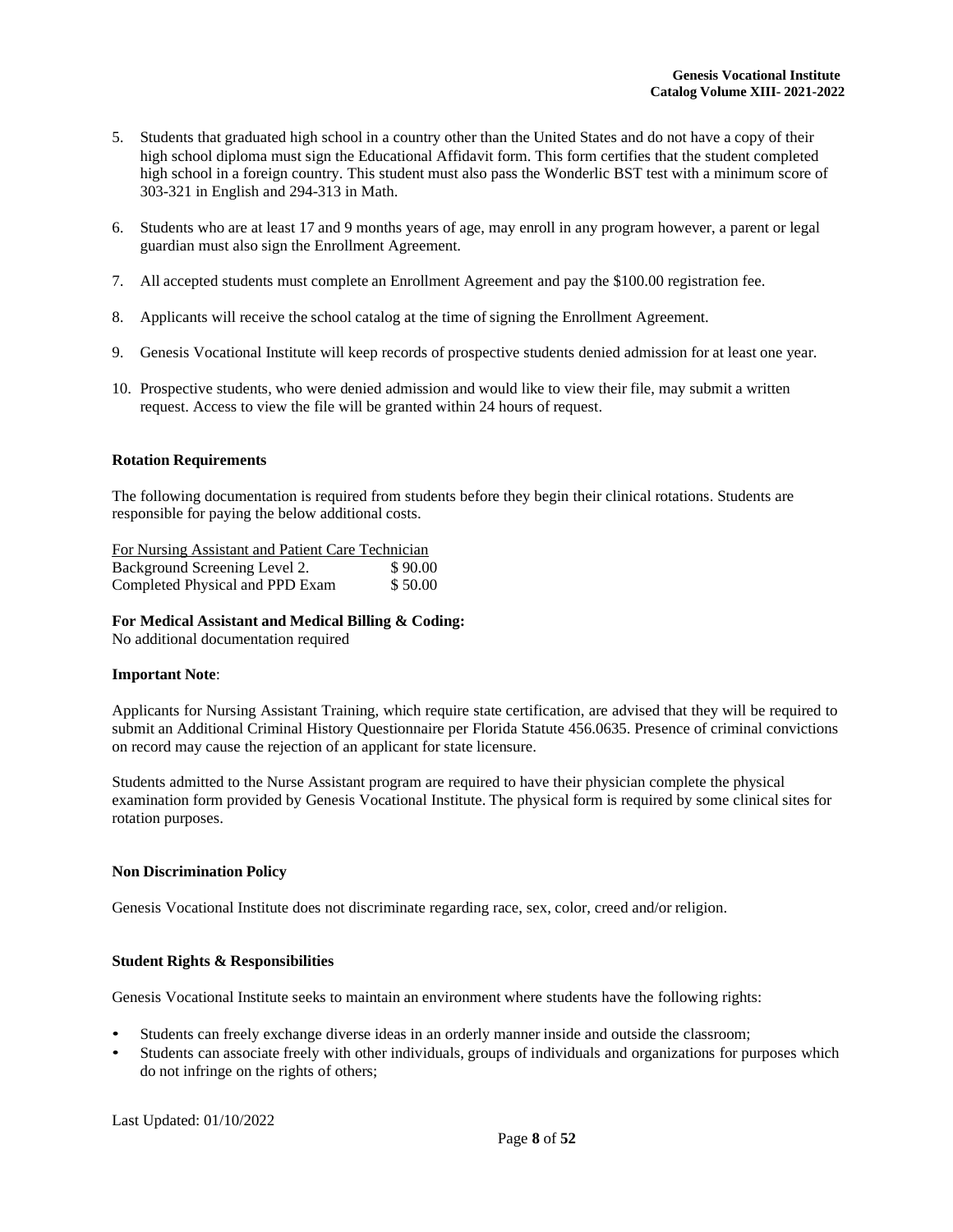- Students can expect to participate fully in Genesis Vocational Institute's community without discrimination as defined by federal and state law;
- Students can function in their daily activities without unreasonable concerns for personal safety, and in an environment that is conducive to educational activity;
- Students can expect discipline to be implemented through established procedures containing all elements of due process for the adjudication of charges, and the opportunity for continued school involvement (as appropriate) until the resolution of the charges;
- Student information is maintained confidential, free of unreasonable intrusions into information and/or matters relevant to identity and well-being;
- Students have access to established procedures for respectfully lodging a grievance to Genesis Vocational Institute.
- Students have access to all faculty, staff, resources and supplemental educational holdings maintained on campus for the professional development of students and the learning process.
- Students study in a setting that is conducive to personal growth.
- Students have the right to expect responses from Genesis Vocational Institute's academic and administrative departments.
- Students can expect academic and administrative policies that support intellectual exploration, learning, and growth.

## <span id="page-9-0"></span>**Fees & Payment Schedule**

All prices for programs are printed herein. There are no carrying charges, interest charges, or service charges connected or charged with any of these programs. It is suggested that books and uniforms be purchased prior to attending class. Payment of tuition is due, in full, on or before the first day of class, unless a student requires a payment plan. Any students who are unable to pay the tuition and fees in full may arrange a payment plan to Genesis or apply for a private education loan through a third-party lender. Genesis reserves the right to assign any unpaid balances to an outside agency for collections. Genesis does not participate in the federal Title IV program.

Genesis acceptable payment options are as follows:

- **1.** Payment in full on or before the first day of class.
- **2.** Private loans Private education loans, sometimes called alternative loans, are available for students who have a need in order to cover educational costs. Private loans are offered by private lenders, and there are no federal forms to complete. Eligibility for private student loans often depends on your credit score.
- **3.** Employer reimbursement many employers have programs that reimburse students for educational costs. Students should contact the personnel office at their place of employment to determine if such funding is available for attendance at Genesis.
- **4.** Installment plans, which will be set up based upon the student's ability to make monthly payments over the length of the program, with a minimum down payment made on or before the first day of class, are available.

We accept the following methods of payment: Cash, Money Orders, MasterCard, Visa, or other major credit cards. Cost of clock hour is included in the price cost for the goods and services. (Note: The total cost does not include licensing or any other regulating agency fees.)

The Registration fee is due at the time of signing the Admission Application.

The Registration fee is due at the time of signing the Enrollment Agreement for admissions. Students must adhere to the payment plan outlined in the Student Enrollment Agreement which is completed at the time of registration.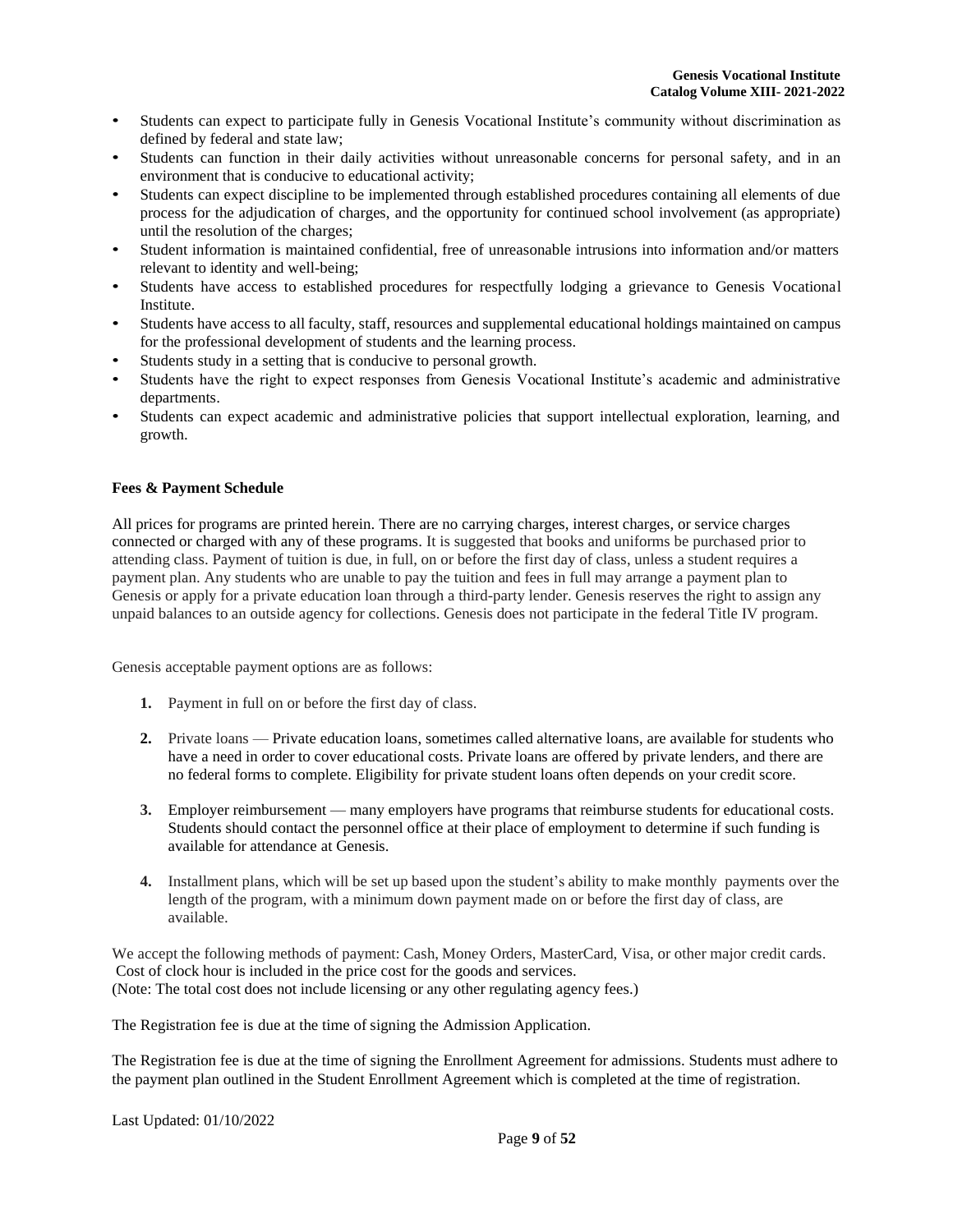Payments are due on between the 1st and 10th day of every month; late payments are subject to the Late Fee policy outlined in the Student Enrollment Agreement.

In the event that a student's account is sent to collections, Genesis Vocational Institute shall be entitled to collection, attorney fees and cost on the account thereof.

## <span id="page-10-0"></span>**Cancellation and Refund Policy**

- 1) Should a student's enrollment be terminated or cancelled for any reason, all refunds will be made according to the following refund schedule:
- 2) Cancellation can be made in person, by electronic mail, by Certified Mail or by termination.
- 3) All monies will be refunded if the school does not accept the applicant or if the student cancels within three (3) business days after signing the enrollment agreement and making initial payment.
- 4) Cancellation after the third (3rd) Business Day, but before the first class, results in a refund of all monies paid, with the exception of the registration fee of \$100.
- 5) Cancellation after attendance has begun, through 40% completion of the program, will result in a Pro Rata refund computed on the number of hours completed to the total program hours.
- 6) Cancellation after completing more than 40% of the program will result in no refund.
- 7) Cancellation of classes or programs by the institution before or after attendance has begun will result in 100 percent refunds.
- 8) Termination Date: In calculating the refund due to a student, the last date of actual attendance by the student is used in the calculation unless earlier written notice is received.
- 9) Refunds will be made within 30 days of termination of students' enrollment or receipt of Cancellation Notice from student.
- 10) A student's enrollment can be terminated at the discretion of the governing board of the school for insufficient academic progress, non-payment of academic costs, or failure to comply with rules.
- 11) Books, materials and fees will not be refunded, thus will not be included in the refund calculation.

#### <span id="page-10-1"></span>**Veteran's Refund Policy**

The refund of the unused portion of tuition, fees, and other charges for veterans or eligible persons who fail to enter a course or withdraw or discontinue prior to completion will be made for all amounts paid which exceed the approximate pro rata portion of the total charges that the length of the completed portion of the course bears to the total length of the course. The proration will be determined on the ratio of the number of days or hours of instruction completed by the student to the total number of instructional days or hours in the course and must be pro rata to the very end.

Effective 04/07/2015 the following policies for VA students have been modified:

For programs whose length is over 240 clock hours, students will be placed on academic probation for a period of two months.

#### <span id="page-10-2"></span>**Dismissal**

A student may be dismissed, at the discretion of the Director, for insufficient academic progress, non-payment of costs, or failure to comply with rules of conduct and policies of the institution.

#### <span id="page-10-3"></span>**Attendance**

Students are expected to attend all scheduled class meetings and to arrive on time. Students are expected to inform faculty in advance of any dates where a students may be absent. It is the responsibility of the student to make up missed work. In order for an absence to be excused the student shall provide a doctor's note or court document. Absences due to the death of an immediate family member will also be excused. Students needing to take more than 3 consecutive days off will be required to take a Leave of Absence. Students with excessive absences will be subject to disciplinary action, including termination from their course of study.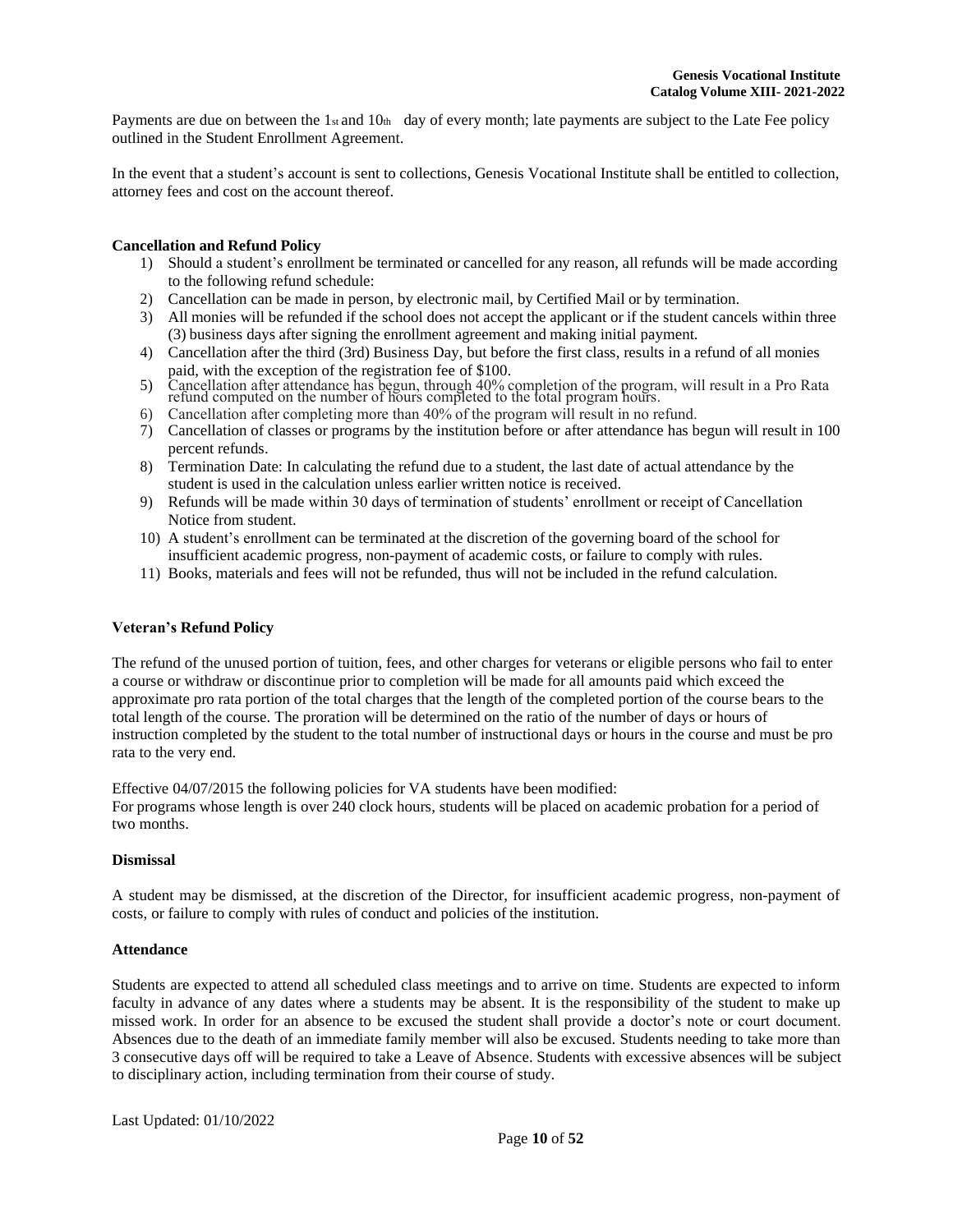All externship hours that are missed must be made up. More than three absences from externship assignments without prior notice may result in termination from school.

#### **Absences for Programs of more than 400 hrs.**

Students will be allowed 1 excused absence per every 100 hours of program length and 1 unexcused per every 200 hours of program length. Students who do not adhere to this policy and have excessive absences will first receive a written warning. Students who continue to have excessive absences in any given period will receive a second warning letter. Finally, a dismissal letter will be issued to any student whose absences have hindered their progress in the program. Once the dismissal letter has been issued the student will be dropped from the program.

#### **Absences for Programs of less than 400 hrs.**

Students will be allowed 1 excused and 1 unexcused absence per month. Absences are not to exceed 2 per month. Students will receive a warning letter after their third absence. A second warning will be issued after a fourth absence. Finally, after a fifth absence the student will receive a dismissal letter. Once the dismissal letter has been issued the student will be dropped from the program.

#### <span id="page-11-0"></span>**Attendance Policy for VA Students**

Early departures, class cuts, tardies, etc., for any portion of a class period will be counted as full-hour of absence.

Students exceeding 10% total absences in a calendar month will be terminated from their VA benefits for unsatisfactory attendance.

In order to show that the cause of unsatisfactory attendance has been removed, students must show good attendance (as defined) for one calendar month after being terminated for unsatisfactory attendance. After such time, the student may be recertified for VA education benefits.

The student's attendance record will be retained in the veteran's file for USDVA and SAA audit purposes. VA students are required to attend all classes.

#### <span id="page-11-1"></span>**Make-Up Work**

The school will schedule one make-up work day per month on a Wednesday. The student will only be allowed to make-up one exam per month with an excused absence. If any other exams are missed, the student will receive a "0" grade. No make-up exam will be given if the student receives a "D" or "F" on the exam. Final exams and unit exams cannot be made-up if the student is absent from these exams he/she will receive a "0" grade.

## <span id="page-11-2"></span>**Tardiness**

Attendance and promptness reflect an individual's level of professionalism and work ethic. Since Genesis Vocational Institute trains students for careers, we believe our policies should reflect the work environment. A student arriving after attendance has been taken is considered late. A student who is more than fifteen minutes late, may not be allowed to enter the classroom at the discretion of the instructor. It is the responsibility of the student to make up the missed work in a timely manner. A student who is tardy three times in one calendar month will have one absence recorded on their attendance record.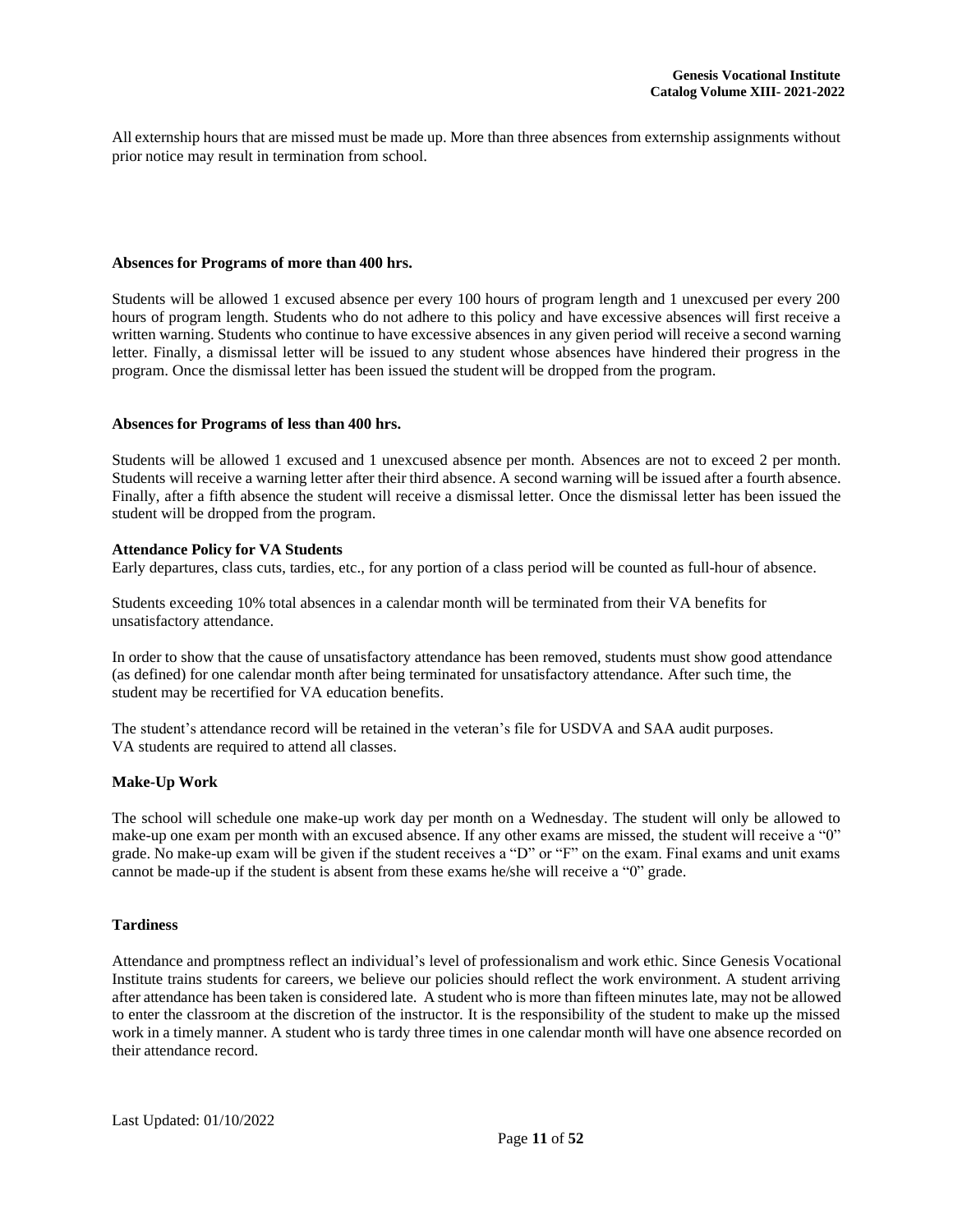### <span id="page-12-0"></span>**Leave of Absence**

Genesis Vocational Institute requires students to provide a written, signed, and dated request for a Leave of Absence prior to the last date of attendance. However, if unforeseen circumstances prevent a student from providing a prior written request, Genesis Vocational Institute may grant the student's request for a leave of absence and document its decision in the student's file. The student must provide Genesis Vocational Institute with the written request within 30 days.

A student may be granted a Leave of Absence (LOA) up to 180 days in any 12-month period. The number of days in a leave of absence commences the day after the student's last day of attendance. "A 12-month period" begins on the first day of the student's initial leave of absence.

Upon the student's return from the leave of absence, the student is permitted to complete the coursework he or she began prior to the leave of absence without any penalties. A student may take a subsequent LOA if the subsequent leave of absence does not exceed 30 days and the institution determines that the subsequent leave of absence is necessary due to unforeseen circumstances. Approved reasons for a subsequent LOA are jury duty, military reasons, or circumstances covered under the Family and Medical Leave Act of 1993.

If a student does not resume attendance at the institution on or before the end of a leave of absence, the student will be treated as a withdrawal.

It is the responsibility of the student to make up the missed work in a timely manner (within 30 days).

#### <span id="page-12-1"></span>**Transfer of Credits for VA students**

Genesis Vocational Institute reserves the right to accept or deny the transferring in of clock hours/credits received from another school. The granting of credit for prior learning or exams cannot exceed twenty five percent (25%) of any program. Programs and tuition will be adjusted according to the number of hours/credits accepted by Genesis Vocational Institute.

The school maintains a written record of previous education and training of the veteran or eligible person which clearly indicates that appropriate credit has been given by the school for previous education and training, with the training period shortened and tuition reduced proportionately. The record must be cumulative in that the results of each enrollment period (term, quarter or semester) must be included so that it shows each subject undertaken and the final result, *i.e.*, passed, failed, incomplete or withdrawn, and the VA and the veteran so notified.

#### <span id="page-12-2"></span>**Transfer of Credits**

Genesis Vocational Institute reserves the right to accept or deny the transferring in of clock hours/credits received from another school. The granting of credit for prior learning or exams cannot exceed twenty five percent (25%) of any program. Programs and tuition will be adjusted according to the number of hours/credits accepted by Genesis Vocational Institute.

If the student has taken a class more than 3 years ago, Genesis Vocational Institute requires the student to take an equivalent exam of that class prior to accepting or denying the credits/clock hours. The student must obtain a minimum of 70% on the exam, in order for the school to consider accepting the credits/clock hours.

The school maintains a written record of previous education and training of the student which clearly indicates that appropriate credit has been given by the school for previous education and training, with the training period shortened and tuition reduced proportionately. The record must be cumulative in that the results of each enrollment period (term, quarter or semester) must be included so that it shows each subject undertaken and the final result, *i.e.*, passed, failed, incomplete or withdrawn.

Any student, who began a program at Genesis Vocational Institute and wishes to transfer to another program, will receive credit for courses passed and tuition will be adjusted accordingly.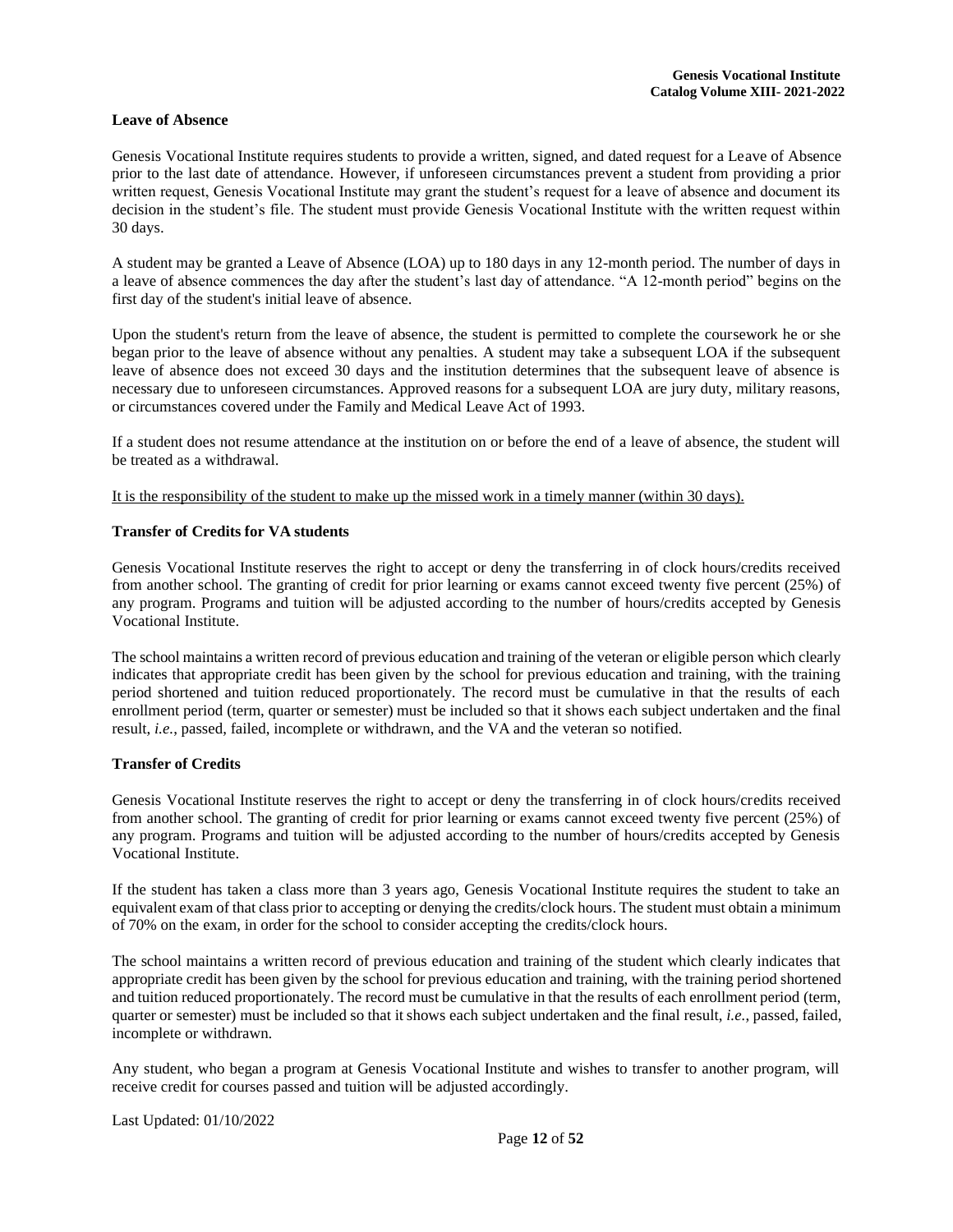Students who transfer out of Genesis Vocational Institute to another institution may receive their transcript reflecting their hours and grades, providing that all financial obligation have been met by the student to Genesis Vocational Institute. The acceptance of the transferability of credits is the decision of the receiving institution.

## <span id="page-13-0"></span>**Policy for Transferability of Credits to other Institutions**

Genesis cannot guarantee the transferability of hours or credits earned at Genesis. Genesis is not an accredited institution; therefore, any decision on the transferability of hours or credits is at the sole discretion of the receivinginstitution.

## <span id="page-13-1"></span>**Policy for Granting Credit for Previous Education**

Genesis will consider credits taken at other accredited institutions of higher learning to be accepted as 'transfer credit', provided that these course subjects are comparable to courses offered and applicable toward a Diploma at Genesis. Transfer credit is given for courses with a "C" or better. Transfer credit must be approved by the Director of Education. The student must submit an official transcript from his or her previous school, documenting hours and grades. In certain circumstances, a course description may be required. Any student wishing to submit transcripts from a foreign country for consideration of transfer of credits is required to provide a translation of such transcripts performed by a certified academic translator. No more than 25 percent of the total curriculum may consist of transferred credits.

## <span id="page-13-2"></span>**Transfer of Credit Affecting SAP**

An accepted transfer credit is factored into the calculation of how many credits a student has completed for determining the minimum cumulative GPA threshold.

## <span id="page-13-3"></span>**Policy for Transfer of Credit within Genesis**

Transfer of credits from courses or programs within Genesis will carry over students' cumulative grade point average for program applicable courses.

#### **Policy for Seeking Additional Diplomas or Programs**

Students graduating from Genesis and seeking additional diplomas within the school will carry over prior cumulative GPA for program applicable courses. Students seeking an additional diploma should be aware that assessment of their satisfactory academic progress (SAP) will be based on the same criteria used for their first diploma/certification.

#### <span id="page-13-4"></span>**Veteran's Transfer of Credits**

Students must report all education and training. The school must evaluate and grant credit, if appropriate, with the training time shortened, the tuition reduced proportionately, and the VA and student notified.

#### <span id="page-13-5"></span>**Program Changes**

Genesis Vocational Institute reserves the right to amend, add, or delete classes, programs, policies, equipment, tuition, fees, with prior notice of such changes. Reasonable accommodations will be made for students impacted by such changes.

#### <span id="page-13-6"></span>**Grading**

Students are graded according to the following Grade Point Average (GPA) system:

*Used in GPA computation*: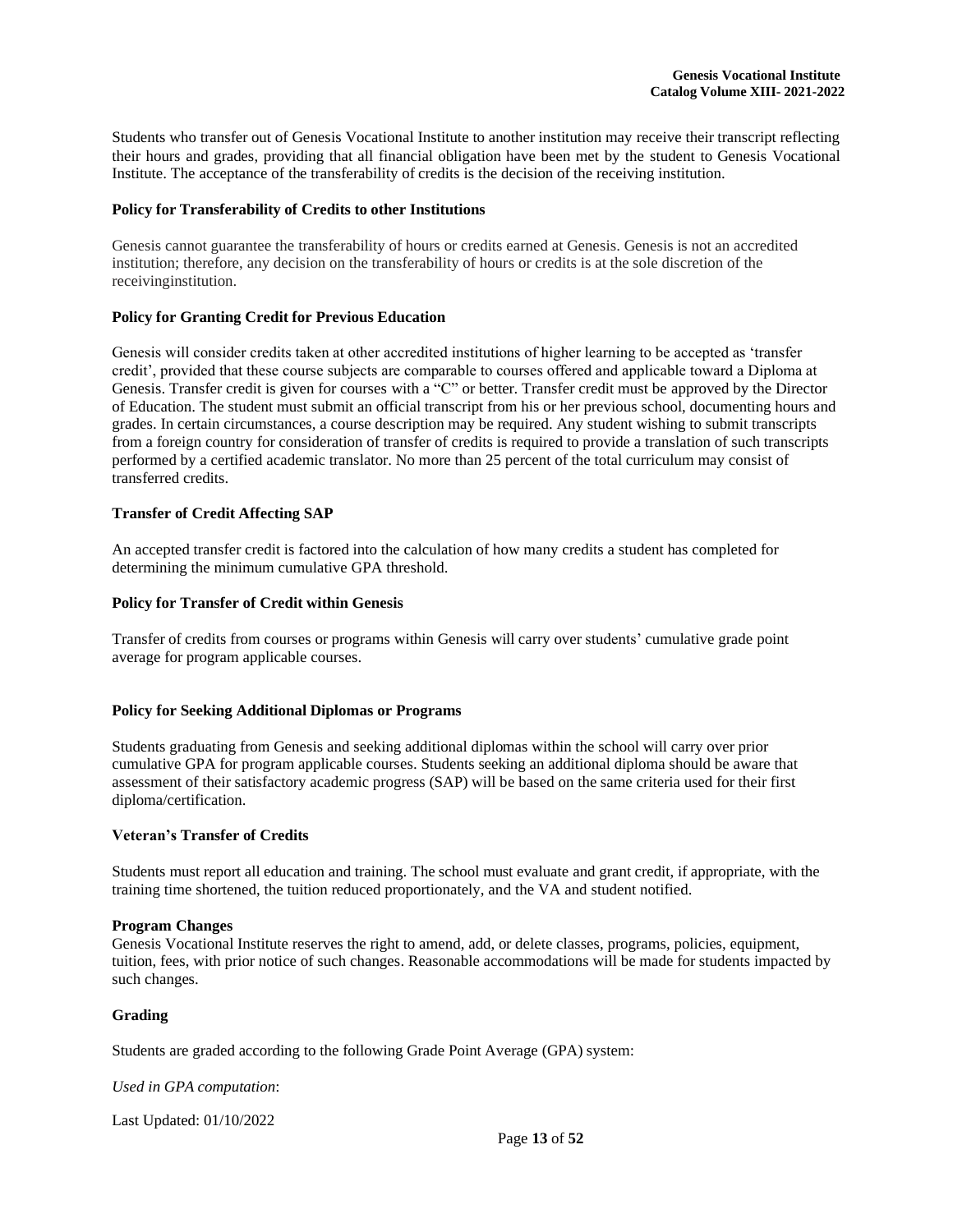| Letter | Numeric Grade | Status       | Grade |
|--------|---------------|--------------|-------|
|        |               |              | Point |
|        |               |              | Value |
| А      | 100-90        | Outstanding  | 4.0   |
| B      | 89-80         | Very Good    | 3.0   |
|        | 79-70         | Satisfactory | 2.0   |
|        | 69-60         | Failed       | 1.0   |
| Е      | $59-0$        | Failed       | 0.0   |

*Not Used* in GPA *computation*:  $I = Incomplete$ ;  $W = Withdrawal$ ;

## <span id="page-14-0"></span>**Unit of Credit**

The Unit of Credit used at Genesis Vocational Institute is a clock hour. A clock hour is defined as a period of 60 minutes with a minimum of 50 minutes of instruction in the presence of an instructor and a 10 minute break.

## <span id="page-14-1"></span>**Grade Point Average (GPA)**

Each letter grade has a point value. To calculate a GPA, add the total grade point values for all courses and divide that figure by the total number of clock hours attempted.

## <span id="page-14-2"></span>**Incomplete "I" Grade**

An Incomplete "I" is a temporary grade which may be given at the instructor's discretion to a student when illness, necessary absence, or other reasons beyond the control of the student prevent completion of course requirements by the end of the academic term. Students will have two weeks from the term's end date to complete course work. Otherwise, the grade will convert to an "F".

#### <span id="page-14-3"></span>**Withdrawal "W" Grade**

A grade of "W" is given when a student drops from a course after they have attended said course.

Withdrawing from a course will have the following affect:

If a student's last date of attendance is at the 20 percent point of attendance of a course, he or she will receive a grade of "F." An "F" grade will affect the students CGPA and the credit attempted/credit earned. An "F' grade will also be counted towards a student's ability to complete the program in the maximum timeframe of 1.5 times or 150% of the program length.

If a student's last date of attendance is before the 20 percent point of attendance of component, he or she will receive a grade of "W", and the grade will result in no credit earned and will not affect the credit attempted/credit earned. A "W" grade will, however, be counted towards a student's ability to complete the program in the maximum timeframe of 1.5 or 150% of the program length.

#### <span id="page-14-4"></span>**Standards of Academic Progress (SAP)**

The "Standards of Academic Progress" establish a formal process through which the administration and faculty of Genesis Vocational Institute, can identify and provide assistance to students who experience academic difficulty.

Students are expected to meet specific standards of satisfactory academic progress while working toward a diploma at Genesis Vocational Institute. Students will be evaluated for academic progress at the end of each academic quarter. The satisfactory academic progress policy measures the following factor: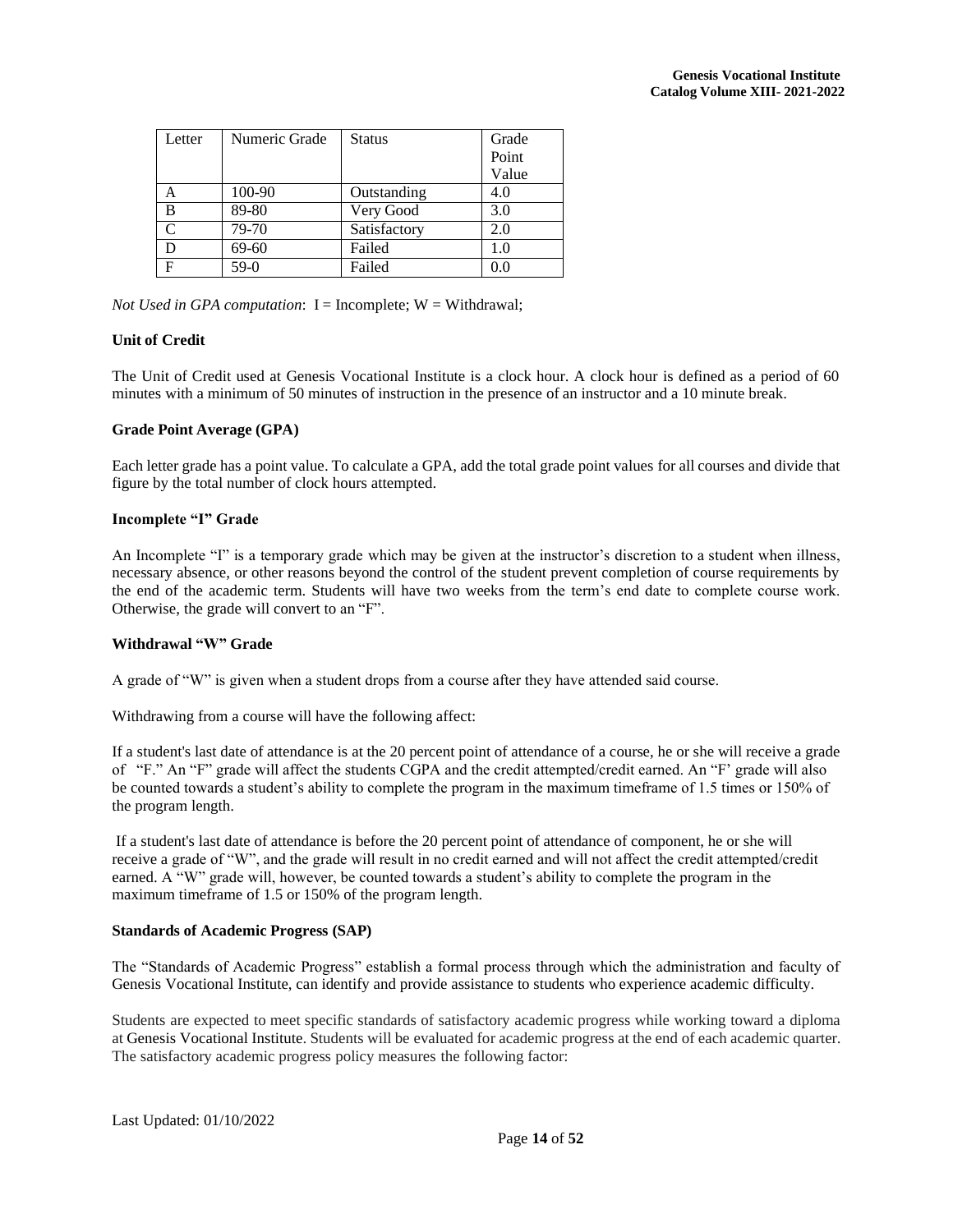## 1. Qualitative Measure (Cumulative GPA)

Students must maintain a cumulative grade point average of 2.0 or higher for all clock hours attempted in all programs remain compliant with SAP Policy. This amounts to a "C" average. The grade of "W" has no effect on the student's cumulative grade point average.

## Quantitative Measure (Clock Hour Progression)

You must complete at least 67% of clock hours attempted for each course to remain compliant with SAP Policy. Clock hour progression will be based on a cumulative total of attempted hours to earned hours. For example, a student enrolls in a 60 hour course is required to successfully complete a minimum of 40 clock hours (60 x 67% = 40) for the course.

#### Start and End Dates for Enrollment: Completion Time

The date of entrance and the frequency of attendance determine the date of completion. The maximum completion time of any program is the number of weeks of instructional time times 1.5; for example, if the completion time of a program is 6 weeks in length, the maximum completion time is  $6 \times 1.5 = 9$  weeks.

If a student exceeds the maximum completion time, the student will be withdrawn once it is determined that they have exceeded the allowable maximum time frame.

For example, if you are pursuing a program that requires 1350 clock hours for graduation, you would reach the maximum timeframe at 2025 clock hours attempted. The student will be withdrawn once it is determined that they have exceeded the allowable maximum time frame.

If you are a transfer student, your accepted transfer coursework will be counted in the maximum timeframe. You can repeat a course, but the credits will also be applied toward the maximum timeframe.

#### <span id="page-15-0"></span>**Standards of Progress for VA Students**

Each student receiving VA educational benefits is expected to complete his program within the number of training hours approved by the Bureau of State Approving for Veterans Training, Florida Department of Veterans Affairs.

In addition, the student must meet the entrance requirements for each program that the student wishes to enroll in. If at any point in time it is determined that a VA student cannot successfully complete the program within the approved number of hours; the student's VA educational benefits will be terminated for unsatisfactory progress.

Students receiving VA educational benefits must maintain a minimum cumulative grade point average (CGPA) of 2.0 each quarter for all programs.

A VA student whose CGPA falls below the required minimum as described above at the end of each quarter will be placed on academic probation.

VA Students enrolled in programs whose length is under 240 clock hours and are not making satisfactory progress will be placed on academic probation for a period of two weeks. For programs whose length is over 240 clock hours, VA students will be placed on academic probation for a period of two month. VA Students enrolled in courses that are over 240 clock hours will not be sent to externship if their grade point average is not 2.0 or greater for all programs.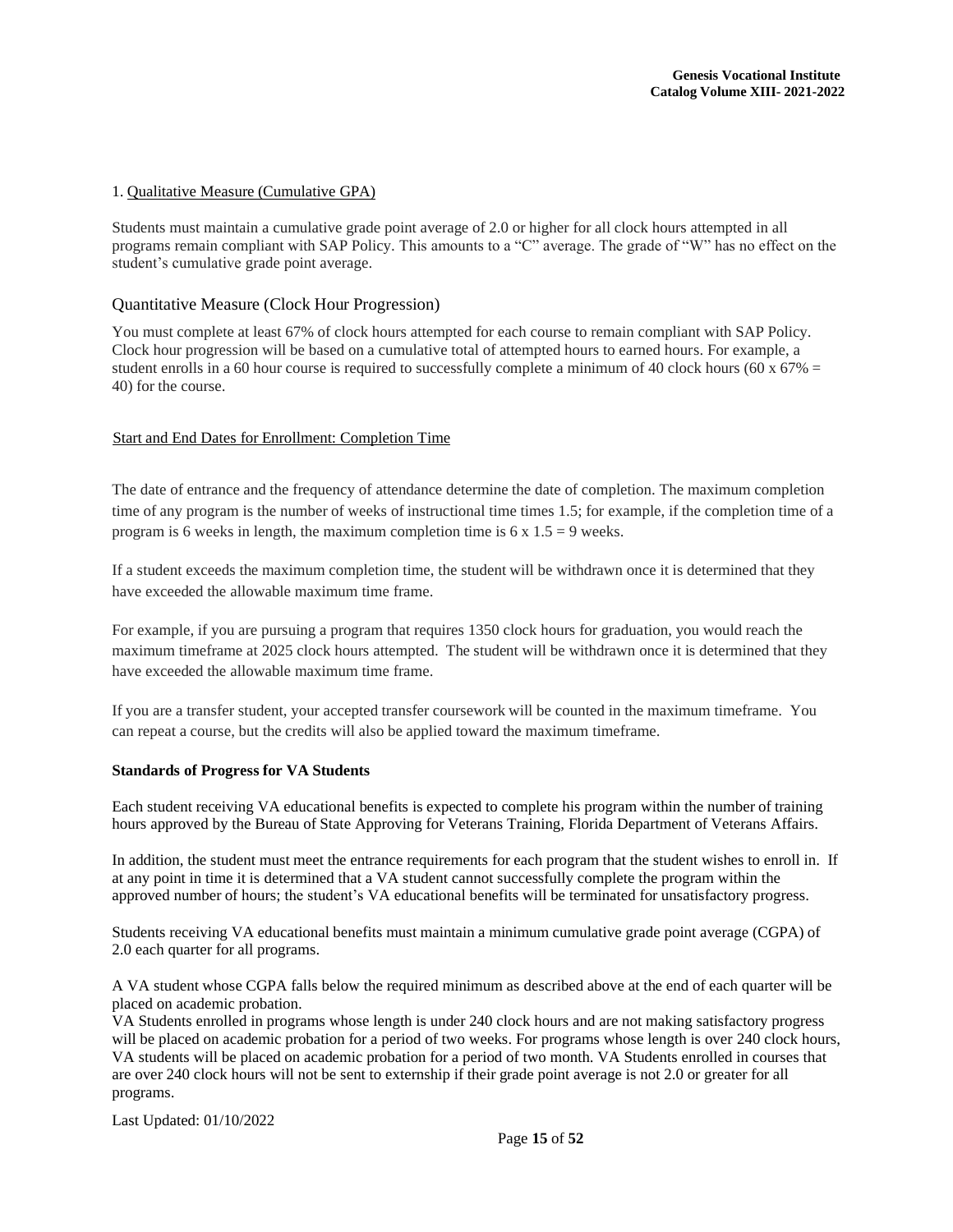If by the time of clinical externship, VA student has not been able to improve their academic progress to the minimum standard, the student will be academically dismissed, the student's VA educational benefits will be terminated for unsatisfactory progress.

If the VA student's CGPA is still below the required minimum at the end of the academic probation period, the student's VA educational benefits will be terminated.

A VA student terminated from VA educational benefits due to unsatisfactory progress may petition the school to be recertified after attaining a CGPA of 2.0 .

#### <span id="page-16-0"></span>**Academic Standards**

Consequences of sustained poor academic performance are summarized below:

| Cumulative GPA<br>$\overline{\phantom{0}}$ | Results            |
|--------------------------------------------|--------------------|
| $0.0 \text{ to } 1.99$                     | Academic Probation |

Student must have a minimum of 2.0 overall GPA to graduate.

These measures are applicable at the end of each grading period. For programs under 240 clock hours these measures are applied at the mid-point and completion of the program.

#### <span id="page-16-1"></span>**Repeating Courses**

Students may repeat courses taken at Genesis Vocational Institute if they received a "W", "D", or "F" grade. Students may repeat a failed course once. A failed course is a course in which a student received a "D" or "F". Credit is given for the last grade earned when repeating a course. Repeated courses will appear on the student's transcript. The first attempt will also be shown, but the cumulative GPA will be re-computed to count the last attempt only. A course that is repeated will be subject to a fee equal to the cost per clock hour.

#### <span id="page-16-2"></span>**Academic Probation**

Students will be evaluated for academic progress at the end of each academic quarter. Students enrolled in programs whose length is under 240 clock hours and are not making satisfactory progress will be placed on academic probation for a period of two weeks. For programs whose length is over 240 clock hours, students will be placed on academic probation for a period of two month. Students enrolled in courses that are over 240 clock hours will not be sent to externship if their grade point average is not 2.0 or greater for all programs. If by the time of clinical externship, the student has not been able to improve their academic progress to the minimum standard, the student will be academically dismissed. Students who are academically dismissed will be able to re-enter in the following quarter if they follow the re-entry policy.

#### **Procedure for Re-establishing Satisfactory Academic Progress**

If a student's grade point average (GPA) falls below a 2.0 in any component, the student will be judged to be making less than satisfactory progress toward graduation and may result in a student's being placed on academic probation for the subsequent grading period. If, by the end of the probationary period, a student has achieved a cumulative GPA of at least a 2.0, the probationary status will be removed. If, at the end of the probationary period, a student has not achieved a cumulative GPA of at least a 2.0 for the components, taken during the probationary period, the student may be required to repeat the semester at additional tuition or may be terminated due to unsatisfactory progress. The Satisfactory Academic Progress policy can be appealed for individual students under certain mitigating circumstances as determined by Genesis Vocational Institute.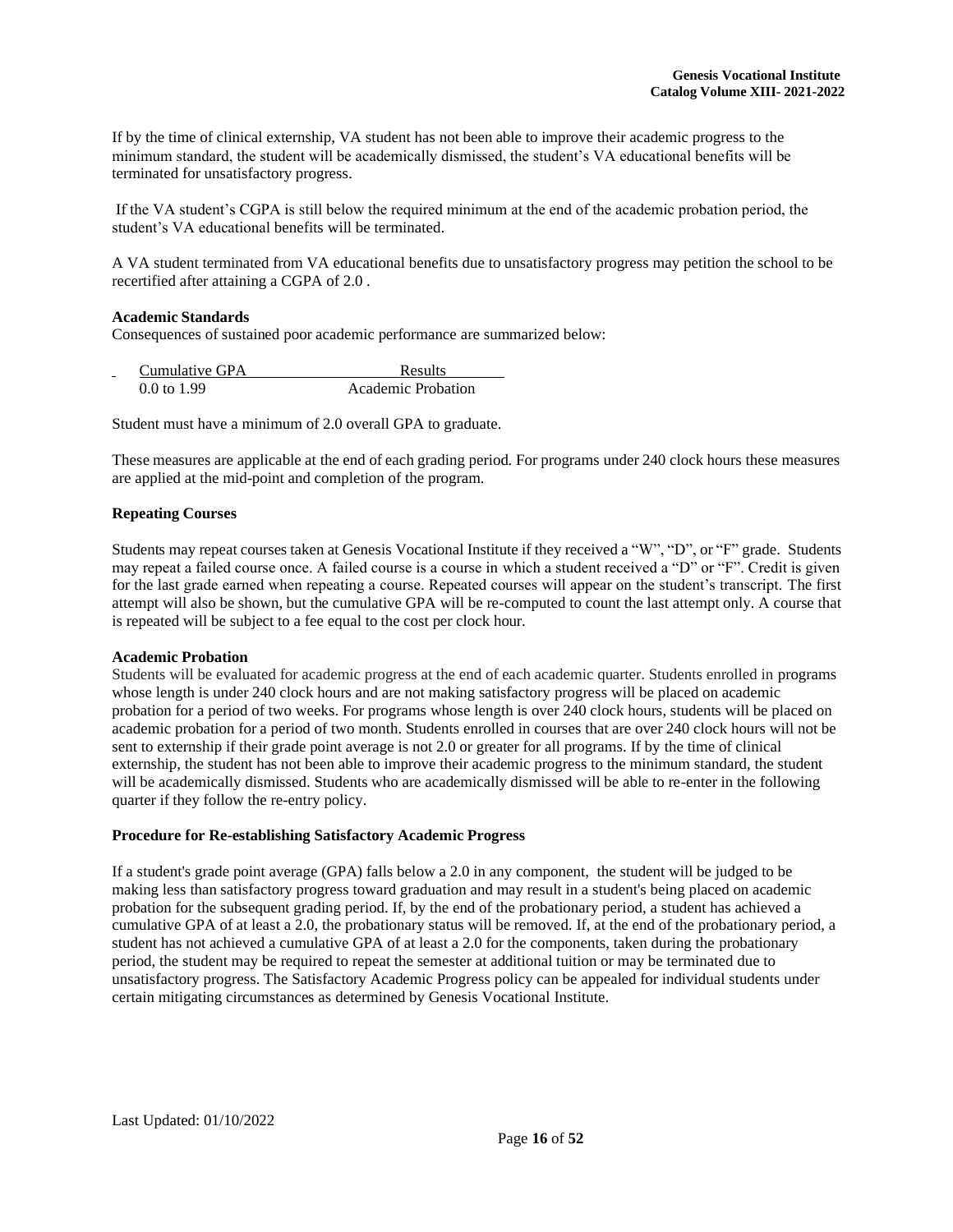#### **Process to appeal probation**

Students are reminded of the attendance requirements described in the attendance section of this student catalog. Genesis faculty is available to provide academic counseling and remediation for any student needing assistance. Students who wish to appeal their probation may do so following the process below:

The student must petition Genesis in writing.

- The petition must include steps that will be taken by the student to improve his or her academic standing with Genesis.
- The petition must be addressed and delivered to the program director.
- All petitions will be reviewed by Genesis administration, and the student will receive a response in writing within five business days.

If a student demonstrates mitigating circumstances, (e.g. illness, death in the family, or similar bona-fide excuse) an exception may be made upon appeal and with the approval of the program director. Courses from which a student withdraws must be retaken. This may extend the student's enrollment status and may incur additional tuition costs. All credits attempted count towards the 150% of the normal program length, even if the student is on an extended enrollment.

### <span id="page-17-0"></span>**Academic Dismissal/Withdrawal**

"Academic Dismissal" represents a separation of students from Genesis Vocational Institute for at least three months. "Academic Dismissal" occurs after students fail to meet the minimum requirements during academic probation.

The student who withdraws voluntarily is called a "Withdrawn" student. The last physical date of attendance is considered the withdrawal date of the student whether the student is dismissed or withdraws. Any refunds due will be based on the last date of attendance.

#### <span id="page-17-1"></span>**Re-Entry Policy**

Students are eligible to re-apply for enrollment to Genesis Vocational Institute after dismissal. This request will be on a petition basis. In order for re-enrollment to be approved, the petition must present evidence of some change in the student's circumstance. A withdrawn student may re-enter anytime.

#### **Remedial Courses**

Genesis Vocational Institute does not offer remedial courses.

#### <span id="page-17-2"></span>**Change of Program**

Enrolled students who wish to change to a program of study other than the one in which they are currently enrolled must withdraw and reapply. The refund policy will govern any tuition refund for any withdrawn class (es), and the current full tuition will be charged to the student for the new program.

#### <span id="page-17-3"></span>**Graduation Requirements**

Genesis Vocational Institute offers diplomas for the following programs: Home Health Aide Nursing Assistant Phlebotomy Technician Electrocardiograph Technician Medical Assistant Patient Care Technician Medical Billing and Coding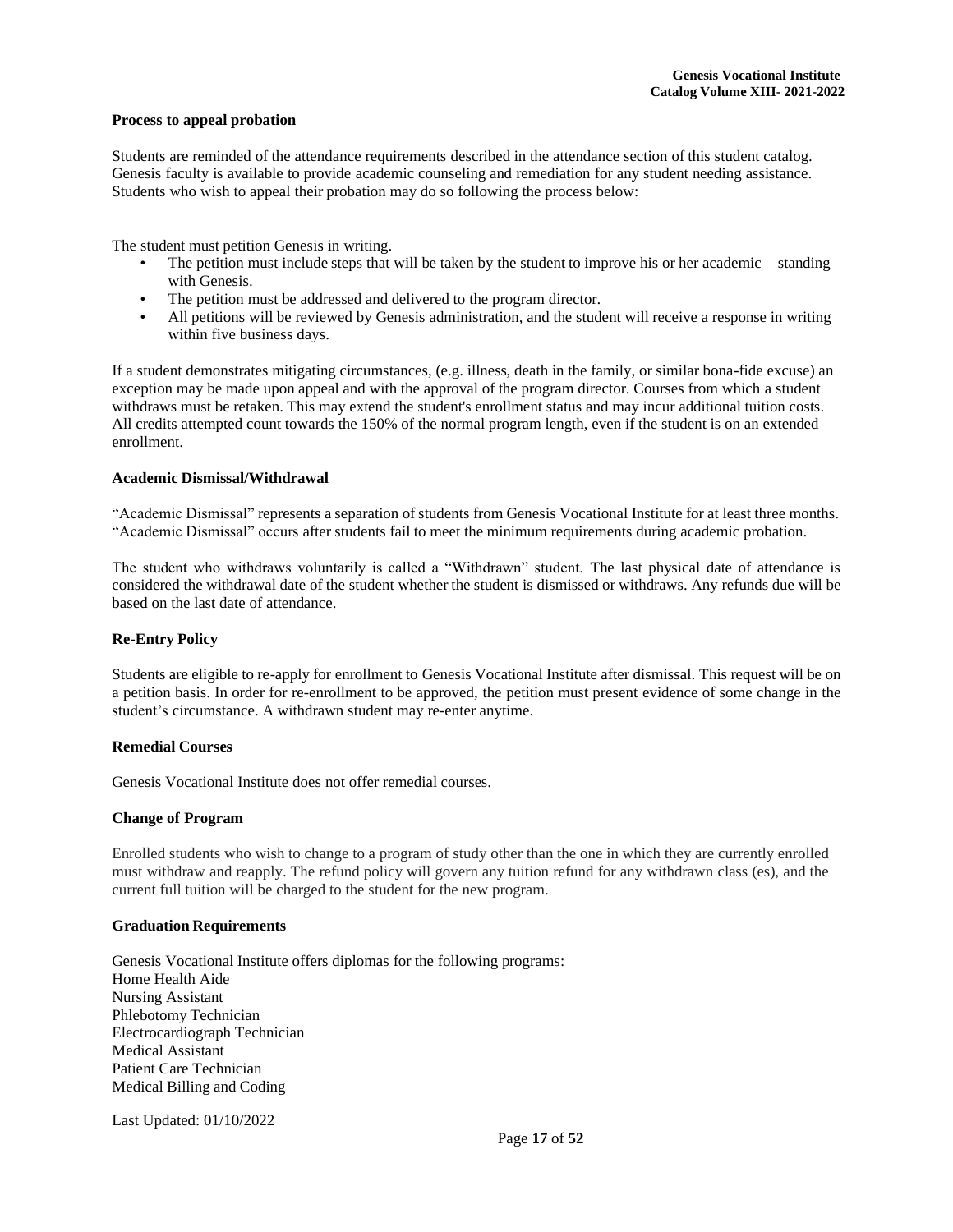The student must comply with the following requirements in order to receive a diploma.

- 1. Meet all financial obligations incurred with the institution.
- 2. Complete the total number of hours including externship required by the student's program and have an overall GPA of 2.0 or greater for all courses.
- 3. Not have any pending exams or work due.
- 4. In order to be presented to any State Board or National Certification exams the student need to meet all the above requirements.

## <span id="page-18-0"></span>**Standards of Conduct**

Students enrolling in Genesis Vocational Institute or at any externship facility assume an obligation to conduct themselves in a manner compatible with Genesis Vocational Institute's and with any externship facility functioning as an educational institution. To fulfill its functions of imparting and gaining knowledge, Genesis Vocational Institute and any externship facility retains the power to maintain order within the school and to exclude those who are disruptive of the educational process.

Generally, prohibited conduct for which a student is subject to disciplinary action defined as follows:

Physical or sexual assault of any person on Genesis Vocational Institute's campus and/or at any externship facility, or conduct which threatens the health or safety of any such person or the physical or sexual assault of any Genesis Vocational Institute and/or at any externship facility, student, faculty member or employee.

Any intentional damage to Genesis Vocational Institute and at any externship facility, owned or leased property or to property of a Genesis Vocational Institute and at any externship facility, student, employee, faculty member or visitor occurring on Genesis Vocational Institute and/or at any externship facility, owned or leased property or at the residence of any student, faculty member or employee or unauthorized entry into or occupation of Genesis VocationalInstitute's facilities and/or at any externship facility, which are locked, closed to student activities, or otherwise restricted as to use.

Any activity that may be construed as **hazing** ("hazing" is defined as: any action or situation which recklessly or intentionally endangers the mental or physical health or safety of a student for the purpose of initiation or admission into or affiliation with any organization operating under the sanction of Genesis Vocational Institute and/or at any externship facility.

Use of alcohol or illicit drugs while on campus or at an externship facility. Students at Genesis Vocational Institute are training for careers that involve direct interaction with patients, and individuals. Performing clinical activities under the influence of drugs or alcohol undermines patient safety and is considered a crime. Persons who engage in such actions while enrolled at Genesis Vocational Institute and/or at any externship facility will be reported to the local authorities for criminal actions. Drug testing may be asked of students who display behaviors consistent with drug abuse.

Failure to comply with directions of employees, instructors, program directors, and/or officers of Genesis, including clinical facility supervisors acting in the performance of their respective duties, may result in immediate termination from Genesis.

Derogatory or negative statements towards Genesis, its faculty, staff, or clinical affiliates communicated verbally, in writing (including via text, e-mail, blog, social network, etc.) shall result in immediate termination from Genesis.

Videotaping and video or audio recording of any kind is prohibited without prior approval from the faculty.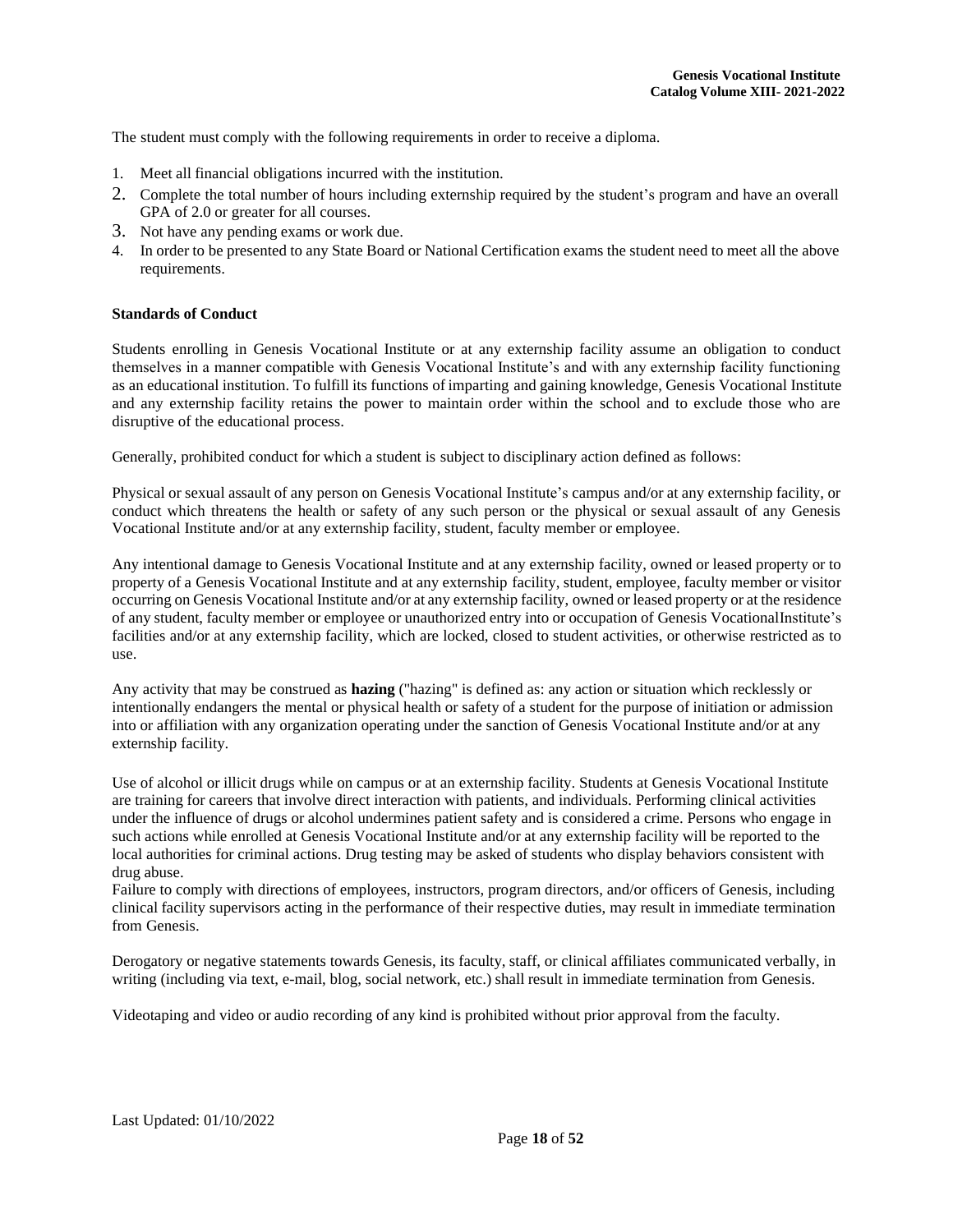#### <span id="page-19-0"></span>**Verbal Assault Policy**

Verbal assault, harassment, intimidation, bullying, or defamation interferes with the mission of Genesis Vocational Institute. Each member of this community is expected to be sufficiently tolerant of others so that all students are free to pursue their goals in an open environment, able to participate in the free exchange of ideas, and able to share equally in the benefits of our educational opportunities. Beyond that, each member of the community is encouraged to do all that she or he can to ensure that Genesis Vocational Institute is fair, humane, and responsible to all students

#### Prohibited Conduct

Any of the following acts, even if communicative in nature, are prohibited "separation offenses"(charges that could lead to suspension or expulsion from the school) under the provisions of Genesis Vocational Institute Standards of Conduct:

1. Use of force against the person or property of any member of the Genesis Vocational Institute community or against the person or property of anyone on the school's premises, or the threat of such physical abuse. (Verbal assault may be prosecuted as a "threat of...physical abuse.")

2. Theft of, or intentional damage to, school property, or property in the possession of, or owned by, a member of Genesis Vocational Institute. (Acts of graffiti or other vandalism may be prosecuted as "intentional damage to...property.")

3. Bullying, intimidation, and harassment: a person acts with the purpose to bully, intimidate, and harass another by:

• Making, or causing to be made, a communication or communications (including the use of electronic and/or social media) anonymously or at extremely inconvenient hours, or in offensively coarse language, or any other manner likely to cause annoyance or alarm; or

• Subjecting another to striking, kicking, shoving, or other offensive touching, or threatening to do so; or • Engaging in any other course of alarming conduct or of repeatedly committed acts with purpose to alarm or seriously annoy such other person, such that the behavior substantially disrupts or interferes with the orderly operation of the institution or the rights of other students to participate in or benefit from the educational program.

4. Defamation, which is judicially defined to mean, and here means, the unprivileged oral, written, or electronic publication of a false statement of fact that exposes the person about whom it is made to hatred, contempt, or ridicule, or subjects that person to loss of the good will and confidence of others, or so harms that person's reputation as to deter others from associating with her or him. Defamation is considered a separation offense under Genesis Vocational Institute Code of Student Conduct as a "heinous act."

While any of the four categories of acts listed above is a separation offense that, if proven, could lead to a sanction of expulsion or suspension from Genesis Vocational Institute under the provisions of Genesis Vocational Institute Code of Student Conduct, clearly minor instances of such prohibited behavior should be resolved at the school level

and, while not be treated as separation offenses requiring a school-level hearing, may still be inconsistent with community standards.

The initial judgments of whether a particular act is of a separable or non-separable level is made by the appropriate institute official and are subject to review by the School Director or designee.

Students or faculty who believe themselves to be victims of verbal assault, intimidation, bullying, harassment or defamation should report such incidents to the School Director. In addition, the following individuals have been identified to handle complaints:

Samanta Ferrini Director of Admissions 305.223.0506 [sferrini@genesisvocationalinstitute.com](mailto:sferrini@genesisvocationalinstitute.com)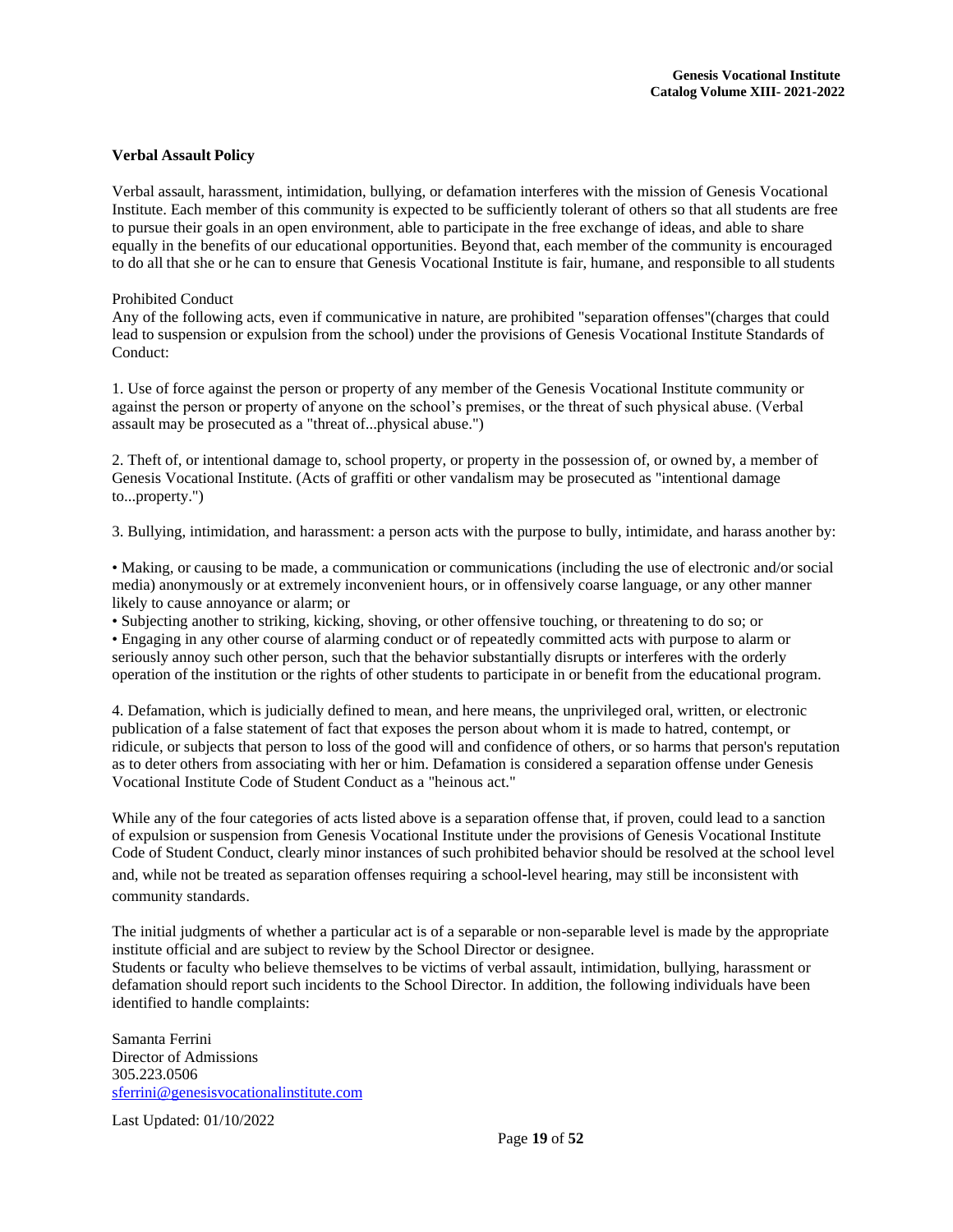## **Academic Misconduct**

Academic misconduct is defined as the following intentional acts or omissions committed by a Genesis Vocational Institute student:

Cheating: The unauthorized use of books, notes, aids, electronic sources; or unauthorized use of on-line exams, library materials or assistance from another person with respect to examinations, course assignments, field service reports, class recitations; or the unauthorized possession of examination papers (or on-line examination) or course materials, whether originally authorized or not. Any student helping another cheat may be found guilty of academic misconduct

Plagiarism: The deliberate use and appropriation of another's work without any indication of the source and the representation of such work as the student's own. Any student who fails to give credit for ideas, expressions or materials taken from another source, including internet sources, is guilty of plagiarism. Any student helping another to plagiarize may be found guilty of academic misconduct

Misrepresentation: Intentionally lying to a member of the faculty, staff, administration, or an outside agency to gain academic advantage for oneself or another, or to misrepresent or in other ways interfere with the investigation of a charge of academic misconduct

Misuse of Computer Services: The unauthorized use of any computer, computer resource or computer project number, or the alteration or destruction of computerized information or files or unauthorized appropriation of another's program(s)

Bribery: The offering of money or any item or service to a member of the faculty, staff, administration or any other person in order to commit academic misconduct

Conspiracy and Collusion: The planning or acting with one or more fellow students, any member of the faculty, staff or administration, or any other person to commit any form of academic misconduct together

Falsification of Records: The tampering with, or altering in any way any academic record used or maintained by the institution.

Academic Dishonesty: In general, by any act or omission not specifically mentioned above and which is outside the customary scope of preparing and completing academic assignments and/or contrary to the above stated policies concerning academic integrity

Charges of Academic Misconduct may be brought against a student (hereafter Charged Student) by a faculty member, member of the administration or Executive member (hereafter Complainant). Charges may be filed by the aforementioned persons on behalf of a staff person, another student, or a person not affiliated with the school, who reasonably believes that a student has committed academic misconduct.

The Complainant, who suspects academic misconduct, must meet with the student in order to inform him/her of the allegation(s), to provide any evidence, and to allow the student to respond, before either entering into an Informal Resolution, as described below, or filing the Complaint Form Alleging Academic Misconduct with the School Director or Director of Admissions.

## <span id="page-20-0"></span>**Grievance Procedures**

A student, staff or faculty member with a grievance should make an effort to resolve the grievance with the individual against whom the grievance is lodged. If that doesn't resolve the matter an appointment should be made with the respective representative (ei. Director of Admissions, Admissions Rep, Financial director, etc.) Please request an appointment through email at [genesisinstitute@genesisvocationalinstitute.com o](mailto:genesisinstitute@genesisvocationalinstitute.com)r by filling out a Student Appointment Request Form available in the admissions office. If after the appointment with the respective representative, the result of this level of discussion does not produce a fair resolution, the next step would be to request a meeting with the director of the school.

If the result of this level of discussion does not produce a fair resolution, the next step would be to notify: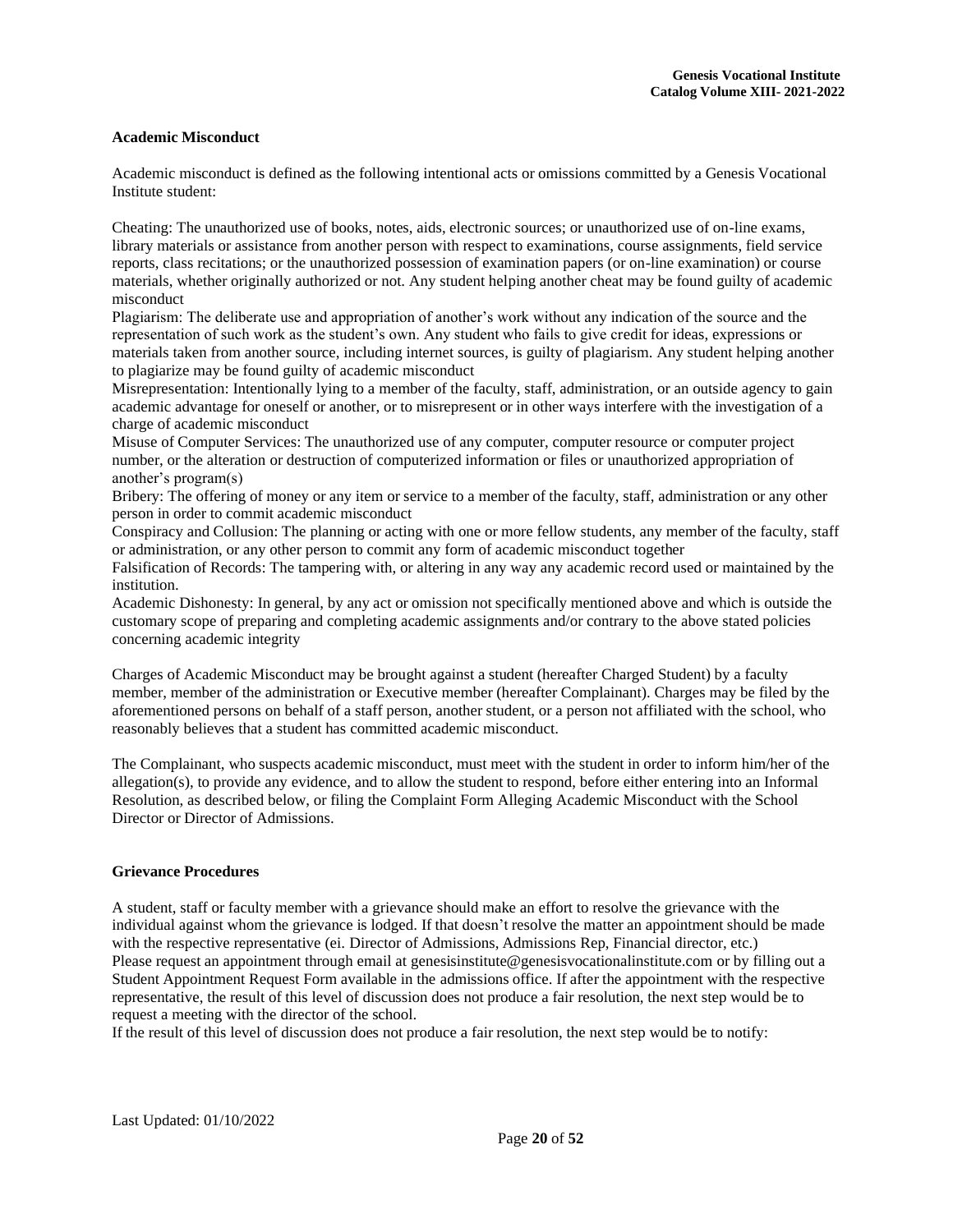The Commission for Independent Education Florida Department of Education 325 West Gaines Street, Suite 1414 Tallahassee, Florida 32399 Telephone: 1-888-224-6684

#### <span id="page-21-0"></span>**STUDENT SERVICES**

#### <span id="page-21-1"></span>**Individuals with Disabilities**

Genesis is handicap-accessible and does not discriminate against individuals on the basis of physical or mental disability. Genesis is fully committed to providing reasonable accommodations, including appropriate auxiliary aids and services, to qualified individuals with a disability, unless providing such accommodations would result in an undue burden or fundamentally alter the nature of the relevant program, benefit, or service provided. To request an auxiliary aid or service, please contact the campus president. Individuals with disabilities or illnesses should make every effort to understand the physical and mental demands of the profession. Genesis is committed to providing every reasonable effort to consider these students, bearing in mind the safety of the student, employee, and the patient.

#### <span id="page-21-2"></span>**Non-discrimination/ Equal Opportunity Policy**

Genesis' policy of equal opportunity employment, consistent with federal policy, is that no person shall, on the grounds of race, creed, color, religion, handicap, gender, age, sexual orientation or national origin, be excluded from any training, be denied the benefit of, or be subjected to discrimination in any admissions, instruction, and graduation policies or hiring practices.

## <span id="page-21-3"></span>**Sexual Harassment Policy**

The U.S. Equal Employment Opportunity Commission has issued guidelines that treat sexual harassment as illegal sex discrimination under the Civil Rights Act of 1964.

Genesis supports a policy on sexual harassment that includes a commitment to creating and maintaining an environment in which the students, faculty, and administrative staff can work together in an atmosphere free of all forms of harassment, exploitation, or intimidation.

It is the policy of Genesis that conduct by any of its employees or students, which may be interpreted as sexual harassment, is prohibited and shall not be tolerated in the workplace or classroom. Additionally, any form of harassment based on age, race, religion, disability, national origin, color, marital status, sexual orientation, or any protected class by or toward any employee or student of Genesis is prohibited. No one has the right to harass employees or students. Violations of this policy may result in severe disciplinary action and/or legal proceedings and may result in termination.

#### <span id="page-21-4"></span>**Class Schedule**

Genesis Vocational Institute will provide students with class schedules upon registration.

#### <span id="page-21-5"></span>**Academic Advisement**

Academic advisement is available for all students. Students may schedule an appointment with an advisor by visiting the administration office and requesting an appointment. The academic advisor will continuously follow the progress of all students and request to meet with students who are falling below academic standards in an effort to help these students meet the academic standards of Genesis Vocational Institute.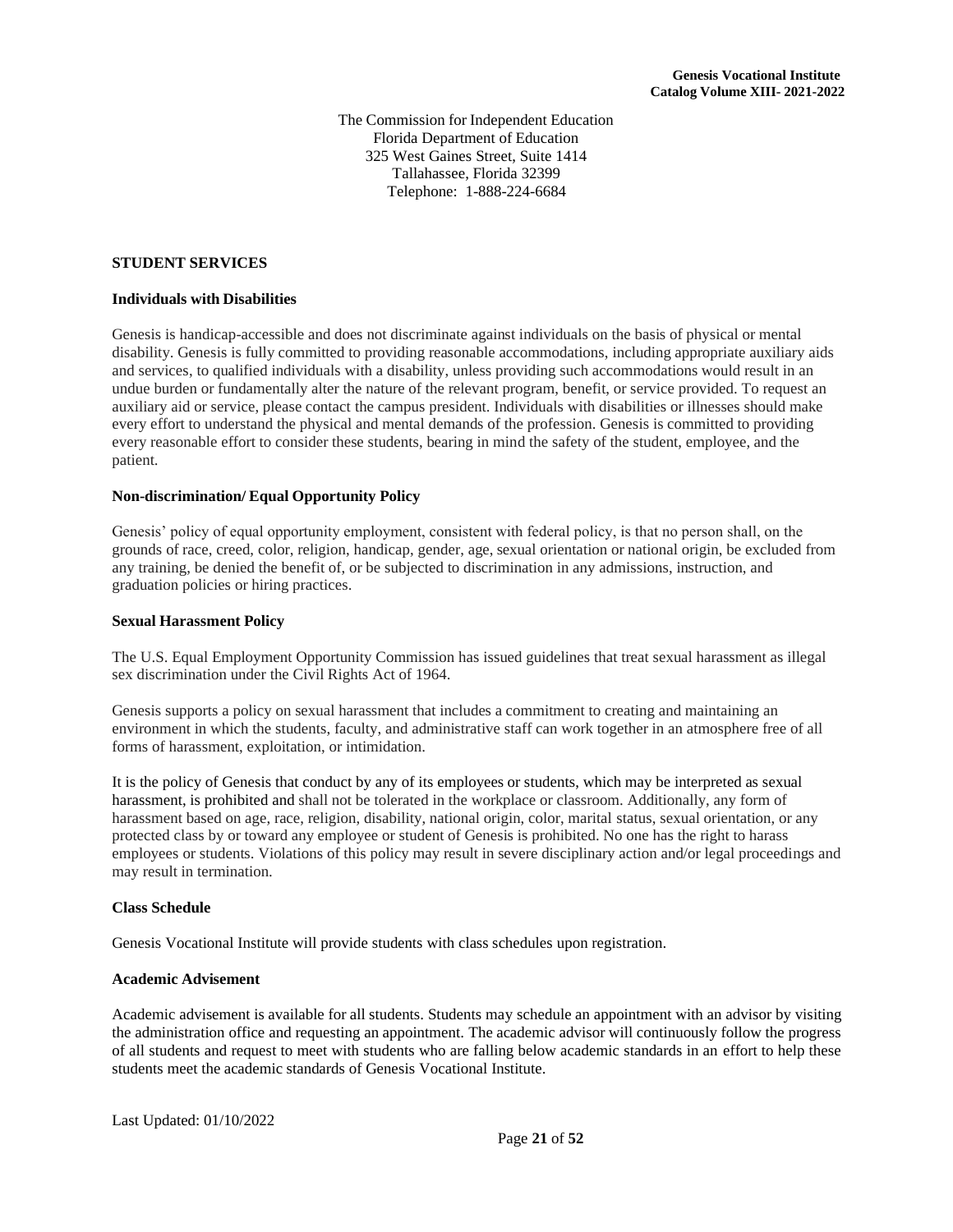## <span id="page-22-0"></span>**Financial Advisement**

The Business Office will inform students of all options regarding private funding or payment plans.

## **Personal Advisement**

Genesis has counseling services available to students when warranted and necessary based on the student population and circumstances. The school refers students to an outside professional.

## MyCAA - Military Spouse Tuition Assistant

The Department of Defense's expanded Military Spouse Career Advancement Accounts program (MyCAA) will provide up to \$4,000 of financial assistance for military spouses who are pursuing associate degree programs, licenses or credentials leading to employment in portable career fields. Eligible spouses can establish a MyCAA Account by visiting the MyCAA website <https://aiportal.acc.af.mil/mycaa>

#### **Vocational Rehabilitation**

Vocational Rehabilitation (VR) is a federal-state program that works with people who have physical or mental disabilities to prepare for, gain or retain employment. VR is committed to helping people with disabilities find meaningful careers. To determinate if you are eligible; you should apply directly to the Vocational Rehabilitation office.

## <span id="page-22-1"></span>**Career Services**

Students are assisted with placement and are furnished with names and addresses of employment possibilities. Inquiries made to the school from potential employers will be posted on the bulletin board. The school will assist the student with employment to the best of its ability, but cannot guarantee employment. This service is provided free of charge.

#### <span id="page-22-2"></span>**Registration**

Students may register for courses in person. Please see Attachment A: 2015/2016 Start Date Calendar for more information concerning anticipated program start dates.

## <span id="page-22-3"></span>**Student Records**

The Records Office is the designated custodian of all official student academic records. The office maintains official student transcripts, processes final grades at the end of each term and updates student records with address, name and approved grade changes. It provides both official and unofficial copies of student academic records to students or other individuals, institutions or agencies upon request from students.

This office also provides official certifications of student enrollment and academic status to other agencies such as the insurance companies and financial institutions. A hard copy of Final Grade Reports is provided at the student's request from the Admissions Office. The Admissions office is also responsible for processing applications for diplomas and certificates.

The school will retain student records in a fire-proof file cabinet or a duplicate record shall be kept at a separate location and available to students upon individual request. Student records will be provided to potential employers only after the student has made a written request.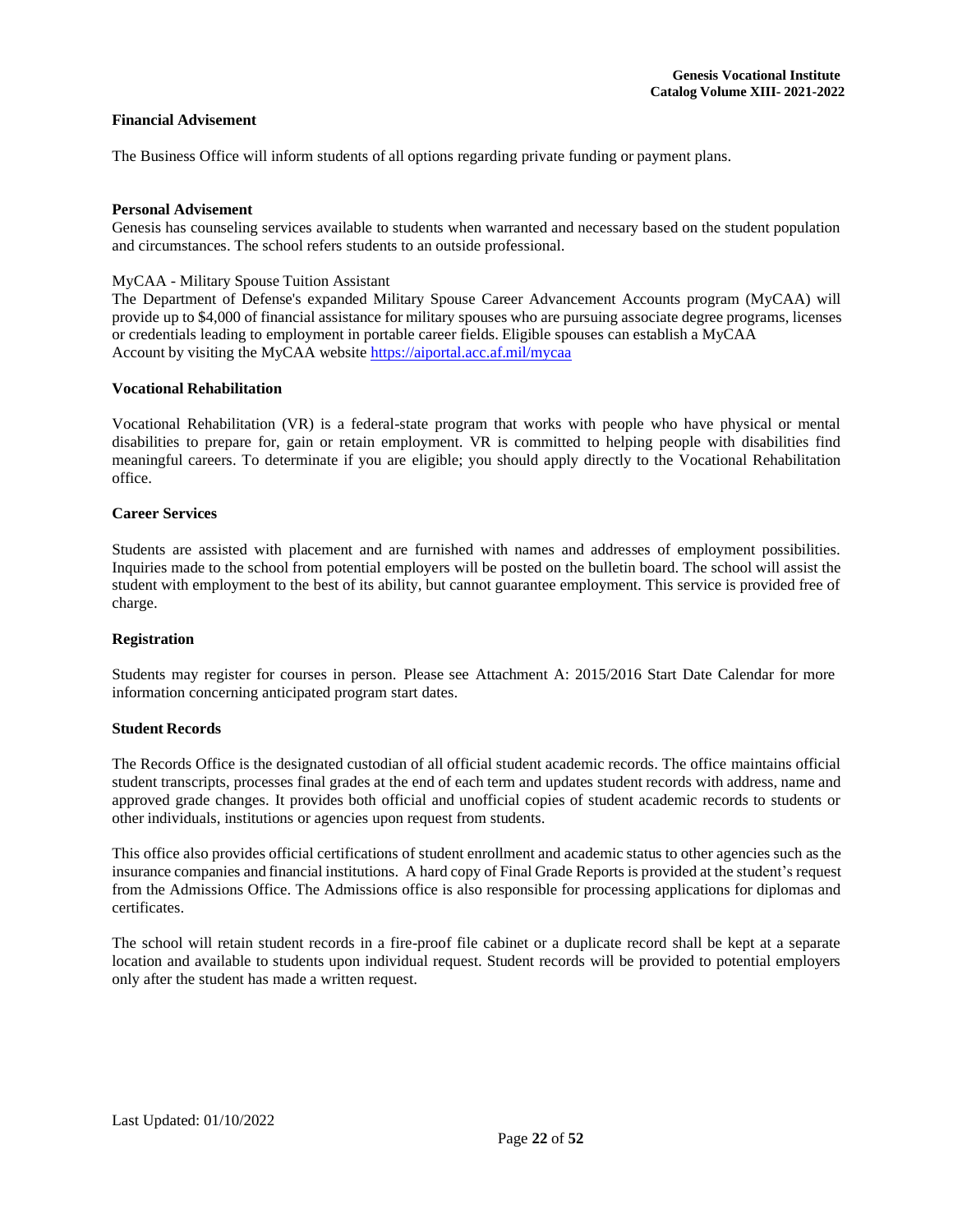## <span id="page-23-0"></span>**Family Rights to Privacy Act**

Genesis Vocational Institute complies with the confidentiality and student accessibility provisions of theFamily Right Act of 1974 (P.L. 93-380, Section 438), commonly known as the Buckley Amendment. Confidentiality of student's records is strictly protected. Information on students is not available to anyone without:

- a) Written request/release from the student
- b) A court order, or
- c) Accreditation agency requirements

However, parents of minor students and guardians of "tax dependent" students have the right to inspect and challenge the information contained within the records of a specific student.

#### <span id="page-23-1"></span>**Drug-Free Workplace**

Genesis Vocational Institute is a drug-free workplace for staff, faculty and students.

Listed below are resources of drug prevention programs:

- The Center for Substance Abuse Prevention HOTLINE (1-800-662-4357)
- The Center for Substance Abuse Prevention HELPLINE (1-800-967-5752)
- U.S. Department of Health and Human Services (1-800-WORKPLACE)
- U.S. Department of Education Regional Centers Drug-Free Schools and Communities (1-502-588-0052)

#### <span id="page-23-2"></span>**Emergency Contacts**

Genesis Vocational Institute is not legally or financially responsible for medical care and does not provide the services of a physician. The Fire Department Rescue Service provides first aid emergency health service.

At the time of enrollment, each student should provide the name of the individual to contact in an emergency on the appropriate line of the application form. Students should carry emergency information at all times, as well as any medical insurance card(s).

#### <span id="page-23-3"></span>**Adverse Weather and Emergency Closing Policy**

Emergencies such as severe weather, fire, power failures, or hurricanes can disrupt Genesis operations. In these extreme cases, Genesis may be required to close. In the event that such an emergency occurs during non-working hours, local radio and/or television stations will be asked to broadcast notification of the closing. When the decision to close Genesis occurs during school hours, employees will receive official notification from the campus president or Genesis official, and students will be informed appropriately.

#### <span id="page-23-4"></span>**Health and Safety Policy**

Genesis complies with requirements and regulations of state and local building codes, the board of health, and fire departments. The school will take the necessary measures in case of an emergency.

#### <span id="page-23-5"></span>**Housing**

Genesis Vocational Institute does not maintain housing for students. A list or booklets of reliable realtors and rental properties in close proximity of the school will be provided to the student that requests housing assistance at the time of enrollment.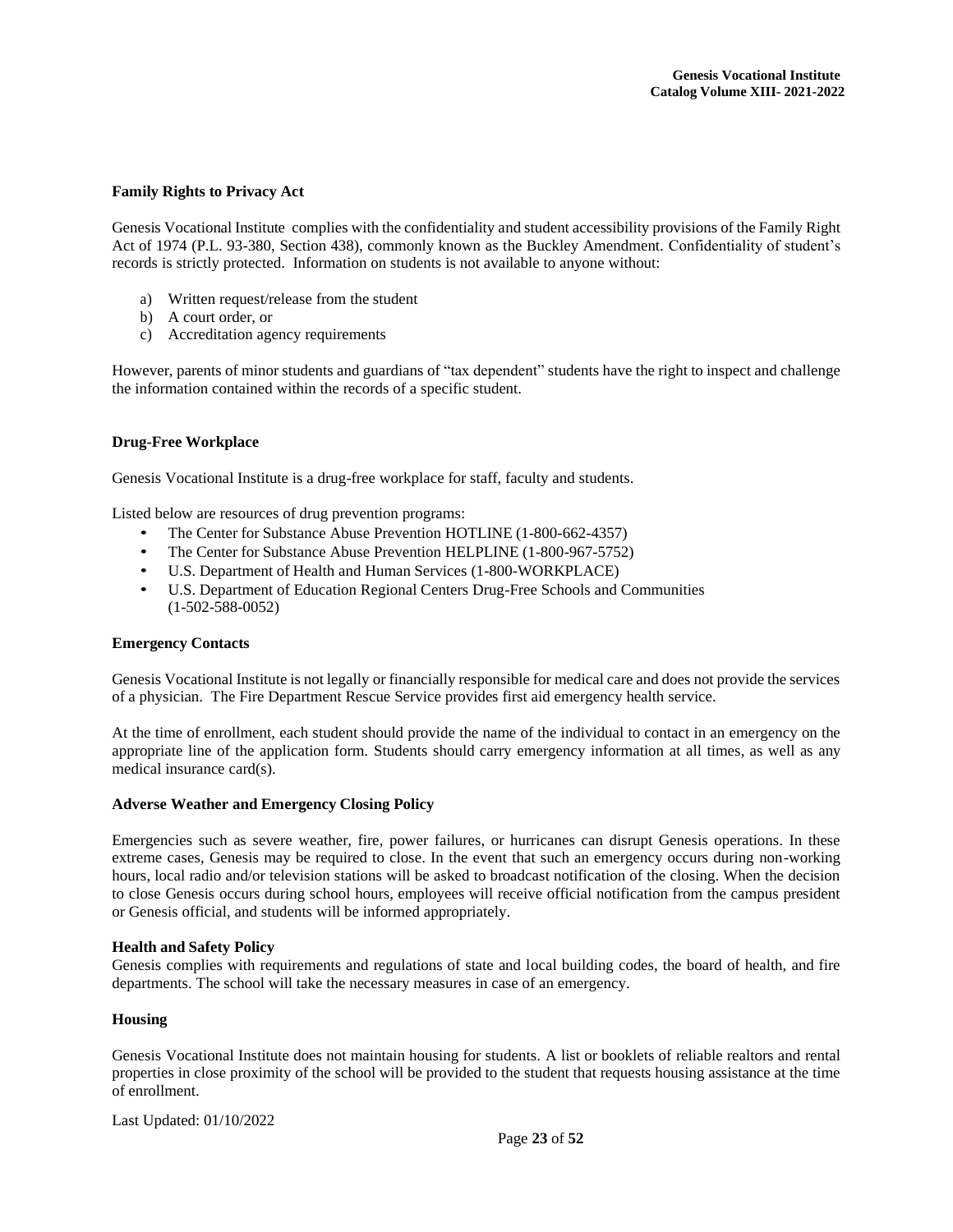#### <span id="page-24-0"></span>**Learning Resources Services**

Genesis Vocational Institute has a Learning Resource Area where students or faculty can go to do research, prepare for classes or homework. The Learning Resource Area has reference books, general books, magazines and various other publications, journals and periodicals relating to their field of study and it also has laptops available for students to rent, at no additional cost. The center is open to students, faculty, and staff during school hours. Information will also be provided to students regarding public libraries located near the school and online resources that provide services free of charge that the student may utilize for research.

#### <span id="page-24-1"></span>**Description of School Facilities and Equipment**

Genesis Vocational Institute is located in the heart of Miami, offering students four classrooms and three laboratories, outfitted with laboratory equipment and a skills laboratory area. In addition, the campus offers four offices, a student and teachers' lounge and a reception area. Four bathrooms are available and are in compliance with the Americans with Disabilities Act guidelines. The classrooms and administrative offices occupy approximately 4,800 square feet of an air conditioned, plaza building. The physical plant is spacious and attractive and there are plenty of parking spaces available for the students. The building is located close to public transportation and local restaurants.

#### <span id="page-24-2"></span>**Disclosure**

Please be aware that working in different aspects of the medical field, especially in the careers offered at our institution can entail strenuous physical activity. This activity can include standing and/or walking for long periods, bending, lifting, pulling, and pushing. If any of the mentioned activities are difficult or impossible, please take this into consideration when applying for a career program as physical incapability's may pose a problem when obtaining employment.

#### **Disclosure**

In order to accommodate our Spanish speaking students some of our courses are taught in both English and Spanish. Completing a course or a program in a language other than English may reduce employability where English is required.

## **Program and Course Outlines**

<span id="page-24-3"></span>Genesis Vocational Institute will provide training in the fields of:

Diploma Programs

Home Health Aide Phlebotomy Technician Nursing Assistant Electrocardiograph Technician Patient Care Technician Medical Assistant Medical Billing and Coding Specialist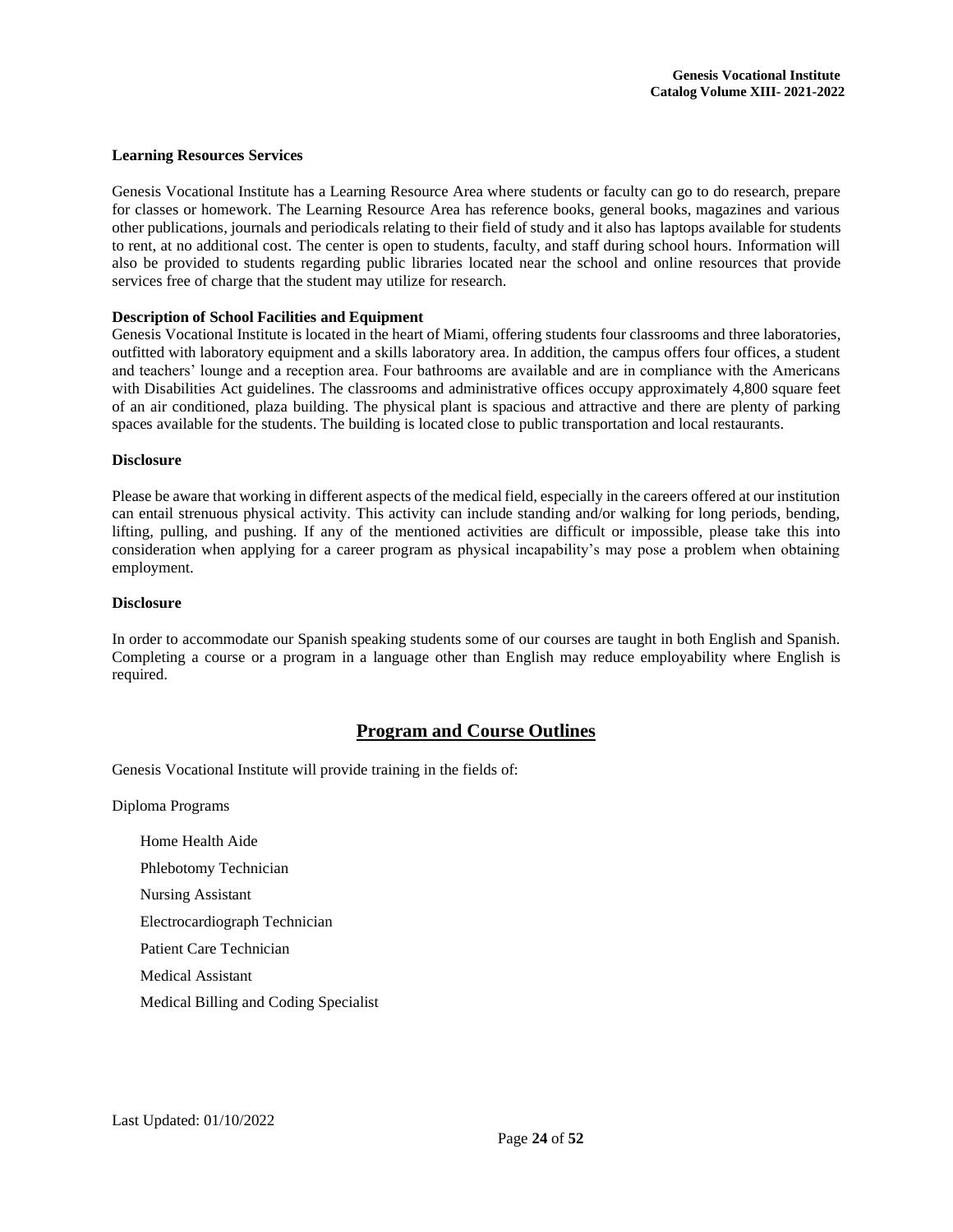## **Home Health Aide**

#### **75CLOCKHOURS**

#### **Tuition:** \$220.00 **RegistrationFee**:\$100.00 Cost of: Books/Materials & Kit: \$75.00

## **TotalProgramCost:**\$395.00

### <span id="page-25-0"></span>**PROGRAM OBJECTIVE:**

Upon completion of this program, graduates will possess the skills and knowledge to become employed as entry level Home Health Aides, working for Home Health Agencies, and Hospice Care.

#### **PROGRAM DESCRIPTION:**

Students of the Home Health Aide program will learn to perform duties which include providing physical comfort and care for patients, nutrition, and other sustaining services for home health care recipients.

The students will have 33 hours of lab to practice, demonstrate and perform procedures associated with bedside client care.

| Course<br>Code    | <b>Course Title</b>                                                | Theory<br><b>Hours</b> | Lab<br><b>Hours</b> | <b>Externship</b><br><b>Hours</b> | <b>Total</b><br><b>Clock</b><br><b>Hours</b> |
|-------------------|--------------------------------------------------------------------|------------------------|---------------------|-----------------------------------|----------------------------------------------|
| <b>HAE 100</b>    | <b>HIV/AIDS</b> Education                                          | $\overline{4}$         | $\Omega$            | $\Omega$                          | 4                                            |
| <b>CPR 100</b>    | CPR-<br>Cardiopulmonary<br>Resuscitation                           | 1                      | 3                   | $\Omega$                          | $\overline{\mathcal{A}}$                     |
| <b>HHA</b><br>100 | Verbal & Written<br>Communications                                 | 6                      | $\Omega$            | $\Omega$                          | 6                                            |
| <b>HHA</b><br>101 | Laws & Ethical<br><b>Standards for Home</b><br><b>Health Aides</b> | $\overline{4}$         | $\Omega$            | $\theta$                          | $\overline{4}$                               |
| <b>HHA</b><br>102 | Physical Comfort and<br><b>Patient Safety</b>                      | $\overline{5}$         | 5                   | $\Omega$                          | 10                                           |
| <b>HHA</b><br>103 | <b>Nutrition</b>                                                   | 10                     | $\overline{5}$      | $\Omega$                          | 15                                           |
| <b>HHA</b><br>104 | <b>Infection Control</b><br>Procedures                             | $\overline{5}$         | 10                  | $\Omega$                          | 15                                           |
| <b>HHA</b><br>105 | Home Health Care                                                   | $\overline{7}$         | 10                  | $\Omega$                          | 17                                           |
|                   | <b>Totals</b>                                                      | 42                     | 33                  | $\mathbf{0}$                      | 75                                           |

**PROGRAMOUTLINE**

Full time students will complete this program in 3 ¾ weeks.

Upon completion of the program the student will receive a diploma

**DISCLOSURE: Students may begin working in their field of training as soon as diploma is received.**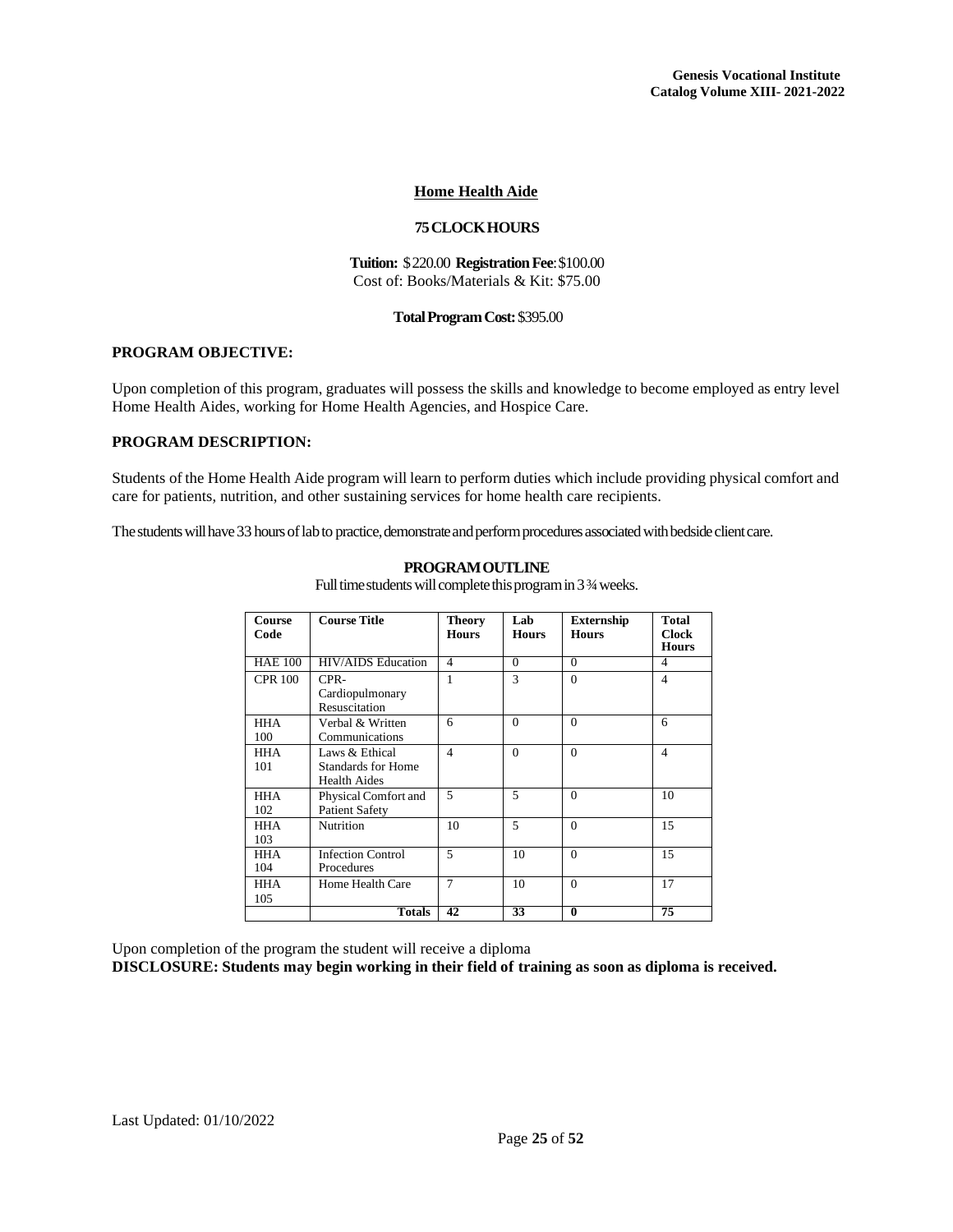## **COURSE DESCRIPTIONS**

## **HAE 100 HIV/AIDS Education**

4 Theory Hours/0 Lab Hours/0 Externship Hours/4 Clock Hours

This course is designed to provide the necessary information concerning HIV/AIDS and the medical worker. Students will learn the history of HIV/AIDS, procedures and protocols required for caring for HIV/AIDS patients, the pathology of the disease and the expectations, objectives of clinical management that is standard for HIV/AIDS patients.

## **CPR 100 CPR-Cardiopulmonary Resuscitation**

1 Theory Hours/3 Lab Hours/0 Externship Hours/4 Clock Hours

This course will prepare students with emergency procedures in Cardiopulmonary Resuscitation. Upon successful completion of the course and passing the tests, students will be certified in CPR.

## **HHA 100 Verbal & Written Communications**

6 Theory Hours/0 Lab Hours/0 Externship Hours/6 Clock Hours

This course is designed to enhance verbal and written communication skills. Students engaged in this course will learn basic sentence structure and grammar, for the purpose of developing the ability to communicate clearly and concisely in the healthcare setting. Verbal communications will be developed through oral presentation and word enunciation.

## **HHA 101 Laws & Ethical Standards for Home Health Aides**

4 Theory Hours/0 Lab Hours/0 Externship Hours/4 Clock Hours

Students will learn the laws and ethical standards that govern the activities of the Home Health Aide. Students will hold active discussion on ethical issues that are faced in the Home Health setting.

## **HHA 102 Physical Comfort and Patient Safety**

5 Theory Hours/5 Lab Hours/0 Externship Hours/10 Clock Hours

Students develop skills in patient care, specifically in physical comfort and patient safety. Students will learn the importance and the appropriate procedures and actions in creating a comfortable and safe environment for patients.

## **HHA 103 Nutrition**

10 Theory Hours/5 Lab Hours/0 Externship Hours/15 Clock Hours

Protocols for patient care include nourishment, nutrition and procedures for feeding patients. Students learn the importance of balanced nutrition, diabetic diets, other special needs diets, and essential nutrition principles for patients.

#### **HHA 104 Infection Control Procedures**

5 Theory Hours/10 Lab Hours/0 Externship Hours/15 Clock Hours

This course is designed to train students on procedures for infection control. Students will demonstrate knowledge of OSHA guidelines, as well as skills in isolation procedures, gloving, and appropriate hand washing techniques.

## **HHA 105 Home Health Care**

7 Theory Hours/10 Lab Hours/0 Externship Hours/17 Clock Hours

Students will become oriented as to the purpose and history of home health care. Students willlearn about the medical workers involved in home health care and the role of the home health aide in the home health setting. Students will practice patient care skills and administrative skills involved in home health care.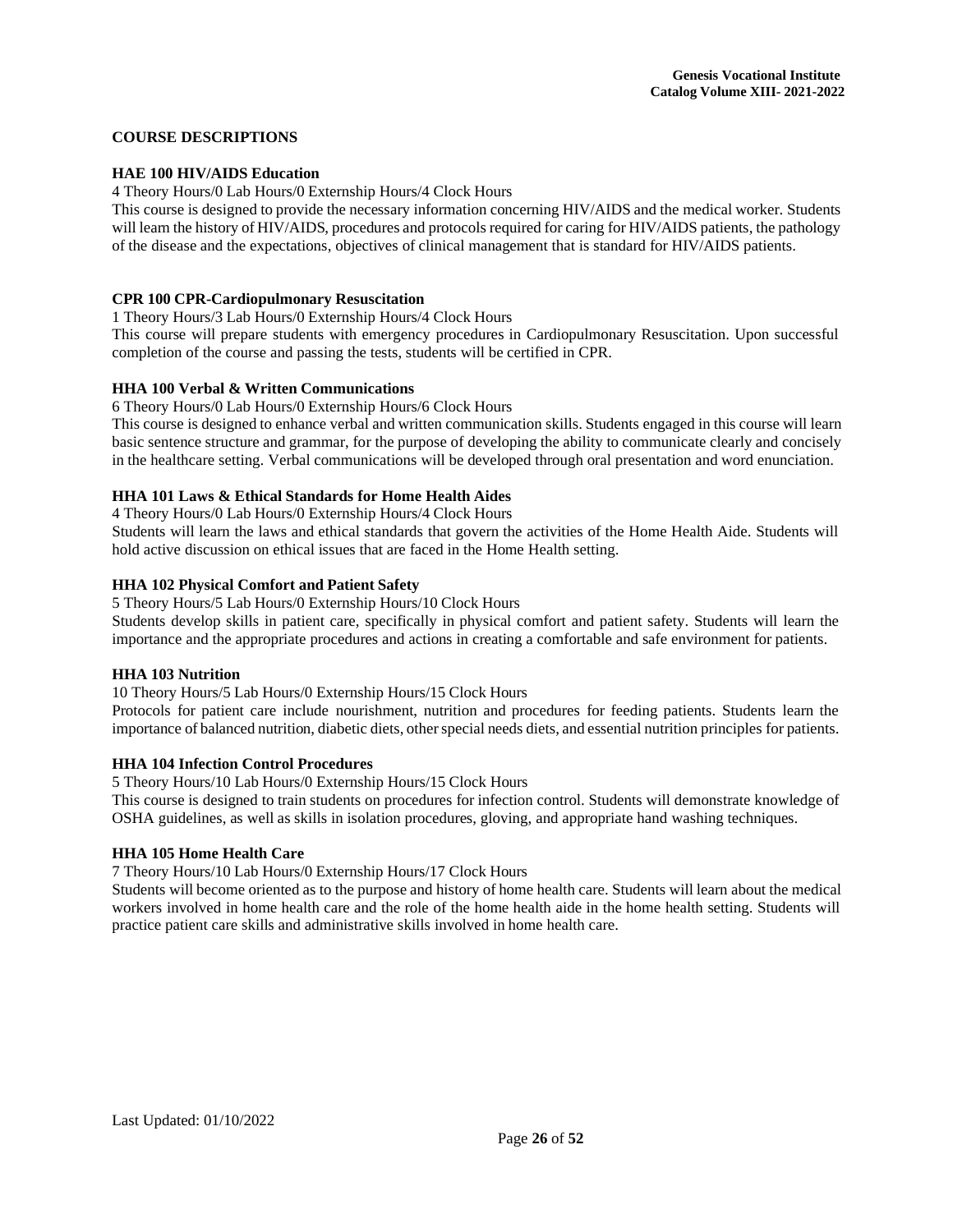## **Phlebotomy Technician 165 CLOCK HOURS**

**Tuition:** \$415.00 **Registration fee:** \$100.00 Estimated Cost of: Books/Materials & Kit: \$75.00

## **Total Cost of Program**: \$550.00

## OTHER FEES NOT INCLUDED IN PROGRAM: Medca Certification \$140.00 (optional)

## **PROGRAM OBJECTIVE:**

Upon completion of this program, graduates will possess the skills and knowledge to become employed as entry level Phlebotomy Technicians, in hospitals, out-patient centers, clinics, diagnostic labs, medical centers and other medical facilities.

## **PROGRAM DESCRIPTION:**

Students of the Phlebotomy Technician program must complete the Health Science Core Module in conjunction with the Phlebotomy Technician program. If the student has completed the Health Science Core Module in connection with a different career program with a passing grade, it is not necessary to re-take it. The Phlebotomy Technician program is designed to train students to perform duties which include blood draw, storing blood and blood components, venipuncture, and basic processing. Students will learn the circulatory system and its functions and pathology of diseases, law and ethics, critical policies and procedures including universal precautions, infection control, OSHA and CLIA guidelines and how they apply to the Phlebotomy Technician's duties and responsibilities. Students will demonstrate knowledge and apply skills in using medical tools and equipment relevant to the function of a Phlebotomy Technician.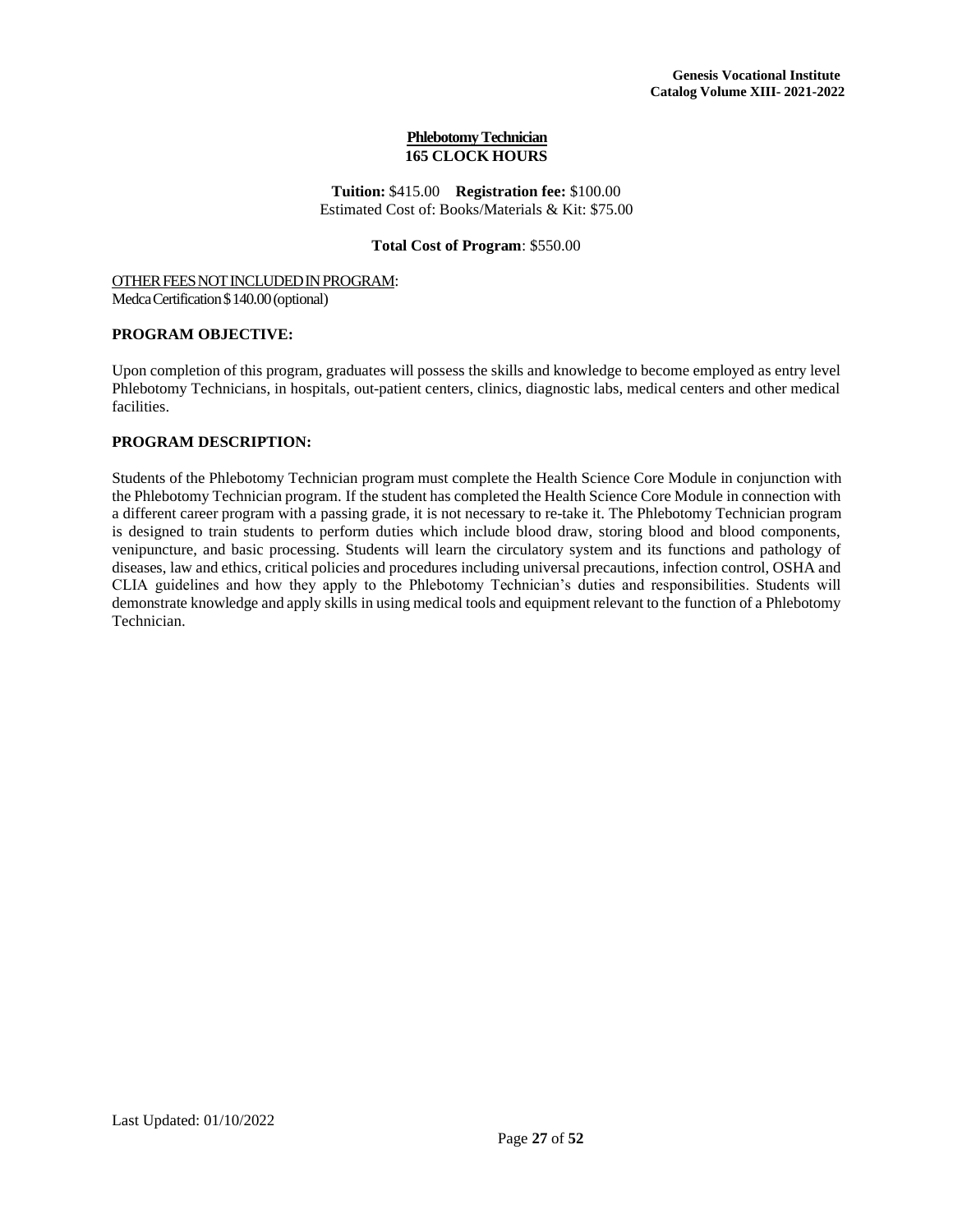## **PROGRAM OUTLINE**

| Course<br>Code    | <b>Course Title</b>                                                                                | <b>Theory</b><br><b>Hours</b> | Lab<br><b>Hours</b> | Externship<br><b>Hours</b> | Total<br><b>Clock</b><br><b>Hours</b> |
|-------------------|----------------------------------------------------------------------------------------------------|-------------------------------|---------------------|----------------------------|---------------------------------------|
| <b>HAE</b><br>100 | <b>HIV/AIDS</b><br>Education                                                                       | 4                             | 0                   | $\theta$                   | 4                                     |
| <b>CPR</b><br>100 | <b>CPR</b><br>Cardiopulmo<br>nary<br>Resuscitation                                                 | $\mathbf{1}$                  | 3                   | $\Omega$                   | $\overline{4}$                        |
| <b>HSC</b><br>100 | Health<br>Science Core<br>Fundamentals                                                             | 82                            | $\overline{0}$      | $\theta$                   | 82                                    |
| <b>PBY</b><br>100 | Structure &<br>Function of<br>the<br>Circulatory<br>System &<br>Related<br>Medical<br>Terminology  | 11                            | $\theta$            | $\theta$                   | 11                                    |
| <b>PBY</b><br>101 | Law & Ethics<br>and the role<br>of<br>Phlebotomy<br>Technicians<br>in the<br>healthcare<br>setting | $\overline{4}$                | $\overline{0}$      | $\mathbf{0}$               | $\overline{4}$                        |
| <b>PBY</b><br>102 | Phlebotomy<br><b>Skills Theory</b><br>& Lab                                                        | 10                            | 20                  | $\theta$                   | 30                                    |
| <b>PBY</b><br>103 | Specimen<br>Transfer,<br>Accessioning<br>& Processing                                              | 12                            | 12                  | $\Omega$                   | 24                                    |
| <b>PBY</b><br>104 | Quality<br>Assurance &<br>Safety<br>Procedures                                                     | 3                             | 3                   | $\Omega$                   | 6                                     |
|                   | <b>Total</b>                                                                                       | $\overline{127}$              | 38                  | $\bf{0}$                   | 165                                   |

Full-time students will complete this program in 8 ¼ weeks.

Upon completion of the program the student will receive a diploma.

**DISCLOSURE: Students may begin working in their field of training as soon as diploma is received.**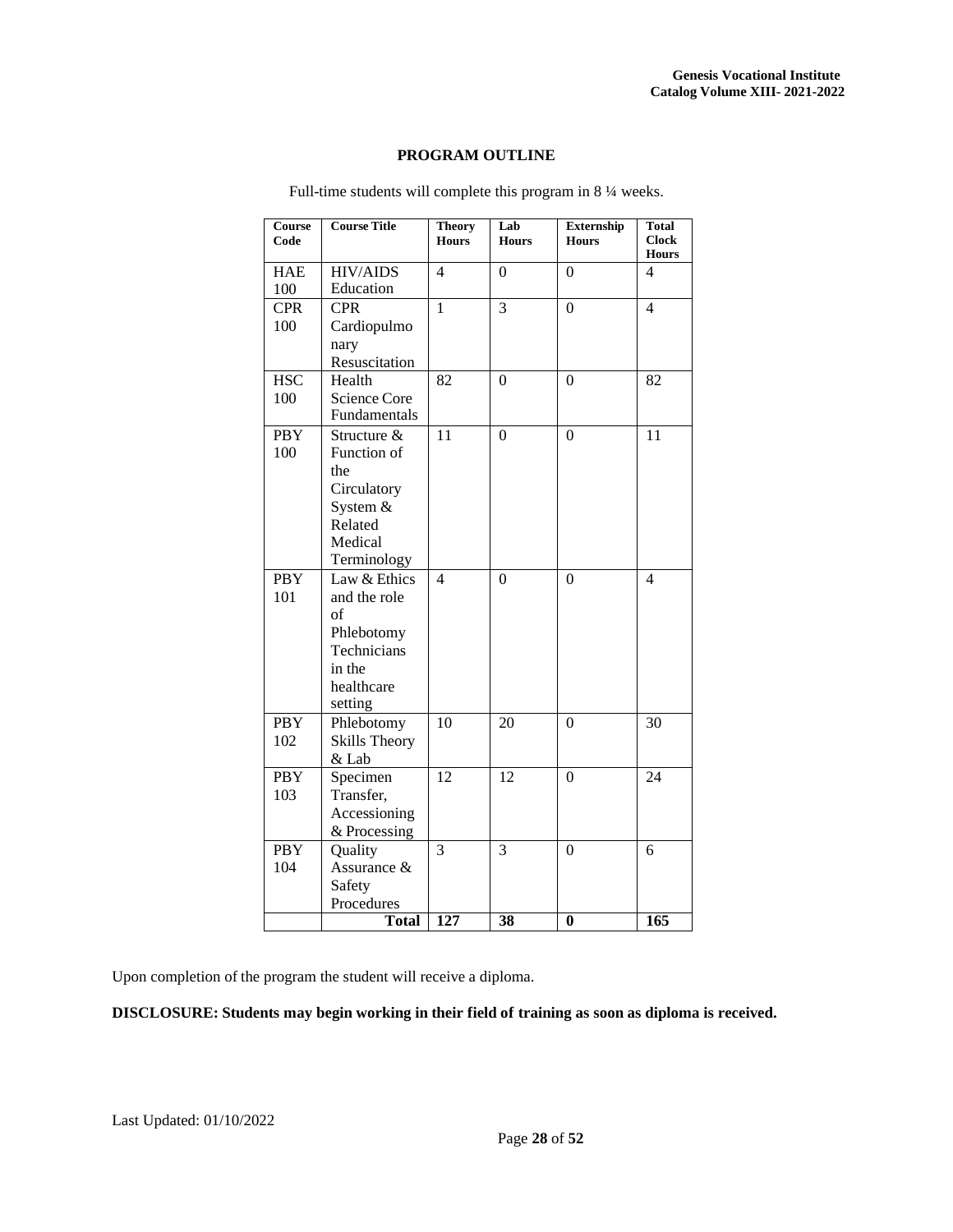## **COURSE DESCRIPTIONS**

## **HAE 100 HIV/AIDS Education**

4 Theory Hours/0 Lab Hours/0 Externship Hours/4 Clock Hours

This course is designed to provide the necessary information concerning HIV/AIDS and the medical worker. Students will learn the history of HIV/AIDS, procedures and protocols required for caring for HIV/AIDS patients, the pathology of the disease and the expectations, objectives of clinical management that is standard for HIV/AIDS patients.

## **CPR 100 CPR-Cardiopulmonary Resuscitation**

1 Theory Hours/3 Lab Hours/0 Externship Hours/4 Clock Hours

This course will prepare students with emergency procedures in Cardiopulmonary Resuscitation. Upon successful completion of the course and passing the tests, students will be certified in CPR.

#### **HSC 100 Health Science Core Fundamentals**

82 Theory Hours/0 Lab Hours/0 Externship Hours/82 Clock Hours

The Health Science Core offers students a foundation in medical career skills. Students learn the structure and function of the human body, its chemical processes, the pathology of diseases and medical terminology. Students will demonstrate knowledge of the healthcare delivery system, and health occupations, basic infection control procedures, HIPPA guidelines, and the general laws and ethical responsibilities of healthcare workers. Students will learn to respond to emergency situations, practice safety and security procedures, apply basic math and science skills, apply interpersonal communications skills and concepts, understand the developmental principles of the life cycle, medical terminology and many other essential foundational areas.

## **PBY 100 Structure & Function of the Circulatory System & Related Medical Terminology**

11 Theory Hours/0 Lab Hours/0 Externship Hours/11 Clock Hours

Students in this course will demonstrate knowledge of the circulatory system and the use of related medical terminology. Students will study the blood, its components and function within the human body.

## **PBY 101 Law & Ethics and the role of Phlebotomy Technicians in the healthcare setting**

4 Theory Hours/0 Lab Hours/0 Externship Hours/4 Clock Hours

Students will learn the laws which govern the duties and the work settings of Phlebotomy Technicians. Students will develop understanding of their specific ethical responsibilities critical to the role of the Phlebotomy Technician.

#### **PBY 102 Phlebotomy Skills Theory & Lab**

10 Theory Hours/20 Lab Hours/0 Externship Hours/30 Clock Hours

This course is designed to provide students with the knowledge and practice of procedures required for blood draws. These include sanitation techniques and sterilization procedures, venipuncture, identification of labeling, identifying orders and other essential information for the development of the phlebotomy skills base.

#### **PBY 103 Specimen Transfer, Accessioning & Processing**

12 Theory Hours/12 Lab Hours/0 Externship Hours/24 Clock Hours

This course concentrates on the specific procedures involved in transferring blood products and specimens, its proper storage and the processing involved. The course also places emphasis on the importance of accessioning, the entry portal for the record of a specimen entering the laboratory system. Ultimately students will learn the importance of accuracy and following procedure to increase safety and reduce the risk of error.

#### **PBY 104 Quality Assurance & Safety Procedures**

3 Theory Hours/3 Lab Hours/0 Externship Hours/6 Clock Hours

In this course students will develop the skills base and thinking processes involved in ensuring quality and safety in client care, laboratory processes and records accuracy.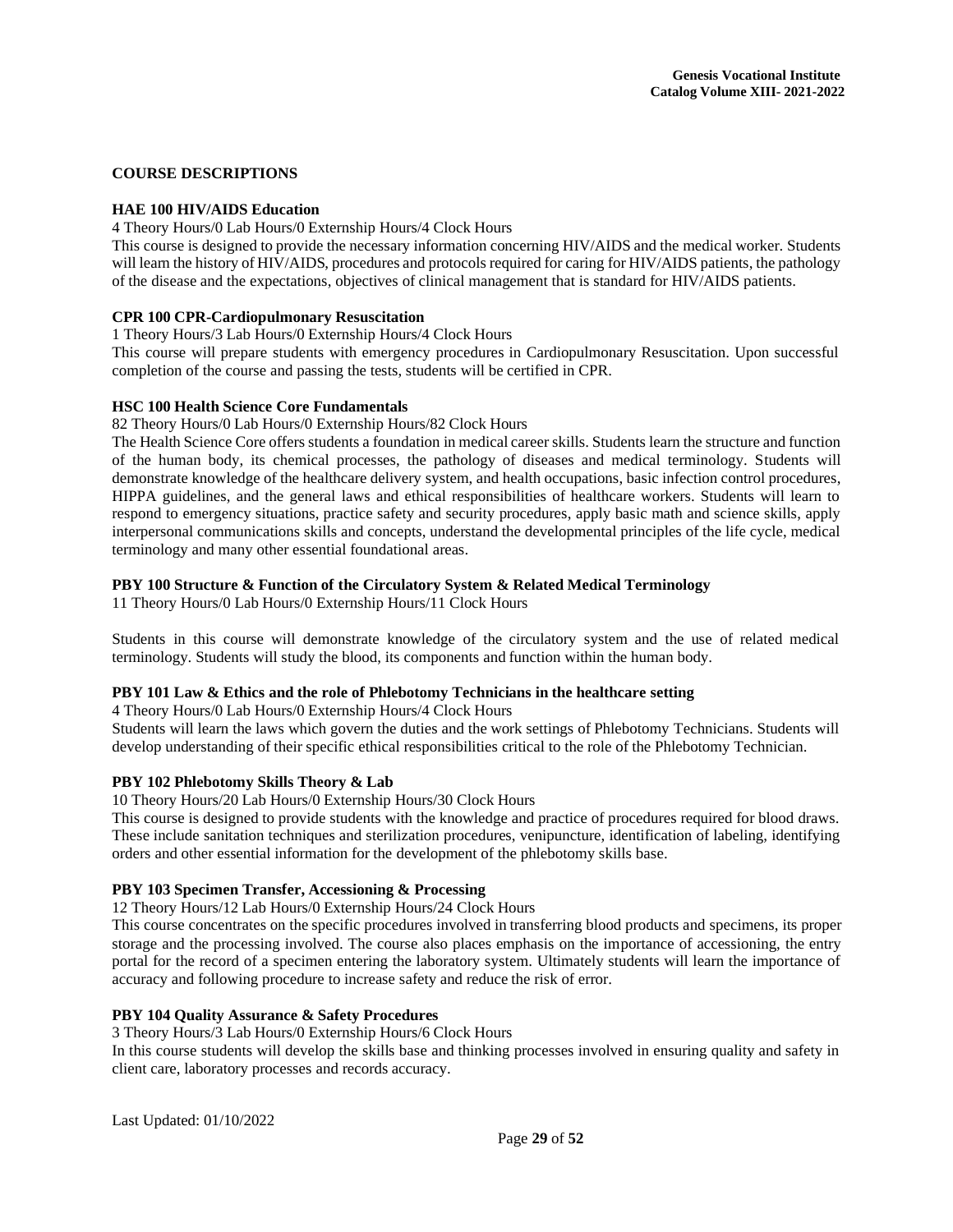## **Nursing Assistant 120 CLOCK HOURS**

**Tuition:** \$480.00 **Registration fee:** \$100.00 Estimated Cost of: Books/Materials & Kit: \$130.00

## **Total Cost of Program**: \$710.00

#### OTHER FEES NOT INCLUDED IN PROGRAM:

#### **NursingAssistantCompetencyExamination:**

WrittenandClinicalSkills \$155.00 FBI Screening (must be paid each time applying to test) \$90.00

#### **PROGRAM OBJECTIVE:**

Upon completion of the Nursing Assistant program, graduates will possess the skills and hands on experience to become entry level Nursing Assistants.

## **PROGRAM DESCRIPTION:**

The Nursing Assistant program is designed to train students in all of the relevant aspects of long term patient care under the supervision of a Registered Nurse. Completion of this program prepares them to sit for Certification as a Nursing Assistant. Students will demonstrate their skills base in a 40 hour clinical practice.

## **PROGRAM OUTLINE**

| Course<br>Code | <b>Course Title</b>                                            | Theory<br><b>Hours</b> | Lab<br><b>Hours</b> | <b>Externshi</b><br>p Hours | <b>Total</b><br><b>Clock</b><br><b>Hours</b> |
|----------------|----------------------------------------------------------------|------------------------|---------------------|-----------------------------|----------------------------------------------|
| <b>HAE 100</b> | <b>HIV/AIDS</b><br>Education                                   | $\overline{4}$         | $\Omega$            | $\theta$                    | $\overline{4}$                               |
| <b>CPR 100</b> | $CPR-$<br>Cardiopulmonary<br>Resuscitation                     | 1                      | 3                   | $\theta$                    | $\overline{4}$                               |
| <b>HSC 101</b> | Basic Anatomy &<br>Physiology<br>& Medical<br>Terminology      | 26                     | $\Omega$            | $\theta$                    | 26                                           |
| <b>HSC 102</b> | Safety, Sanitation,<br>and Emergency<br>Procedures             | $\mathfrak{D}$         | 4                   | $\theta$                    | 6                                            |
| <b>HSC 103</b> | Law & Ethics in<br><b>Patient Care</b>                         | $\overline{4}$         | $\theta$            | $\theta$                    | $\overline{4}$                               |
| <b>NAT 100</b> | <b>Patient Care</b><br>Procedures<br>for Nursing<br>Assistants | $\overline{4}$         | $\overline{4}$      | $\theta$                    | 8                                            |
| <b>NAT 101</b> | Post-Operative Care                                            | 3                      | 3                   | $\Omega$                    | 6                                            |
| <b>NAT 102</b> | Rehabilitative &<br>Geriatric Care                             | 12                     | 10                  | $\theta$                    | 22                                           |
| <b>NAT 103</b> | <b>Nursing Assistant</b><br>Externship                         | $\Omega$               | $\theta$            | 40                          | 40                                           |
|                | <b>Total Hours</b>                                             | 56                     | 24                  | 40                          | 120                                          |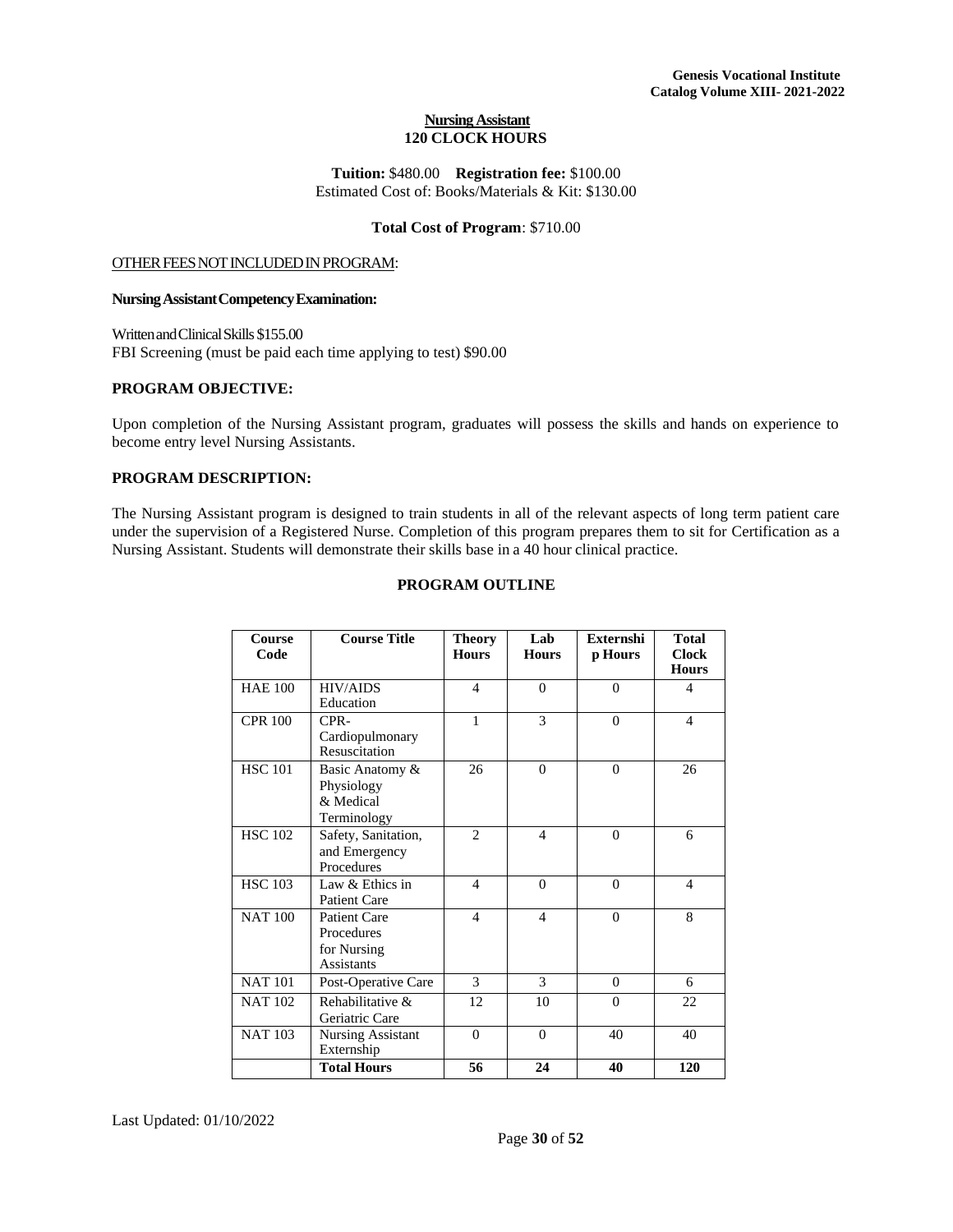Full-time students will complete this program in 6 weeks.

Externship hours will likely be completed in one week. The total program length in weeks is based on 80 clock hours divided by 20 hours per week (full-time), then adding 40 externship hours to be completed in one week. Total hours of classes and externship will not exceed 40 hours in one week. Upon completion of the program the student will receive a diploma.

#### **DISCLOSURE: Students may begin working in their field of training as soon as diploma is received.**

## **COURSE DESCRIPTIONS**

## **HAE 100 HIV/AIDS Education**

4 Theory Hours/0 Lab Hours/0 Externship Hours/4 Clock Hours

This course is designed to provide the necessary information concerning HIV/AIDS and the medical worker. Students will learn the history of HIV/AIDS, procedures and protocols required for caring for

HIV/AIDS patients, the pathology of the disease and the expectations, objectives of clinical management that is standard for HIV/AIDS patients.

## **CPR 100 CPR-Cardiopulmonary Resuscitation**

1 Theory Hours/3 Lab Hours/0 Externship Hours/4 Clock Hours

This course will prepare students with emergency procedures in Cardiopulmonary Resuscitation. Upon successful completion of the course and passing the tests, students will be certified in CPR.

## **HSC 101 Basic Anatomy & Physiology & Medical Terminology**

26 Theory Hours/0 Lab Hours/0 Externship Hours/26 Clock Hours

This course is designed to provide an overview of basic anatomy and physiology. Students will develop a basic understanding of the major body systems, their structure and function, and related pathologies of diseases. Students will also develop their medical terminology skills in this course.

## **HSC 102 Safety, Sanitation, and Emergency Procedures**

2 Theory Hours/4 Lab Hours/0 Externship Hours/6 Clock Hours

This course is designed to provide safety, sanitation and emergency skills in the context of the Nursing Assistant. Students will learn to identify emergency situations from possible adverse pharmaceutical reactions, to cardiac arrest. Students will learn to survey each setting in which a patient is located in order to assess safety, and practice sanitation skills.

## **HSC 103 Law and Ethics in Patient Care**

4 Theory Hours/0 Lab Hours/0 Externship Hours/4 Clock Hours

Students will learn the laws which govern patient care and the role of the Nursing Assistant. Students will learn about the requirements for their career path and the laws that govern the work setting of the Nursing Assistant. Students will also learn the ethical responsibilities of the Nursing Assistant.

## **NAT 100 Patient Care Procedures for Nursing Assistants**

4 Theory Hours/4 Lab Hours/0 Externship Hours/8 Clock Hours

In this course students develop the skills to perform patient care procedures, such as ambulation, output measurements, patient positioning, range of motion exercises, personal care, bed making, taking vital signs, and other important functions and procedures required in patient care.

## **NAT 101 Post-Operative Care**

3 Theory Hours/3 Lab Hours/0 Externship Hours/ 6 Clock Hours

This course is designed to help students understand the needs of post-operative patients. Students will learn the standard protocols, physical care and comfort, appropriate communication with post-operative patients and their families.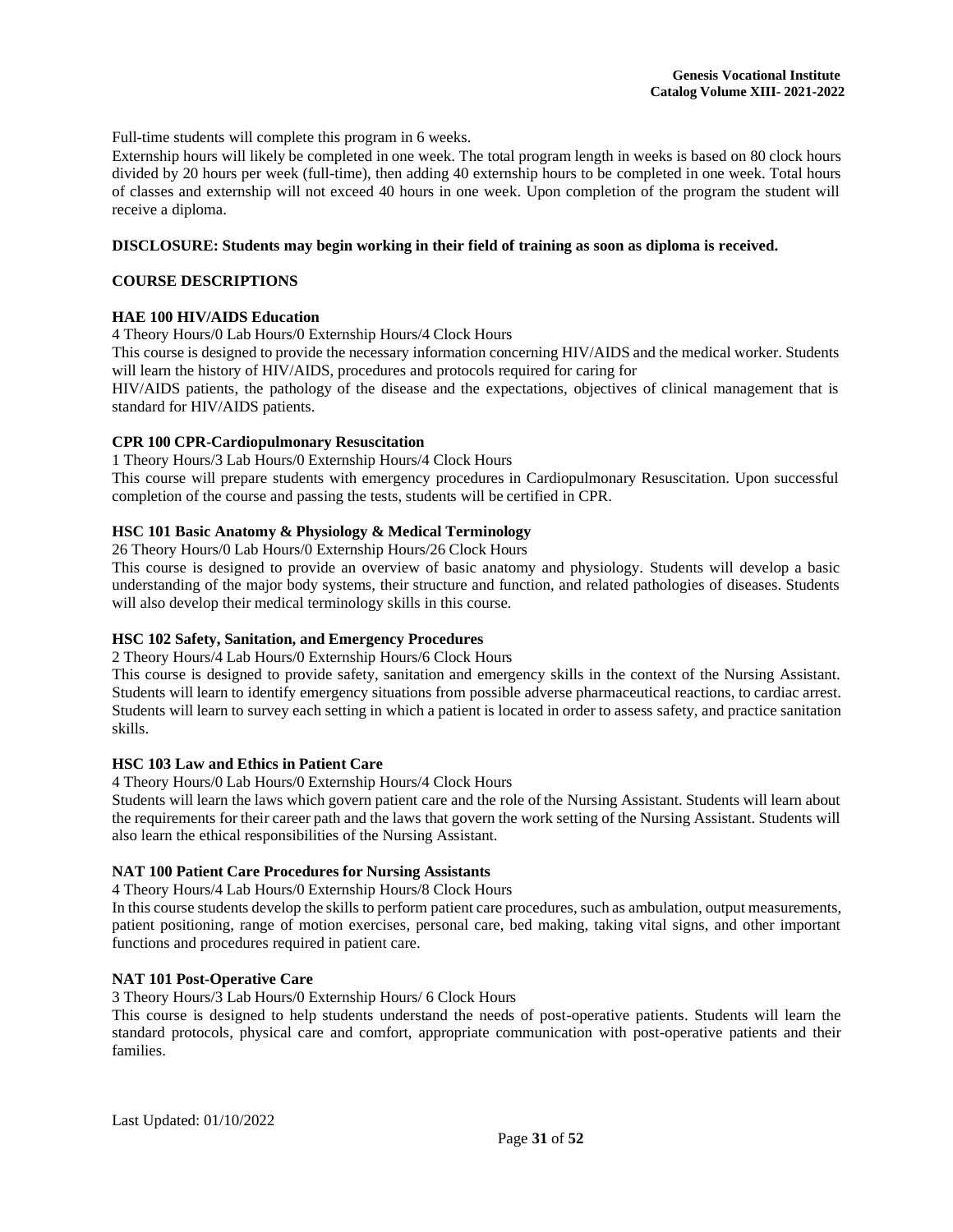## **NAT 102 Rehabilitative & Geriatric Care**

12 Theory Hours/10 Lab Hours/0 Externship Hours/22 Clock Hours

Students will learn the process, techniques and procedures involved in rehabilitative care. Students will learn their role in the process of rehabilitation. This course also provides training in geriatric care. Students will learn communication techniques and real world circumstances involved in caring for the elderly.

## **NAT 103 Nursing Assistant Externship**

0 Theory Hours/0 Lab Hours/40 Externship Hours/40 Clock Hours

Students will have the opportunity to work in a Nursing Care Facility where they will gain exposure to real life care giving experiences. Under the supervision of a Registered Nurse, students will have hands on opportunities to apply skills which complete the educational experience of a Nursing Assistant.

#### **DISCLOSURE**

Students who enroll in both the Home Health Aide and Nursing Assistant program within the same calendar year, receive both programs for the special rate of \$940.00. This represents a discount of \$165.00 from the regular price of both programs if taken separately.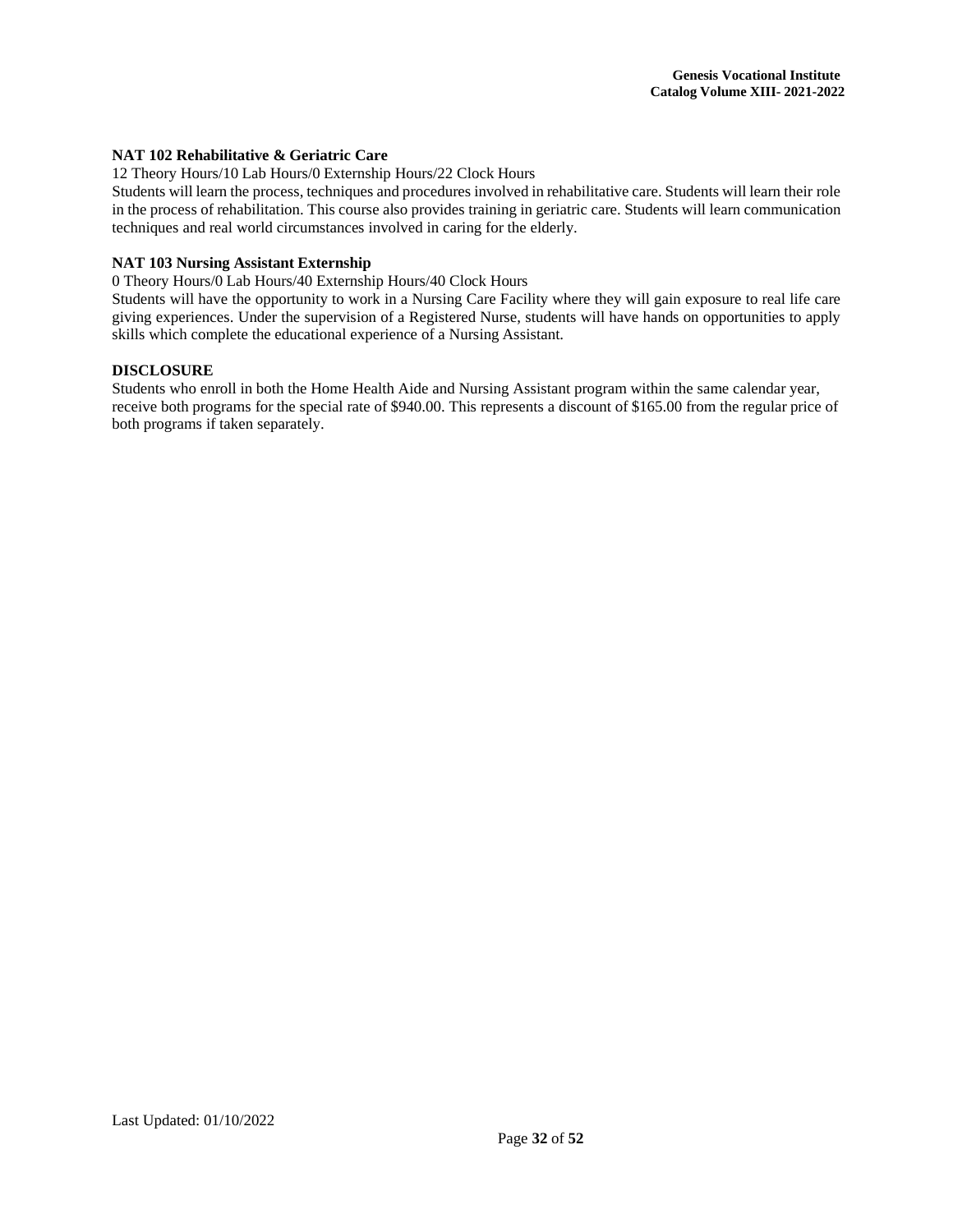#### **Electrocardiograph Technician 165 CLOCK HOURS**

## **Tuition:** \$415.00 **Registration fee:** \$100.00 Estimated Cost of: Books/Materials & Kit: \$35.00

**Total Cost of Program**: \$550.00

## **OTHERFEESNOTINCLUDEDINPROGRAM:**

Medca Certification \$ 150.00 (optional)

## **PROGRAM OBJECTIVE:**

Upon completion of this program, graduates will possess the skills and knowledge to become employed as entry level Electrocardiograph Aides, in hospitals, out-patient centers, clinics, diagnostic labs, medical centers and other medical facilities.

## **PROGRAM DESCRIPTION:**

Students of the Electrocardiograph aide must complete the Health Science Core Module in conjunction with the Electrocardiograph Aide program. If the student has completed the Health Science Core Module in connection with a different career program with a passing grade, it is not necessary to re-take it. The Electrocardiograph Aide program is designed to train students to perform the duties and functions of an Electrocardiograph Aide. Students will learn the cardiovascular system and its functions and pathology of diseases, law and ethics relative to the electrocardiograph aide and duty function in the medical chain of command. Students will demonstrate knowledge and apply skills in using medical instrumentation modalities relevant to the function of an electrocardiograph aide.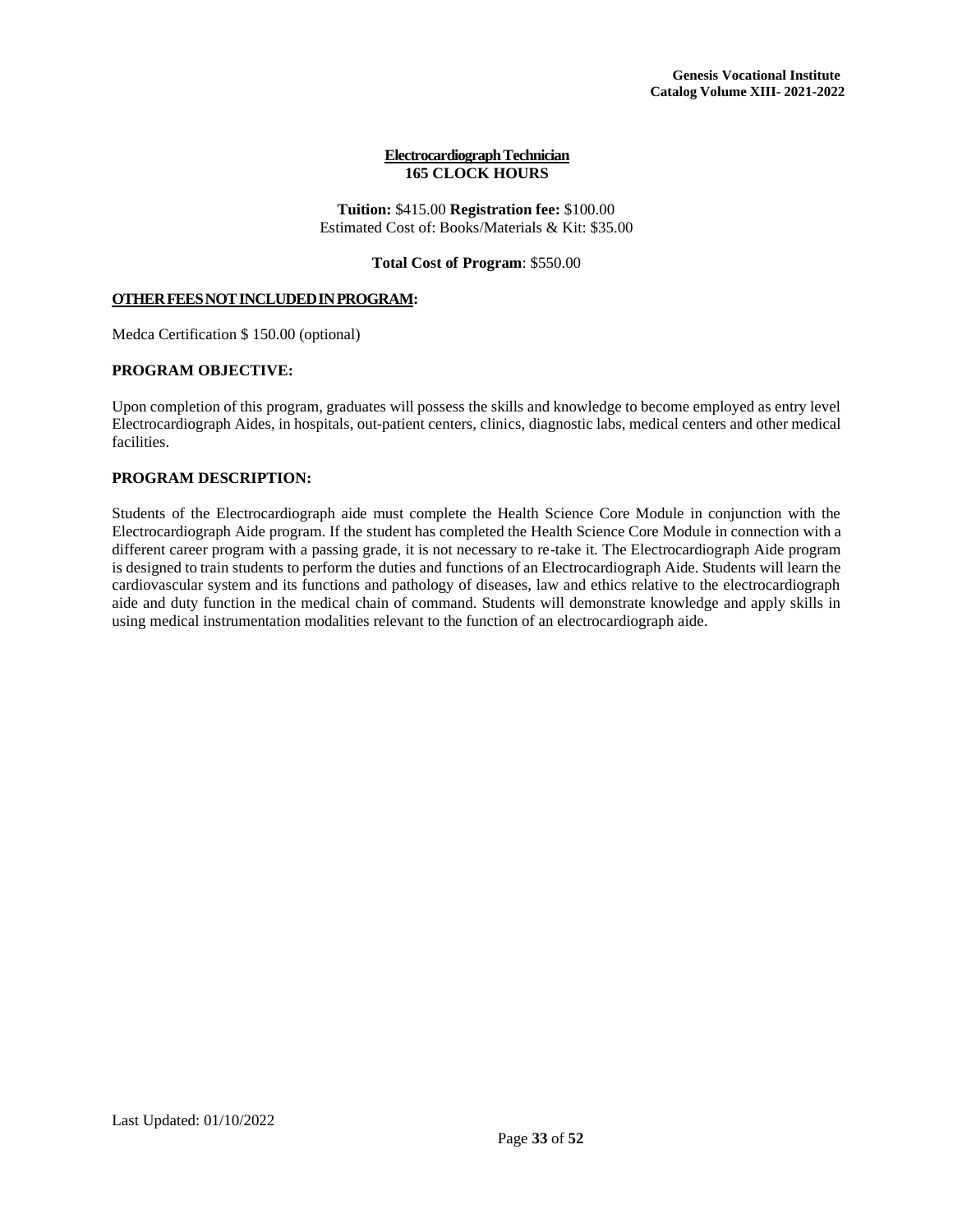## **PROGRAM OUTLINE**

| <b>Course</b><br>Code | <b>Course Title</b>                                                                              | <b>Theory</b><br><b>Hours</b> | Lab<br><b>Hours</b> | <b>Externship</b><br><b>Hours</b> | <b>Total</b><br><b>Clock</b><br><b>Hours</b> |
|-----------------------|--------------------------------------------------------------------------------------------------|-------------------------------|---------------------|-----------------------------------|----------------------------------------------|
| <b>HAE 100</b>        | <b>HIV/AIDS</b><br>Education                                                                     | $\overline{4}$                | $\theta$            | $\theta$                          | $\overline{4}$                               |
| <b>CPR 100</b>        | CPR-<br>Cardiopulmonary<br>Resuscitation                                                         | $\mathbf{1}$                  | 3                   | $\overline{0}$                    | $\overline{4}$                               |
| <b>HSC 100</b>        | <b>Health Science Core</b><br>Fundamentals                                                       | 82                            | $\Omega$            | $\theta$                          | 82                                           |
| <b>EKG 100</b>        | Structure and<br>Function of the<br>Cardiovascular<br>System & Related<br>Medical<br>Terminology | 11                            | $\theta$            | $\theta$                          | 11                                           |
| <b>EKG 101</b>        | Laws and Ethical<br>Standards of<br>Electrocardiography                                          | $\overline{4}$                | $\theta$            | $\theta$                          | $\overline{4}$                               |
| <b>EKG 102</b>        | <b>EKG</b><br>Instrumentation and<br>Modalities                                                  | 18                            | 18                  | $\Omega$                          | 36                                           |
| <b>EKG 103</b>        | <b>Patient Preparation</b><br>and Care Procedures                                                | 8                             | 16                  | $\theta$                          | 24                                           |
|                       | <b>Totals</b>                                                                                    | 128                           | 37                  | $\bf{0}$                          | $\overline{165}$                             |

Full-time students will complete this program in 8<sup>1</sup>/<sub>4</sub> weeks.

Upon completion of the program the student will receive a diploma. **DISCLOSURE: Students may begin working in their field of training as soon as diploma is received.**

## **COURSE DESCRIPTIONS**

## **HAE 100 HIV/AIDS Education**

4 Theory Hours/0 Lab Hours/0 Externship Hours/4 Clock Hours

This course is designed to provide the necessary information concerning HIV/AIDS and the medical worker. Students will learn the history of HIV/AIDS, procedures and protocols required for caring for HIV/AIDS patients, the pathology of the disease and the expectations, objectives of clinical management that is standard for HIV/AIDS patients.

#### **CPR 100 CPR-Cardio Pulmonary Resuscitation**

1 Theory Hours/3 Lab Hours/0 Externship Hours/4 Clock Hours

This course will prepare students with emergency procedures in Cardiopulmonary Resuscitation. Upon successful completion of the course and passing the tests, students will be certified in CPR.

## **HSC 100 Health Science Core Fundamentals**

82 Theory Hours/0 Lab Hours/0 Externship Hours/82 Clock Hours

The Health Science Core offers students a foundation in medical career skills. Students learn the structure and function of the human body, its chemical processes, the pathology of diseases and medical terminology. Students will demonstrate knowledge of the healthcare delivery system, and health occupations, basic infection control procedures, HIPPA guidelines, and the general laws and ethical responsibilities of healthcare workers. Students will learn to respond to emergency situations, practice safety and security procedures, apply basic math and science skills, apply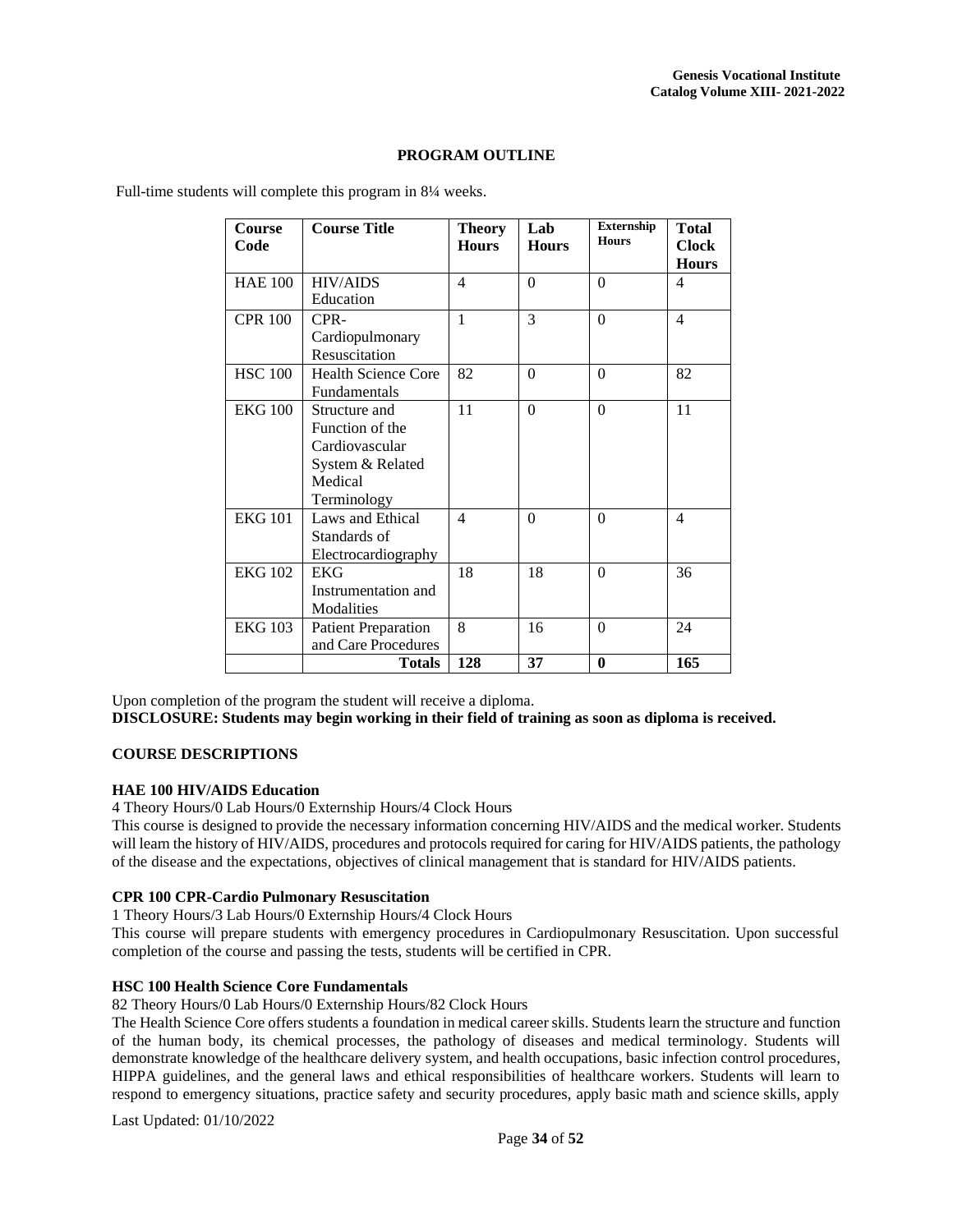interpersonal communications skills and concepts, understand the developmental principles of the life cycle, medical terminology and many other essential foundational areas.

## **EKG 100 Structure and Function of the Cardiovascular System & Related Medical Terminology**

11 Theory Hours/0 Lab Hours/0 Externship Hours/11 Clock Hours

This course is designed to provide theory on the cardiovascular system, its structure and function in the human body. Students will learn the composition of the heart, its blood flow, layers of the heart, cardiac muscle, heart valves, cardiac cycles, heart rate and the pathology of diseases. Students will demonstrate skills in related terminology.

## **EKG 101 Laws and Ethical Standards of Electrocardiography**

4 Theory Hours/0 Lab Hours/0 Externship Hours/4 Clock Hours

In this course students will learn the laws that govern Electrocardiography, its instrumentation, context of clinical setting, and the ethical responsibilities of the Electrocardiography Aide.

## **EKG 102 EKG Instrumentation and Modalities**

18 Theory Hours/18 Lab Hours/0 Externship Hours/36 Clock Hours

Students will develop skills and knowledge of procedures for the use and maintenance of Electrocardiography instruments, equipment and supplies. Students will practice the various modalities, and the procedures for client preparation.

## **EKG 103 Patient Preparation and Care Procedures**

8 Theory Hours/16 Lab Hours/0 Externship Hours/24 Clock Hours

This course is designed to provide the knowledge and practice of patient preparation for electrocardiography. Students will learn communication techniques involved in instructing patients, the physical handling of patients, preparing the area for testing, the positioning of leads and the use of gels and other substances, and supplies utilized in the testing procedure.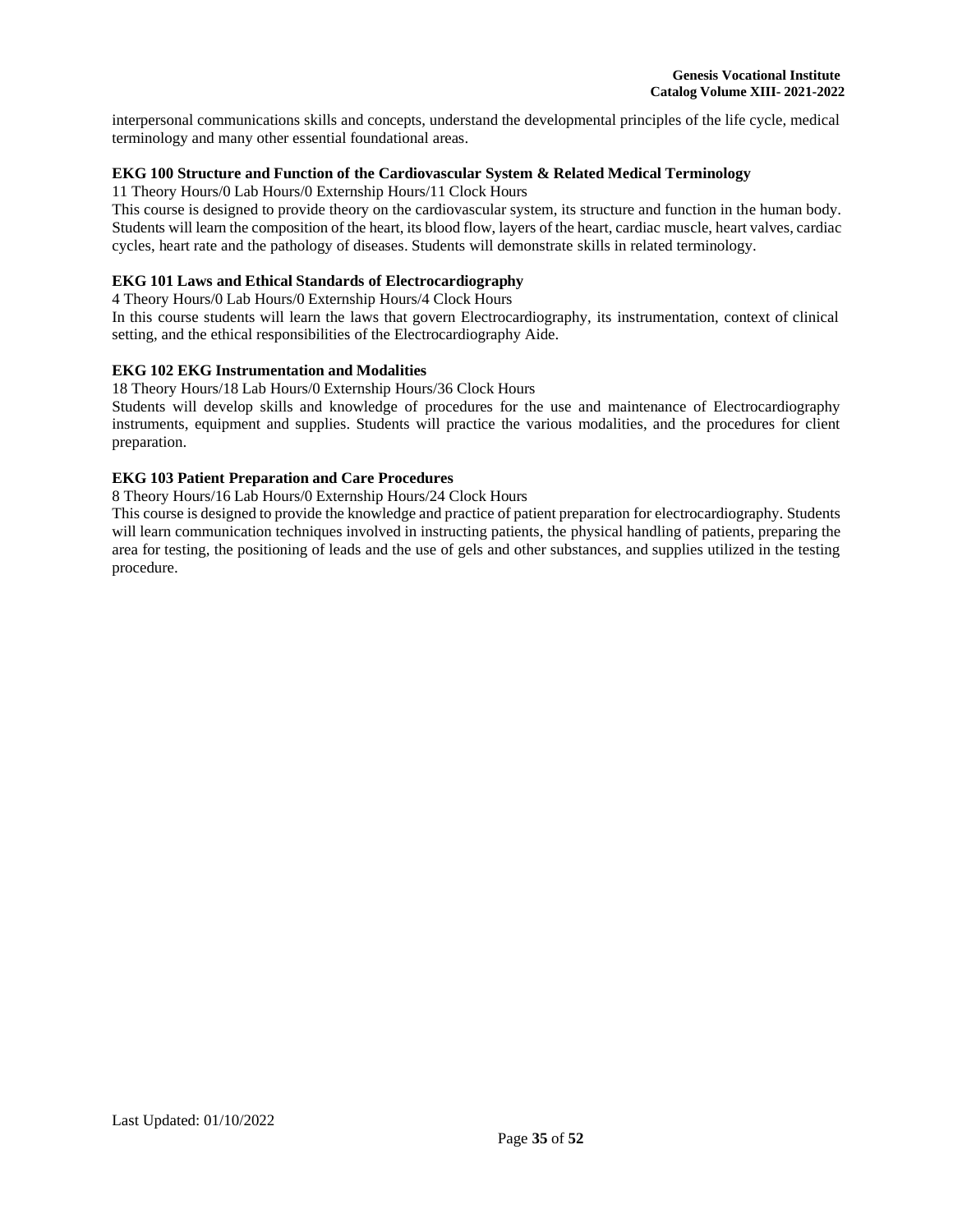## **Patient Care Technician 600 CLOCK HOURS**

**Tuition:** \$2,615.00 **Registration fee:** \$100.00 Estimated Cost of: Books/Materials & Kit: \$205.00

## **Total Cost of Program**: \$2,920.00

#### OTHER FEES NOT INCLUDED IN PROGRAM:

Medca Certification \$140.00 (optional)

**NursingAssistantCompetencyExamination:** Written–English or Spanish and Clinical Skills \$155.00

## **PROGRAM OBJECTIVE:**

Upon completion of this program, graduates will possess the skills and hands on experience needed to become entry level Patient Care Technicians, utilizing patient care skills in a variety of healthcare settings.

## **PROGRAM DESCRIPTION:**

The Patient Care Technician program is designed to train students in all of the relevant aspects of patient care, including personal care, physical comfort, diagnostic testing specifically electrocardiography, phlebotomy, home health care needs, providing post-operative care, geriatric care and other critical functions. Graduates of this program will be prepared to work at the entry level in hospitals, home health agencies, clinics, laboratories and other healthcare settings.

## **TERMINAL OBJECTIVES**

By the end of the Patient Care Technician program, the graduate will be able to:

1. Give safe, patient-centered, evidence based care based on knowledge skills and attitudes in nursing courses.

2. Utilize their knowledge to assist patient regain and maintain the best possible level of physical and psychosocial health based on diverse cultural needs.

3. Assist the licensed practical nurse/registered nurse in the provision of patient care in selective situations.

4. Exemplify proficiency in activities and competencies and utilize the necessary degree of judgment appropriate to the preparation of a patient care technician.

5. Assume responsibility and accountability for their own actions and judgments based upon the level of their preparation.

6. Demonstrate critical thinking and problem solving skills within the boundaries of professional practice.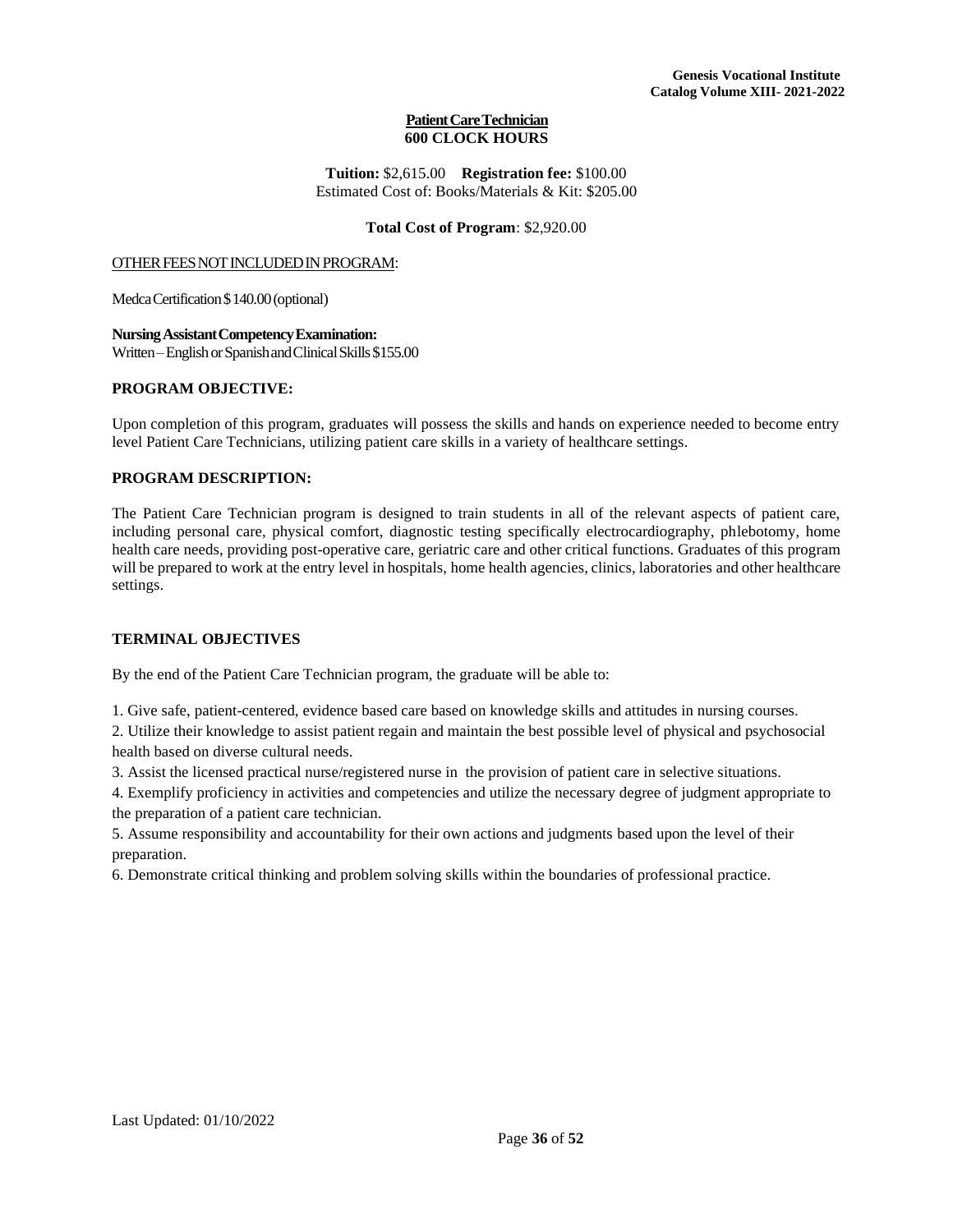## **PROGRAM OUTLINE**

| <b>COURSE</b><br><b>CODES</b> | <b>COURSE TITLE</b>                                                                        | <b>Theory</b><br><b>Hours</b> | Lab<br><b>Hours</b> | <b>Externship</b><br><b>Hours</b> | <b>Total</b><br><b>Clock</b><br><b>Hours</b> |
|-------------------------------|--------------------------------------------------------------------------------------------|-------------------------------|---------------------|-----------------------------------|----------------------------------------------|
| <b>HAE 100</b>                | <b>HIV/AIDS</b><br>Education                                                               | 4                             | $\Omega$            | $\theta$                          | 4                                            |
| <b>CPR 100</b>                | CPR-<br>Cardiopulmonary<br>Resuscitation                                                   | $\mathbf{1}$                  | 3                   | $\theta$                          | $\overline{4}$                               |
| <b>HSC 100</b>                | <b>Health Science</b><br>Core Fundamentals                                                 | 82                            | $\theta$            | $\theta$                          | 82                                           |
| <b>HHA 100</b>                | Verbal & Written<br>Communications                                                         | 6                             | $\overline{0}$      | $\overline{0}$                    | 6                                            |
| <b>HHA 101</b>                | Laws & Ethical<br>Standards for<br>Home Health<br>Aides                                    | 4                             | $\Omega$            | $\theta$                          | $\overline{4}$                               |
| <b>HHA 102</b>                | <b>Physical Comfort</b><br>and Patient Safety                                              | 5                             | 5                   | $\theta$                          | 10                                           |
| <b>HHA 103</b>                | Nutrition                                                                                  | 10                            | 5                   | $\overline{0}$                    | $\overline{15}$                              |
| <b>HHA 104</b>                | <b>Infection Control</b><br>Procedures                                                     | 5                             | 10                  | $\Omega$                          | 15                                           |
| <b>HHA 105</b>                | Home Health Care                                                                           | 7                             | 10                  | $\overline{0}$                    | 17                                           |
| <b>PBY 100</b>                | Structure &<br>Function of the<br>Circulatory System<br>& Related Medical<br>Terminology   | 11                            | $\Omega$            | $\theta$                          | 11                                           |
| <b>PBY 101</b>                | Law & Ethics and<br>the role of<br>Phlebotomy<br>Technicians in the<br>healthcare setting  | 4                             | 0                   | 0                                 | 4                                            |
| <b>PBY 102</b>                | Phlebotomy Skills<br>Theory & Lab                                                          | 10                            | 20                  | 0                                 | 30                                           |
| <b>PBY 103</b>                | Specimen Transfer,<br>Accessioning &<br>Processing                                         | 12                            | 12                  | $\theta$                          | 24                                           |
|                               | <b>Quality Assurance</b><br>& Safety<br>Procedures                                         |                               |                     |                                   |                                              |
| <b>PBY 104</b>                |                                                                                            | 3                             | 3                   | 0                                 | 6                                            |
| <b>HSC 101</b>                | Basic Anatomy &<br>Physiology &<br>Medical<br>Terminology for<br><b>Nursing Assistants</b> | 26                            | $\boldsymbol{0}$    | $\overline{0}$                    | 26                                           |
| <b>HSC 102</b>                | Safety, Sanitation,<br>and Emergency<br>Procedures                                         | 2                             | 4                   | 0                                 | 6                                            |
| <b>HSC 103</b>                | Law & Ethics in<br><b>Patient Care</b>                                                     | $\overline{4}$                | 0                   | 0                                 | 4                                            |
| <b>NAT 100</b>                | Nursing Assistant<br>Patient Care<br>Procedures                                            | 4                             | 4                   | 0                                 | 8                                            |
| <b>NAT 101</b>                | Post Operative<br>Care                                                                     | 3                             | 3                   | 0                                 | 6                                            |
| <b>NAT 102</b>                | Rehabilitative &<br>Geriatric Care                                                         | 12                            | 10                  | $\Omega$                          | 22                                           |
| <b>NAT 103</b>                | <b>Nursing Assistant</b>                                                                   | $\overline{0}$                | $\boldsymbol{0}$    | 40                                | 40                                           |

Full time students will complete this program in 30 weeks.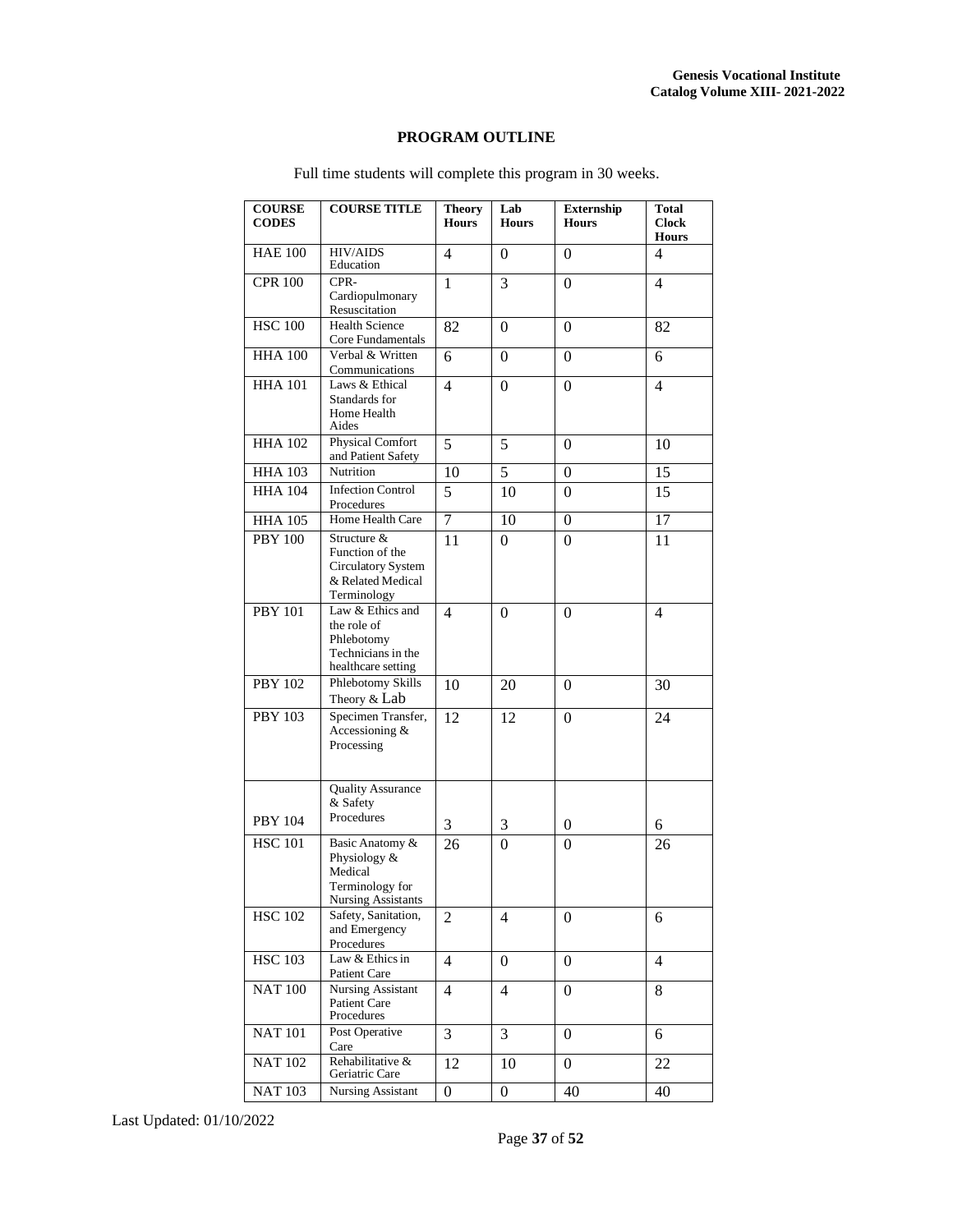|                | Externship                                                                                       |                |          |          |     |
|----------------|--------------------------------------------------------------------------------------------------|----------------|----------|----------|-----|
| <b>EKG 100</b> | Structure and<br>Function of the<br>Cardiovascular<br>System & Related<br>Medical<br>Terminology | 11             | $\theta$ | $\Omega$ | 11  |
| <b>EKG 101</b> | Laws and Ethical<br>Standards of<br>Electrocardiography                                          | $\overline{4}$ | $\theta$ | $\Omega$ | 4   |
| <b>EKG 102</b> | <b>EKG</b><br>Instrumentation<br>and Modalities                                                  | 18             | 18       | $\Omega$ | 36  |
| <b>EKG 103</b> | <b>EKG Patient</b><br>Preparation and<br>Care Procedures                                         | 8              | 16       | $\Omega$ | 24  |
| <b>PCT 100</b> | Patient Care<br>Technician<br>Theory & Skills<br>Lab I                                           | 20             | 65       | $\Omega$ | 85  |
| <b>PCT 101</b> | Patient Care<br><b>Technician Theory</b><br>& Skills<br>Lab II                                   | 20             | 60       | $\Omega$ | 80  |
| <b>PCT 102</b> | Career Preparation<br>for Patient Care<br>Technicians                                            | 16             | $\Omega$ | $\Omega$ | 16  |
|                | <b>Total</b>                                                                                     | 312            | 248      | 40       | 600 |

Upon completion of this program students will receive a diploma.

**DISCLOSURE: Student may begin working in their field of training as soon as their diploma is received.**

## **COURSE DESCRIPTIONS**

## **HAE 100 HIV/AIDS Education**

4 Theory Hours/0 Lab Hours/0 Externship Hours/4 Clock Hours

This course is designed to provide the necessary information concerning HIV/AIDS and the medical worker. Students will learn the history of HIV/AIDS, procedures and protocols required for caring for HIV/AIDS patients, the pathology of the disease and the expectations, objectives of clinical management that is standard for HIV/AIDS patients.

## **CPR 100 CPR-Cardiopulmonary Resuscitation**

1 Theory Hours/3 Lab Hours/0 Externship Hours/4 Clock Hours

This course will prepare students with emergency procedures in Cardiopulmonary Resuscitation. Upon successful completion of the course and passing the tests, students will be certified in CPR

#### **HSC 100 Health Science Core Fundamentals**

82 Theory Hours/0 Lab Hours/0 Externship Hours/82 Clock Hours

The Health Science Core offers students a foundation in medical career skills. Students learn the structure and function of the human body, its chemical processes, the pathology of diseases and medical terminology. Students will demonstrate knowledge of the healthcare delivery system, and health occupations, basic infection control procedures, HIPPA guidelines, and the general laws and ethical responsibilities of healthcare workers. Students will learn to respond to emergency situations, practice safety and security procedures, apply basic math and science skills. Apply interpersonal communications skills and concepts. Understand the developmental principles of the life cycle, medical terminology and many other essential foundational areas.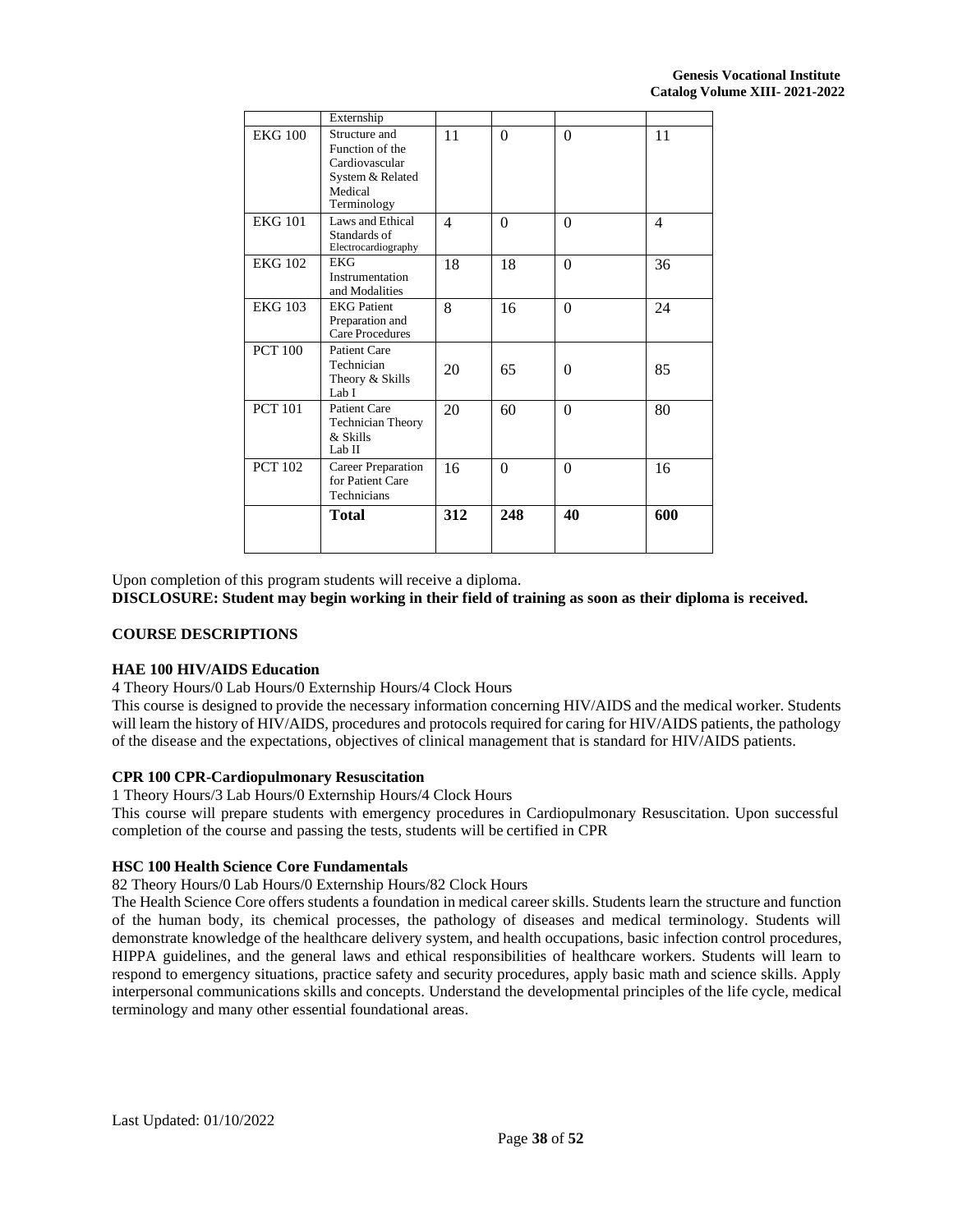## **HHA 100 Verbal & Written Communications**

6 Theory Hours/0 Lab Hours/0 Externship Hours/6 Clock Hours

This course is designed to enhance verbal and written communication skills. Students engaged in this course will learn basic sentence structure and grammar, for the purpose of developing the ability to communicate clearly and concisely in the healthcare setting. Verbal communications will be developed through oral presentation and word enunciation.

## **HHA 101 Laws & Ethical Standards for Home Health Aides**

4 Theory Hours/0 Lab Hours/0 Externship Hours/4 Clock Hours

Students will learn the laws and ethical standards that govern the activities of the Home Health Aide. Students will hold active discussion on ethical issues that are faced in the Home Health setting.

## **HHA 102 Physical Comfort and Patient Safety**

5 Theory Hours/5 Lab Hours/0 Externship Hours/10 Clock Hours

Students develop skills in patient care, specifically in physical comfort and patient safety. Students will learn the importance and the appropriate procedures and actions in creating a comfortable and safe environment for patients.

## **HHA 103 Nutrition**

10 Theory Hours/5 Lab Hours/0 Externship Hours/15 Clock Hours

Protocols for patient care include nourishment, nutrition and procedures for feeding patients. Students learn the importance of balanced nutrition, diabetic diets and other special needs diets and essential nutrition care for patients.

## **HHA 104 Infection Control Procedures**

5 Theory Hours/10 Lab Hours/0 Externship Hours/15 Clock Hours

This course is designed to train students on procedures for infection control. Students will demonstrate knowledge of OSHA guidelines, as well as skills in isolation procedures, gloving, and appropriate hand washing techniques.

## **HHA 105 Home Health Care**

#### 7 Theory Hours/10 Lab Hours/0 Externship Hours/17 Clock Hours

Students will become oriented as to the purpose and history of home health care. Students willlearn about the medical workers involved in home health care and the role of the home health aide in the home health setting. Students will practice patient care skills and administrative skills involved in home health care.

## **PBY 100 Structure & Function of the Circulatory System & Related Medical Terminology**

11 Theory Hours/0 Lab Hours/0 Externship Hours/11 Clock Hours

Students in this course will demonstrate knowledge of the circulatory system and the use of related medical terminology. Students will study the blood, its components and function within the human body.

## **PBY 101 Law & Ethics and the role of Phlebotomy Technicians in the healthcare setting**

4 Theory Hours/0 Lab Hours/0 Externship Hours/4 Clock Hours

Students will learn the laws which govern the duties and the work settings of the Phlebotomy Technician. Students will develop understanding of their specific ethical responsibilities critical to the role of the Phlebotomy Technician.

## **PBY 102 Phlebotomy Skills Theory & Lab**

10 Theory Hours/20 Lab Hours/0 Externship Hours/30 Clock Hours

This course is designed to provide students with the knowledge and practice of procedures required for blood draws. These include sanitation techniques and sterilization procedures, venipuncture, identification of labeling, identifying orders and other essential information for the development of the phlebotomy skills base.

## **PBY 103 Specimen Transfer, Accessioning & Processing**

12 Theory Hours/12 Lab Hours/0 Externship Hours/24 Clock Hours

This course concentrates on the specific procedures involved in transferring blood products and specimens, its proper storage and the processing involved. The course also places emphasis on the importance of accessioning, the entry portal for the record of a specimen entering the laboratory system. Ultimately students will learn the importance of accuracy and following procedure to increase safety and reduce the risk of error.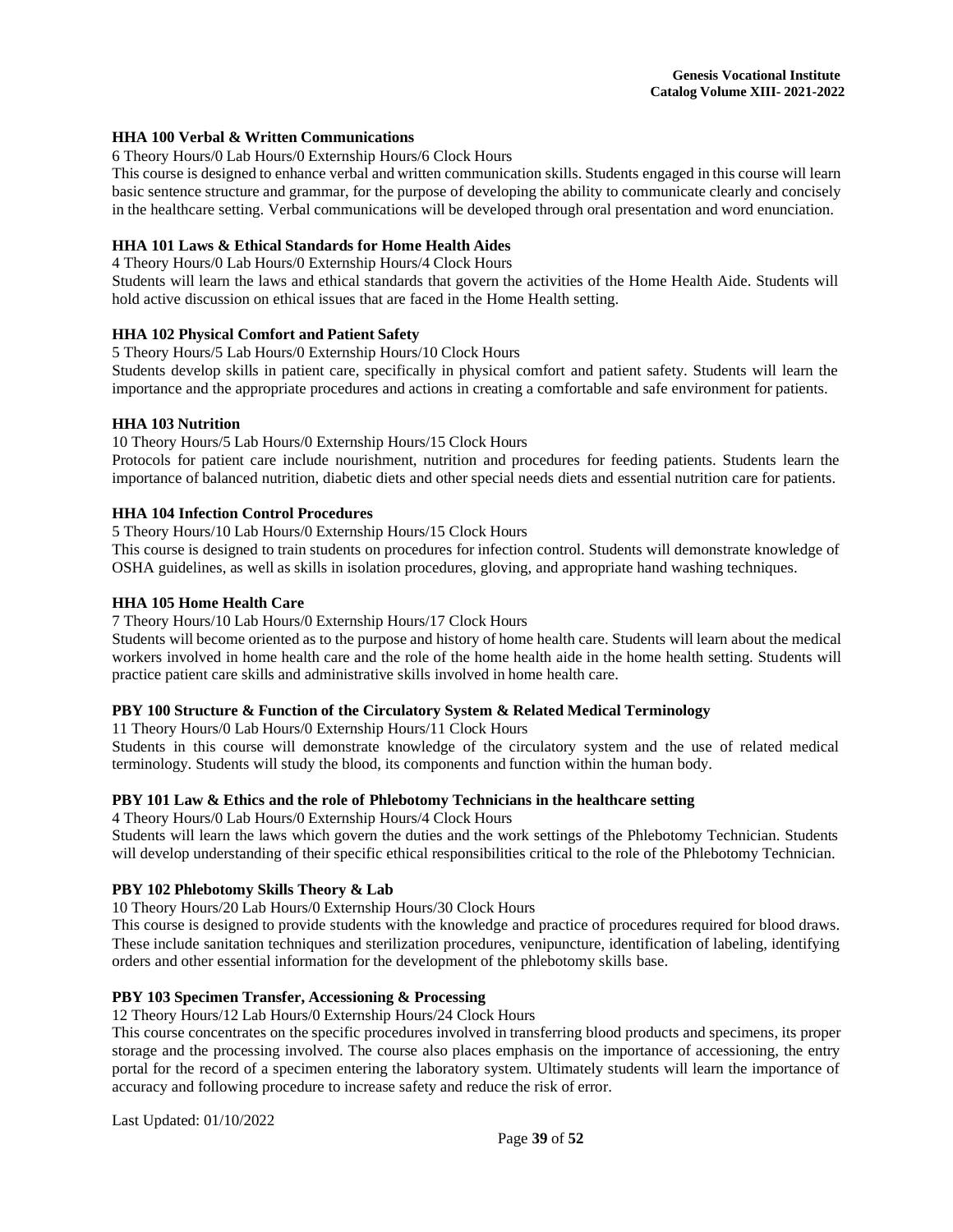## **PBY 104 Quality Assurance & Safety Procedures**

3 Theory Hours/3 Lab Hours/0 Externship Hours/6 Clock Hours

In this course students will develop the skills base and thinking processes involved in ensuring quality and safety in client care, laboratory processes and records accuracy.

## **HSC 101 Basic Anatomy & Physiology & Medical Terminology**

30 Theory Hours/0 Lab Hours/0 Externship Hours/30 Clock Hours

This course is designed to provide an overview of basic anatomy and physiology. Students will develop a basic understanding of the major body systems, their structure and function, and related pathologies of diseases. Students will also develop their medical terminology skills in this course.

## **HSC 102 Safety, Sanitation, and Emergency Procedures**

2 Theory Hours/4 Lab Hours/0 Externship Hours/6 Clock Hours

This course is designed to provide safety, sanitation and emergency skills in the context of the Nursing Assistant. Students will learn to identify emergency situations from possible adverse pharmaceutical reactions, to cardiac arrest. Students will learn to survey each setting in which a patient is located in order to assess safety, and practice sanitation skills.

## **HSC 103 Law and Ethics in Patient Care**

4 Theory Hours/0 Lab Hours/0 Externship Hours/4 Clock Hours

Students will learn the laws which govern patient care and the role of the Nursing Assistant. Students will learn about the requirements for their career path and the laws that govern the work setting of the Nursing Assistant. Students will also learn the ethical responsibilities of the Nursing Assistant.

## **NAT 100 Patient Care Procedures for Nursing Assistants**

4 Theory Hours/4 Lab Hours/0 Externship Hours/8 Clock Hours

In this course students develop the skills to perform patient care procedures, such as ambulation, output measurements, patient positioning, range of motion exercises, personal care, bed making, taking vital signs, and other important functions and procedures required in patient care.

## **NAT 101 Post-Operative Care**

3 Theory Hours/3 Lab Hours/0 Externship Hours / 6 Clock Hours

This course is designed to help students understand the needs of post-operative patients. Students will learn the standard protocols, physical care and comfort, appropriate communication with post-operative patients and their families.

#### **NAT 102 Rehabilitative & Geriatric Care**

12 Theory Hours/10 Lab Hours/0 Externship Hours/22 Clock Hours

Students will learn the process, techniques and procedures involved in rehabilitative care. Students will learn their role in the process of rehabilitation. This course also provides training in geriatric care. Students will learn communication techniques and real world circumstances involved in caring for the elderly.

## **NAT 103 Nursing Assistant Externship**

0 Theory Hours/0 Lab Hours/40 Externship Hours/40 Clock Hours

Students will have the opportunity to work in a Nursing Care Facility where they will gain exposure to real life care giving experiences. Under the supervision of a Registered Nurse, students will have hands on opportunities to apply skills which complete the educational experience of a Nursing Assistant.

## **EKG 100 Structure and Function of the Cardiovascular System & Related Medical Terminology**

11 Theory Hours/0 Lab Hours/0 Externship Hours/11 Clock Hours

This course is designed to provide theory on the cardiovascular system, its structure and function in the human body. Students will learn the composition of the heart, its blood flow, layers of the heart, cardiac muscle, heart valves, cardiac cycles, heart rate and the pathology of diseases. Students will demonstrate skills in related terminology.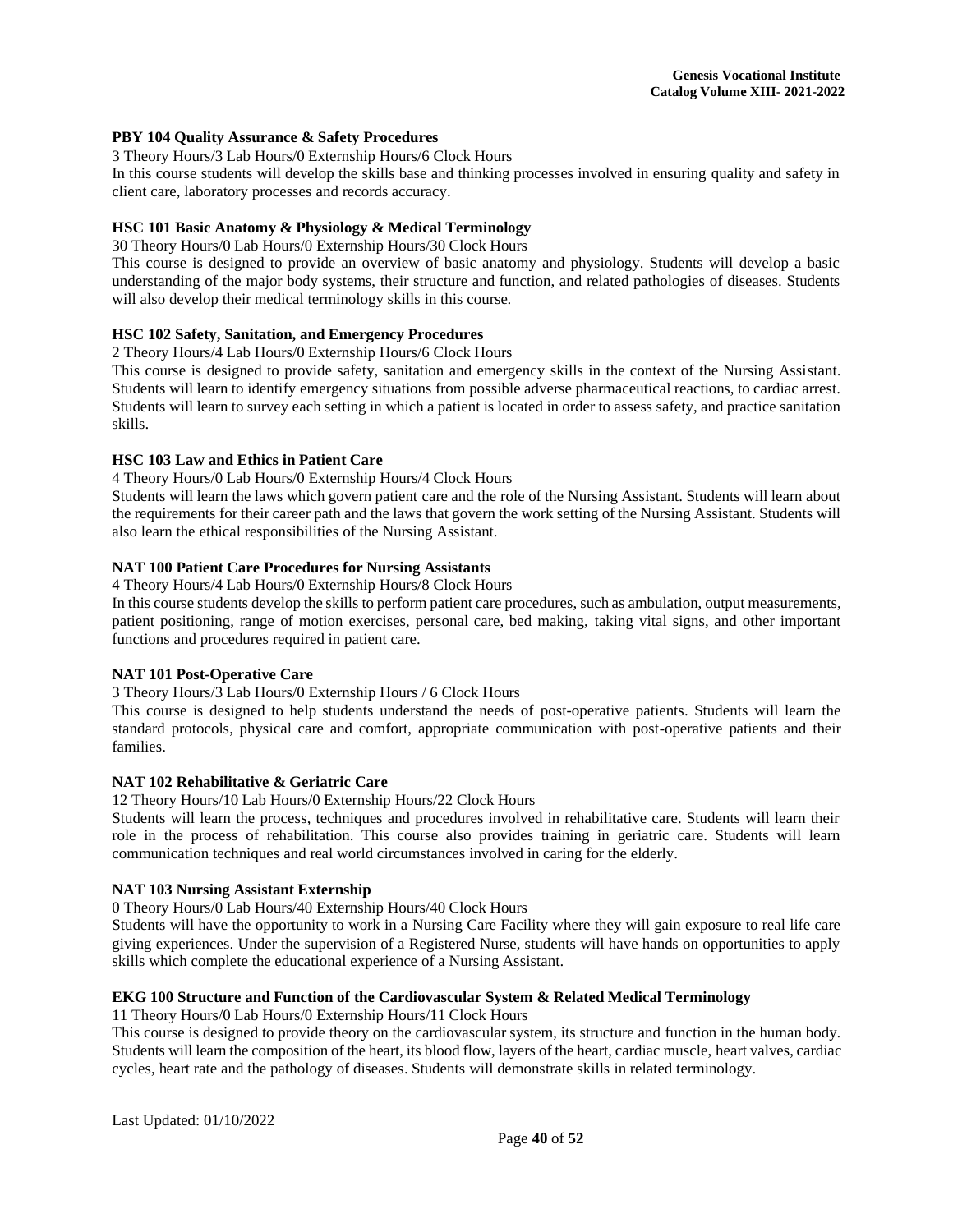## **EKG 101 Laws and Ethical Standards of Electrocardiography**

4 Theory Hours/0 Lab Hours/0 Externship Hours/4 Clock Hours

In this course students will learn the laws that govern Electrocardiography, its instrumentation, context of clinical setting, and the ethical responsibilities of the Electrocardiography Aide.

## **EKG 102 EKG Instrumentation and Modalities**

18 Theory Hours/18 Lab Hours/0 Externship Hours/36 Clock Hours

Students will develop skills and knowledge of procedures for the use and maintenance of Electrocardiography instruments, equipment and supplies. Students will practice the various modalities, and the procedures for client preparation.

## **EKG 103 Patient Preparation and Care Procedures**

8 Theory Hours/16 Lab Hours/0 Externship Hours/24 Clock Hours

This course is designed to provide the knowledge and practice of patient preparation for electrocardiography. Students will learn communication techniques involved in instructing patients, the physical handling of patients, preparing the area for testing, the positioning of leads and the use of gels and other substances, and supplies utilized in the testing procedure.

#### **PCT 100 Patient Care Technician Theory & Skills Lab I**

20 Theory Hours/65 Lab Hours/0 Externship Hours/85 Clock Hours

Prerequisites: HSC 100, HHA 100, HHA 101, HHA 102, HHA 103, HHA 104, HHA 105, HAE 100, CPR 100, PBY 100, PBY 101, PBY 102, PBY 103, PBY 104, HSC 101, HSC 102, HSC 103, NAT 100, NAT 101, NAT 102, NAT 103, EKG 101, EKG 102, EKG 103

In this course students will review skills learned in prior courses, practice their skills, and explore the different areas of the diverse patient care assisting skills they possess. Students will experience practical application of theoretical concepts, receive competency evaluations of skills performance in a simulated healthcare setting, and hone their professional skills.

#### **PCT 101 Patient Care Technician Theory & Skills Lab I**

20 Theory Hours/60 Lab Hours/0 Externship Hours/80 Clock Hours

Prerequisites: HSC 100, HHA 100, HHA 101, HHA 102, HHA 103, HHA 104, HHA 105, HAE 100, CPR 100, PBY 100, PBY 101, PBY 102, PBY 103, PBY 104, HSC 101, HSC 102, HSC 103, NAT 100, NAT 101, NAT 102, NAT 103, EKG 101, EKG 102, EKG 103

In this course students will review skills learned in prior courses, practice their skills and explore the different areas of the diverse patient care assisting skills they possess. Students will experience practical application of theoretical concepts, receive competency evaluations of skills performance in a simulated healthcare setting, and hone their professional skills.

#### **PCT 102 Career Preparation for Patient Care Technicians**

12 Theory Hours/0 Lab Hours/0 Externship Hours/12 Clock Hours

This course is designed to prepare students for the job search and career development. Students will learn about the various human resource management procedures involved in hospital employment, and other healthcare settings. Students will develop their resumes, professional image, job search skills and practice interviewing techniques. Students will develop a strategic plan for seeking out their first jobs as Patient Care Technicians. They will develop knowledge of certifications for Patient Care Technicians and opportunities for long term career growth.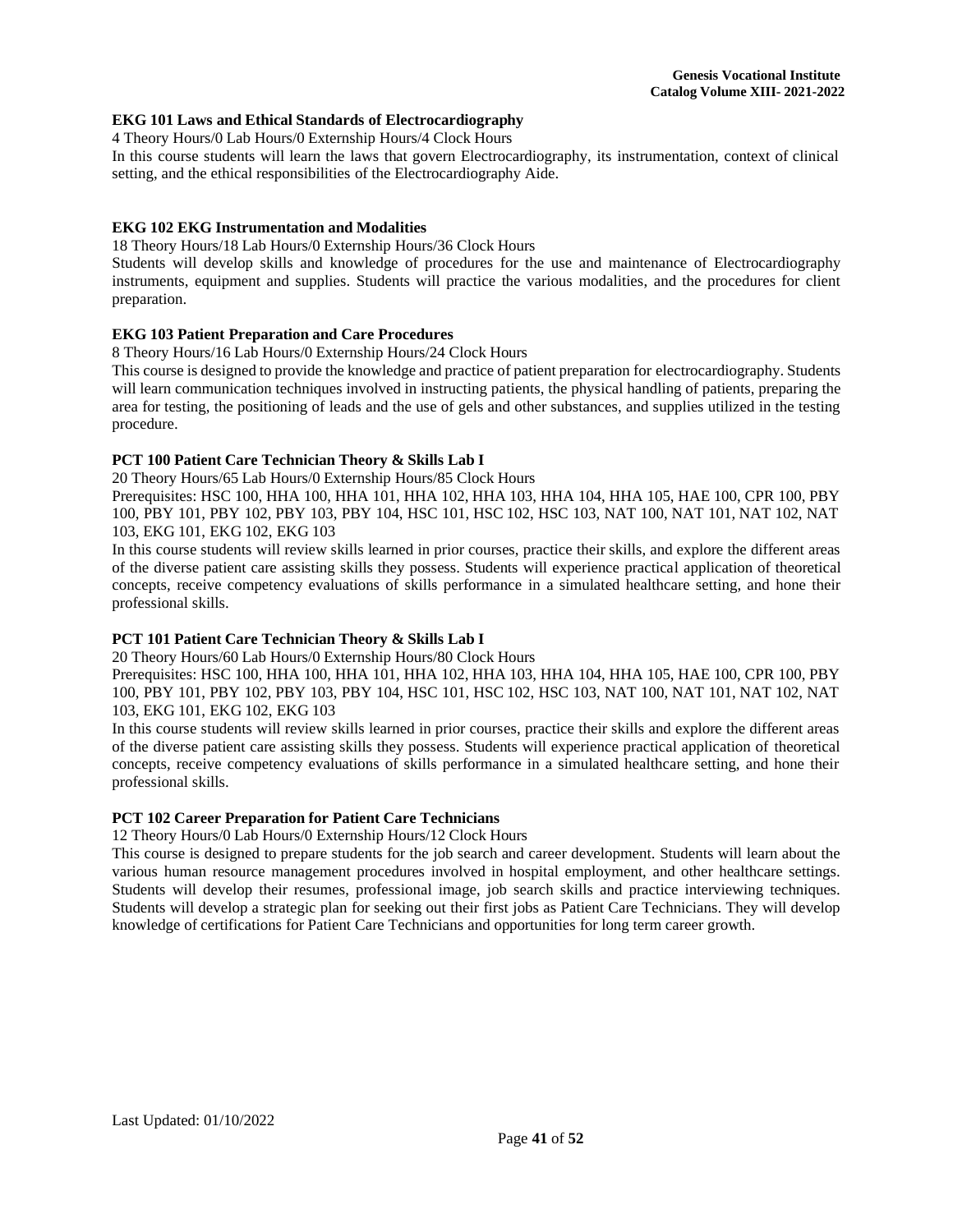## **Medical Assistant 936 CLOCK HOURS**

**Tuition:** \$3,350.00 **Registration fee:** \$100.00 Estimated Cost of: Books/Materials & Kit: \$170.00

#### **Total Cost of Program**: \$3,620.00

#### OTHER FEES NOT INCLUDED IN PROGRAM:

MedcaCertification:\$140.00

#### **PROGRAM OBJECTIVE:**

Upon completion of the Medical Assistant program, graduates will possess the skills and hands on experience to become entry level Medical Assistants, working in all aspects of the medical office.

## **PROGRAM DESCRIPTION:**

The Medical Assistant program is designed to train studentsin all of the relevant aspects of medical office management including reception, booking appointments, records management, informatics, insurance billing, preparing patients for physical examinations, and minor surgeries, performing specialized medical tests including urinalysis, and collecting biological specimens, phlebotomy, EKG, limited X Rays, and processing and recording pharmacological data. Graduates of this program will be prepared to work at the entry level in medical offices, clinics and various medical practices.

## **TERMINAL OBJECTIVES**

By the end of the Medical Assistant program, the graduate will be able to:

1. Be prepared and eligible for national certification examination

2. Perform administrative functions in a health care provider's office within their identified scope of work as a medical assistant.

3. Perform clinical functions in a health care provider's office within their identified scope of work as a medical assistant.

4. Apply ethical-legal concepts to the administrative and clinical functions as a medical assistant.

5. Define and display professionalism in the role of a medical assistant.

6. Demonstrate critical thinking and problem solving skills within the boundaries of professional practice.

7. Communicate effectively in oral and written modes within the identified scope of work as a medical assistant.

8. Provide prescribed instruction to patients and their families re: methods of wellness promotion and disease management under the specific direction of a licensed physician, nurse practitioner and/or other licensed health care provider.

9. Develop employment strategies necessary for a successful transition into the job market.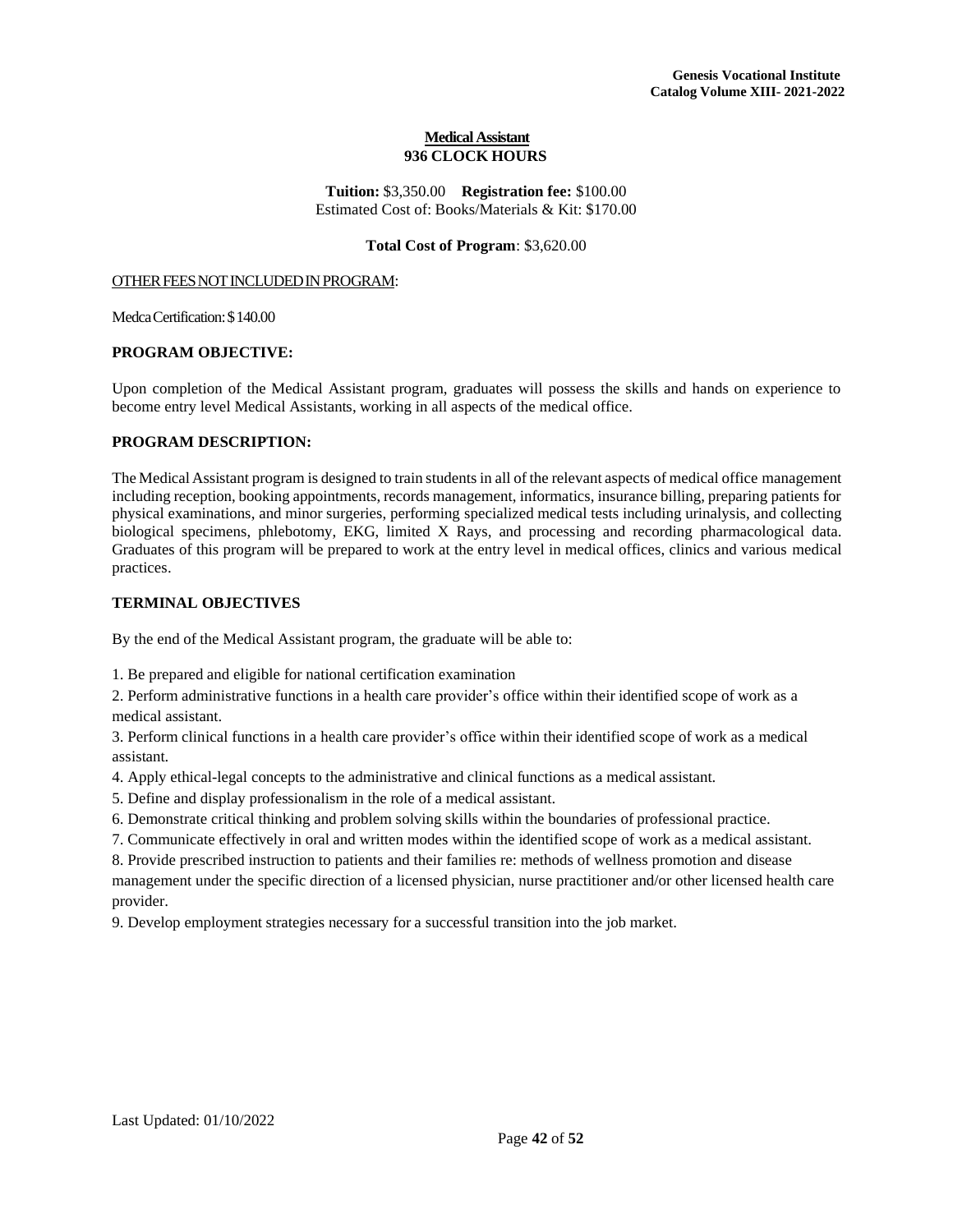| <b>COURSE</b>             | <b>COURSE TITLE</b>        | LINOORAM OUTERUE<br><b>Theory</b> | Lab            | <b>Externshi</b> | <b>Total</b>     |
|---------------------------|----------------------------|-----------------------------------|----------------|------------------|------------------|
| <b>CODE</b>               |                            | <b>Hours</b>                      | <b>Hours</b>   | p Hours          | <b>Clock</b>     |
|                           |                            |                                   |                |                  | <b>Hours</b>     |
| <b>HAE 100</b>            | <b>HIV/AIDS</b>            | $\overline{\mathcal{L}}$          | $\overline{0}$ | $\theta$         | $\overline{4}$   |
|                           | Education                  |                                   |                |                  |                  |
| <b>CPR 100</b>            | <b>CPR</b>                 | $\mathbf{1}$                      | 3              | $\overline{0}$   | $\overline{4}$   |
|                           | Cardiopulmonary            |                                   |                |                  |                  |
|                           | Resuscitation              |                                   |                |                  |                  |
| <b>HSC 100</b>            | <b>Health Science Core</b> | 82                                | $\overline{0}$ | $\theta$         | 82               |
|                           | Fundamentals               |                                   |                |                  |                  |
| <b>HSC 104</b>            | General Anatomy &          | 72                                | $\overline{0}$ | $\overline{0}$   | 72               |
|                           | Physiology                 |                                   |                |                  |                  |
| <b>MAT 100</b>            | <b>Basic Math</b>          | 32                                | $\theta$       | $\theta$         | $\overline{32}$  |
| <b>MAT 102</b>            | Pharmacology               | 54                                | $\overline{0}$ | $\overline{0}$   | 54               |
| <b>COM 100</b>            | Computer                   | 20                                | 52             | $\theta$         | 72               |
|                           | Applications               |                                   |                |                  |                  |
| <b>MAS 101</b>            | <b>Medical Office</b>      | 24                                | 48             | $\theta$         | 72               |
|                           | Procedures                 |                                   |                |                  |                  |
| <b>MAS 102</b>            | Fundamentals of            | 22                                | 22             | $\theta$         | 44               |
|                           | Medical Insurance          |                                   |                |                  |                  |
| <b>MAS 103</b>            | Records                    | 16                                | 8              | $\theta$         | 24               |
|                           | Management &               |                                   |                |                  |                  |
|                           | <b>Informatics</b>         |                                   |                |                  |                  |
| <b>MAS 104</b>            | Limited X Ray              | 30                                | 42             | $\theta$         | $\overline{72}$  |
| $\overline{\rm M}$ AS 105 | <b>Patient Preparation</b> | 90                                | 40             | $\overline{0}$   | 130              |
| <b>MAS 106</b>            | <b>Specialized Medical</b> | 80                                | 42             | $\mathbf{0}$     | 122              |
|                           | Exams                      |                                   |                |                  |                  |
| <b>HSC 107</b>            | <b>Career Preparation</b>  | 12                                | $\overline{0}$ | $\overline{0}$   | 12               |
| <b>MAS 107</b>            | Medical Assistant          | $\theta$                          | $\overline{0}$ | 140              | 140              |
|                           | Externship                 |                                   |                |                  |                  |
|                           | <b>Total</b>               | $\overline{539}$                  | 257            | <b>140</b>       | $\overline{936}$ |

## **PROGRAM OUTLINE**

Full-time students will complete this program in 43 weeks.

Upon completion of the program the student will receive a Diploma.

**DISCLOSURE: Students may begin working in their field of training as soon as the diploma is received.**

## **COURSE DESCRIPTIONS**

## **HAE 100 HIV/AIDS Education**

4 Theory Hours/0 Lab Hours/0 Externship Hours/4 Clock Hours

This course is designed to provide the necessary information concerning HIV/AIDS and the medical worker. Students will learn the history of HIV/AIDS, procedures and protocols required for caring for HIV/AIDS patients, the pathology of the disease and the expectations, objectives of clinical management that is standard for HIV/AIDS patients.

## **CPR 100 CPR-Cardiopulmonary Resuscitation**

1 Theory Hours/3 Lab Hours/0 Externship Hours/4 Clock Hours

This course will prepare students with emergency procedures in Cardiopulmonary Resuscitation. Upon successful completion of the course and passing the tests, students will be certified in CPR.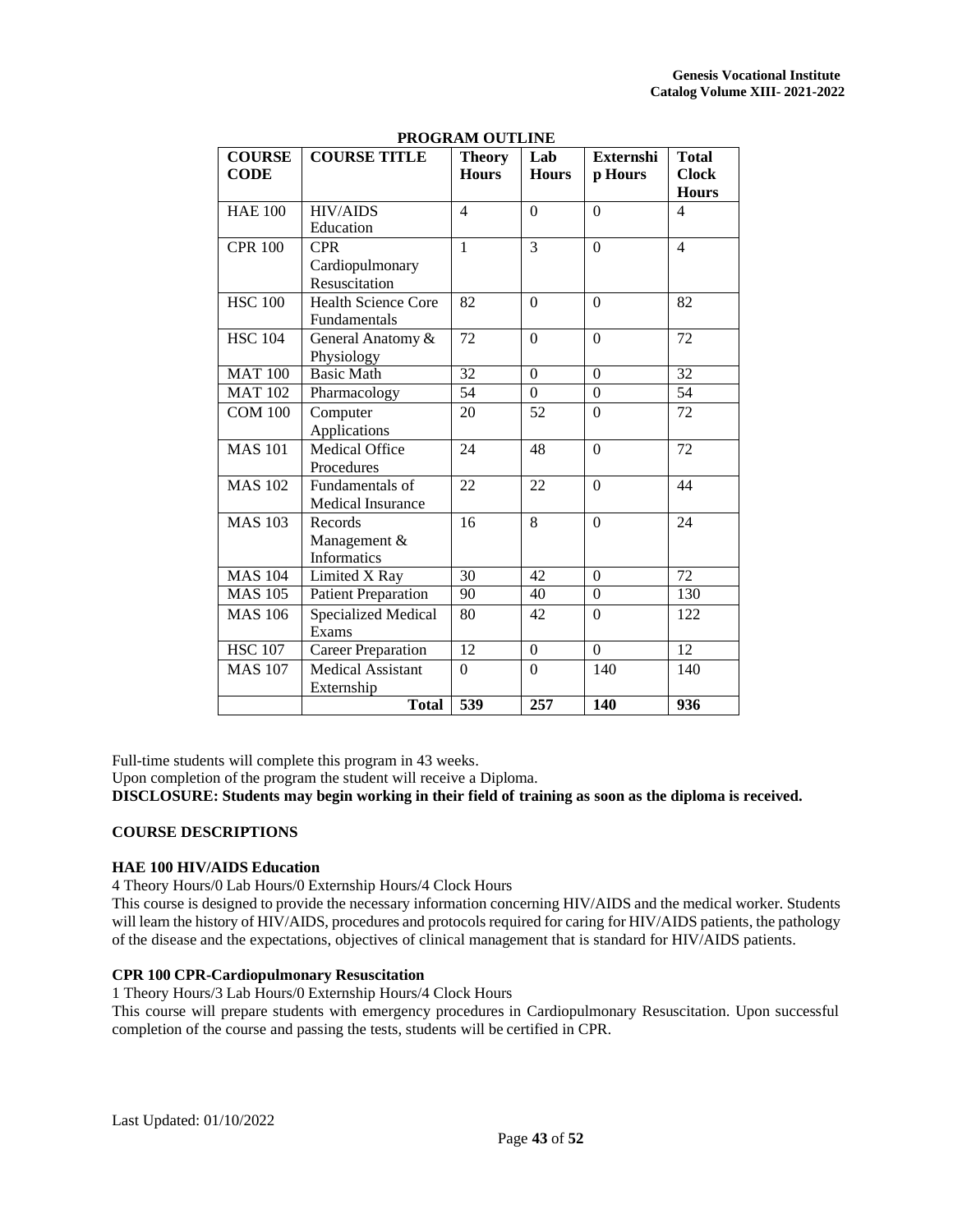## **HSC 100 Health Science Core Fundamentals**

82 Theory Hours/0 Lab Hours/0 Externship Hours/82 Clock Hours

The Health Science Core offers students a foundation in medical career skills. Students learn the structure and function of the human body, its chemical processes, the pathology of diseases and medical terminology. Students will demonstrate knowledge of the healthcare delivery system, and health occupations, basic infection control procedures, HIPPA guidelines, and the general laws and ethical responsibilities of healthcare workers. Students will learn to respond to emergency situations, practice safety and security procedures, apply basic math and science skills. Apply interpersonal communications skills and concepts. Understand the developmental principles of the life cycle, medical terminology and many other essential foundational areas.

#### **HSC 104 General Anatomy & Physiology**

72 Theory Hours/0 Lab Hours/0 Externship Hours/72 Clock Hours

Upon completion of this course students will have learned all of the body systems, pathology of diseases, and related medical terminology.

#### **MAT 100 Basic Math**

32 Theory Hours/0 Lab Hours/0 Externship Hours/32 Clock Hours.

Students will study basic mathematical concepts including addition, subtraction, division, multiplication, basic algebra, fractions, percentages, decimals, exponents and other basic operations.

#### **MAT 102 Pharmacology**

54 Theory Hours/0 Lab Hours/0 Externship Hours/54 Clock Hours

Dosage and calculations are the base concepts of this course. Students will develop the knowledge needed to understand basic dosage orders, as well as measure and record calculations for such dosages.

## **COM 100 Computer Applications**

20 Theory Hours/52 Lab Hours/0 Externship Hours/72 Clock Hours

This course provides the fundamental skills needed to operate a computer and popular software titles. Students will learn how to care and maintain computers, run diagnostic software, use a word processor, spreadsheet software, presentations software and database management. Students will also learn how to navigate the Internet and use e-mail programs.

## **MAS 101 Medical Office Procedures**

24 Theory Hours/48 Lab Hours/0 Externship Hours/72 Clock Hours

Upon completion of this course students will demonstrate professional and appropriate phone technique, explain the role of the medical assistant in the medical office, demonstrate appropriate professional behavior for the medical office, explain the use and function of computers in the medical office, demonstrate appropriate written communication skills and mail processing, demonstrate how to schedule appointments, basic bookkeeping principles, demonstrate cordial, courteous and professional patient reception, and patient processing.

#### **MAS 102 Fundamentals of Medical Insurance**

22 Theory Hours/22 Lab Hours/0 Externship Hours/44 Clock Hours

In this course students will develop the basic skills necessary to initiate the claims development procedures of the medical office. Students will learn how to collect pertinent insurance information, integrate it into a patient's file, complete billing forms, perform procedural and diagnostic coding and communicate with insurance companies.

#### **MAS 103 Records Management & Informatics**

16 Theory Hours/8 Lab Hours/0 Externship Hours/24 Clock Hours

This course is designed to provide students with training in common medical file systems. Students will learn how to initiate and maintain new files, patient charts, maintain clean forms and organize information in chronological order. Emphasis will be placed on the computational, cognitive and social aspects of informatics in the medical office.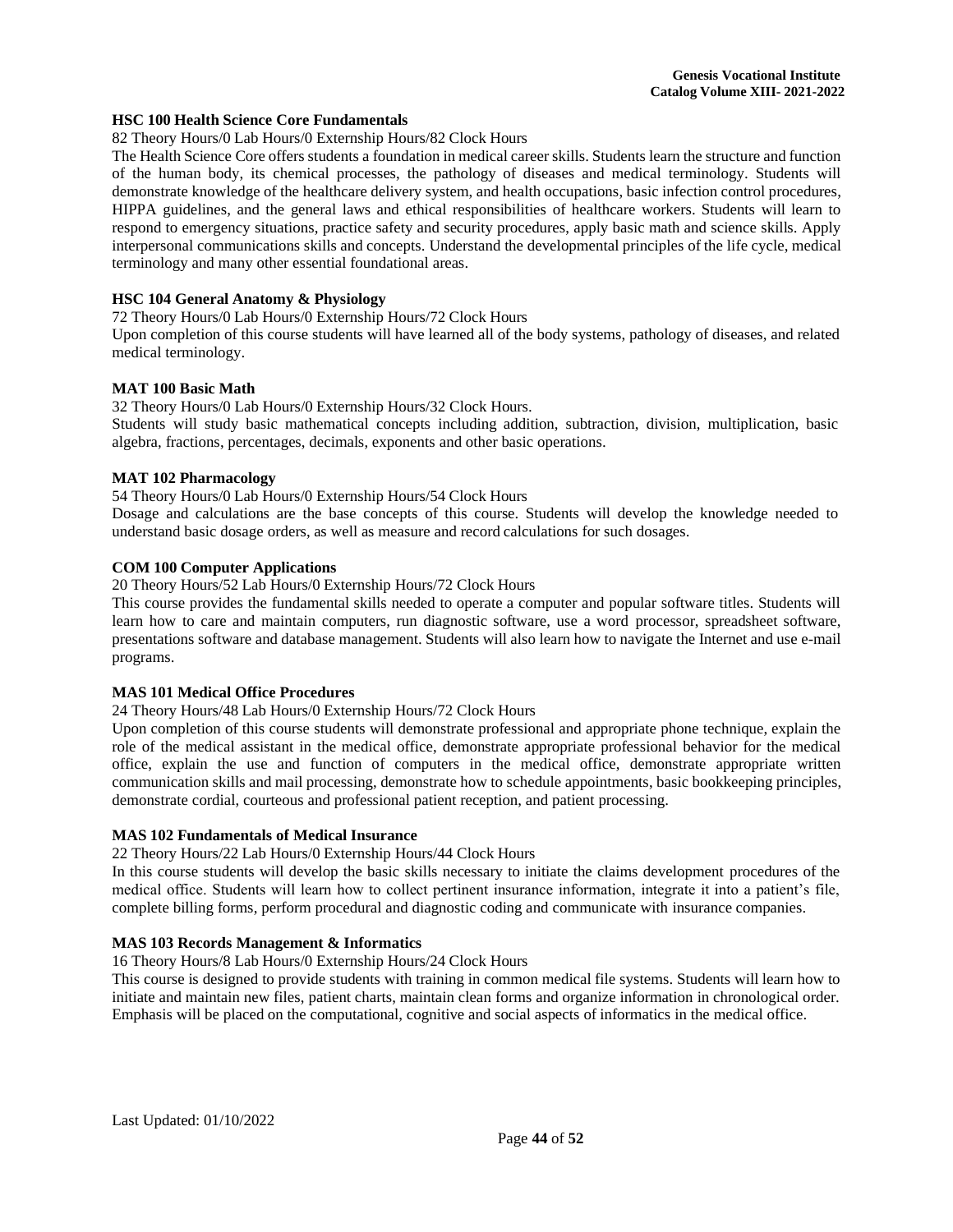## **MAS 104 Limited X-Ray**

30 Theory Hours/42 Lab Hours/0 Externship Hours/72 Clock Hours

This course prepares students to prep and perform limited x-ray work on physical extremities and body regions. Students will learn about machine maintenance, principals of use, safety precautions and x-ray procedures.

## **MAS 105 Patient Preparation**

90 Theory Hours/40 Lab Hours/0 Externship Hours/130 Clock Hours

Students will study patient care concepts involved in preparing patients for a medical examination or specialized test. Students will learn appropriate draping procedures, procedures for preparation for minor surgery, interpersonal skills required for patient communication, and the importance of maintaining well stocked, clean and well prepared examination areas.

#### **MAS 106 Specialized Medical Exams**

#### 80 Theory Hours/42 Lab Hours/0 Externship Hours/122 Clock Hours

In this course students will learn the basic concepts behind laboratory testing. Students will learn phlebotomy skills, use of Vacutainer equipment, proper techniques involved in collecting biological specimens and material, appropriate storage and processing. Students will also learn how to perform urinalysis, hematology testing, immunology testing, and other labs performed in the medical office and laboratories. Students will learn to prepare and perform Electrocardiograms (EKG/ECG), perform respiratory testing, wrap and prepare items for autoclaving, and dispose of biohazardous materials. Students will develop a well-rounded skill base in the clinical laboratory testing.

## **HSC 107 Career Preparation**

#### 12 Theory Hours/0 Lab Hours/0 Externship Hours/12 Clock Hours

In this course students will prepare for their career in the aspect of professional development. Students will learn the importance of professional behavior, attitudes, workplace dynamics, communication and professional image. Students will prepare for the job hunt by preparing a professional resume, and learn job search skills that will help maximize their search results.

## **MAS 107 Medical Assistant Externship**

0 Theory Hours/0 Lab Hours/140 Externship Hours/ 140 Clock Hours

Prerequisite: All courses must be taken prior to engaging in externship

The externship component is the student's opportunity to develop their skills in the actual work environment. Students will be assigned to their clinical assignments where they will work performing the clinical and administrative skills learned in the Medical Assistant program. Externship hours may vary per week depending on the actual sites assigned. Students must complete a total of 160 clock hours of externship to complete the course. Externship hours in one week will not exceed 40 hours.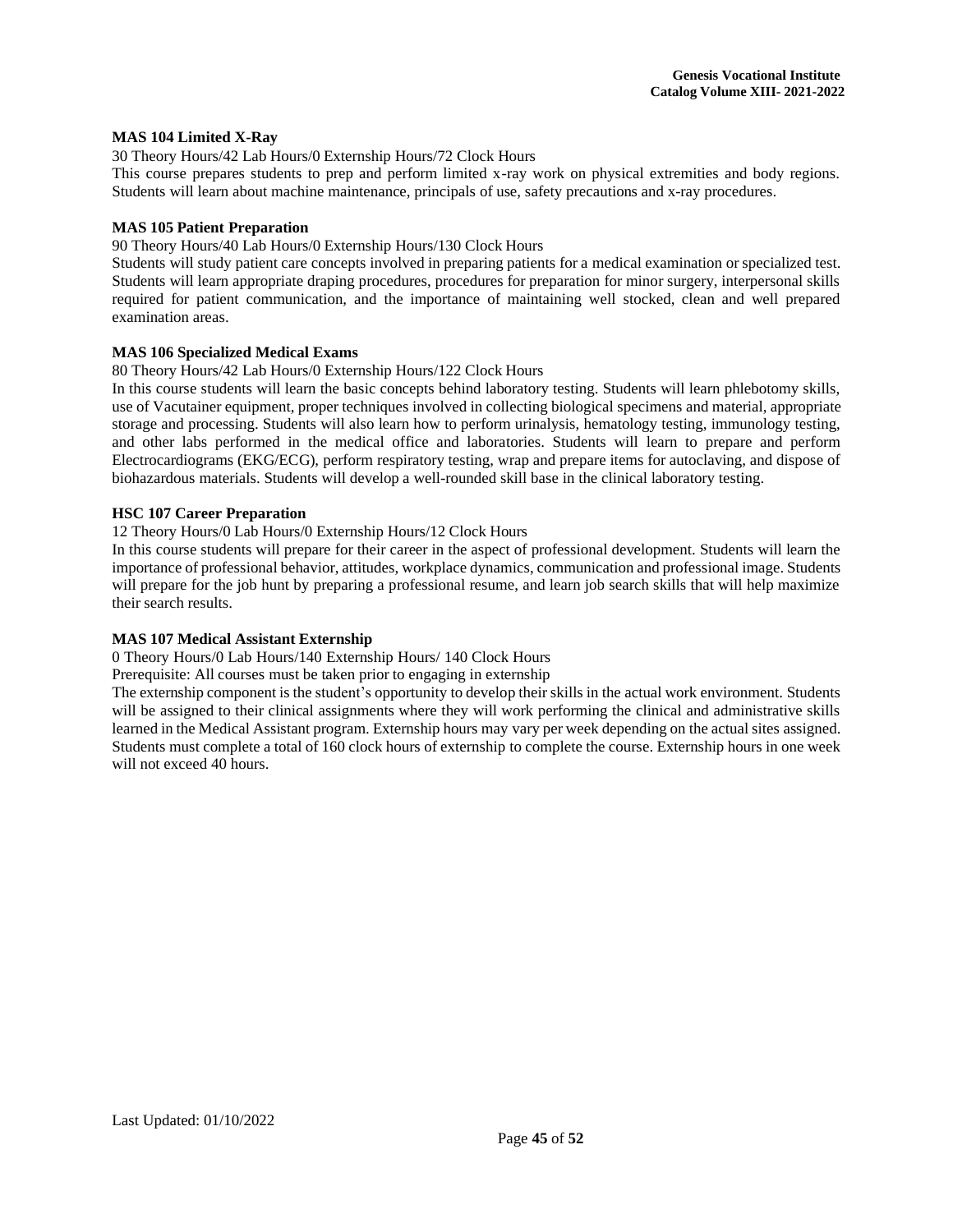## **MedicalBilling andCoding 1000 CLOCK HOURS**

**Tuition:** \$3,000.00 **Registration fee:** \$100.00 Estimated Cost of: Books/Materials & Kit: \$260.00

## **Total Cost of Program**: \$3,360.00

<span id="page-46-0"></span>OTHER FEES NOT INCLUDED IN PROGRAM: Medca Certification \$140.00 (optional)

## **PROGRAM OBJECTIVE:**

Upon completion of the Medical Billing and Coding program, graduates will possess the skills and hands on experience to become entry level Medical Billing and Coding Specialist, working in all aspects of the Medical Billing and Coding.

## **PROGRAM DESCRIPTION:**

This program was designed to prepare students for entry-level employment in a variety of Health Care facilities as Medical Record Coder, Coding Technician, or Coding Clerk. The students will learn to translate diagnoses and procedures into numerical codes, using the International Classification of Disease (ICD-9-CM) and the Current Procedural Terminology (CPT-4). The students will be trained to prepare and file insurance claim forms for reimbursement.

## **TERMINAL OBJECTIVES**

By the end of the Medical Assistant program, the graduate will be able to:

1. Perform administrative functions in a health care provider's office within their identified scope of work as a medical biller and coder.

2. Perform clinical functions in a health care provider's office within their identified scope of work as a medical biller and coder.

3. Apply ethical-legal concepts to the administrative and clinical functions as a medical biller and coder.

4. Define and display professionalism in the role of the medical biller and coder.

5. Communicate effectively in oral and written modes within the identified scope of work as a medical biller and coder.

6. Provide prescribed instruction to patients and their families re: methods of wellness promotion and disease management under the specific direction of a licensed physician, nurse practitioner and/or other licensed health care provider.

7. Develop employment strategies necessary for a successful transition into the job market.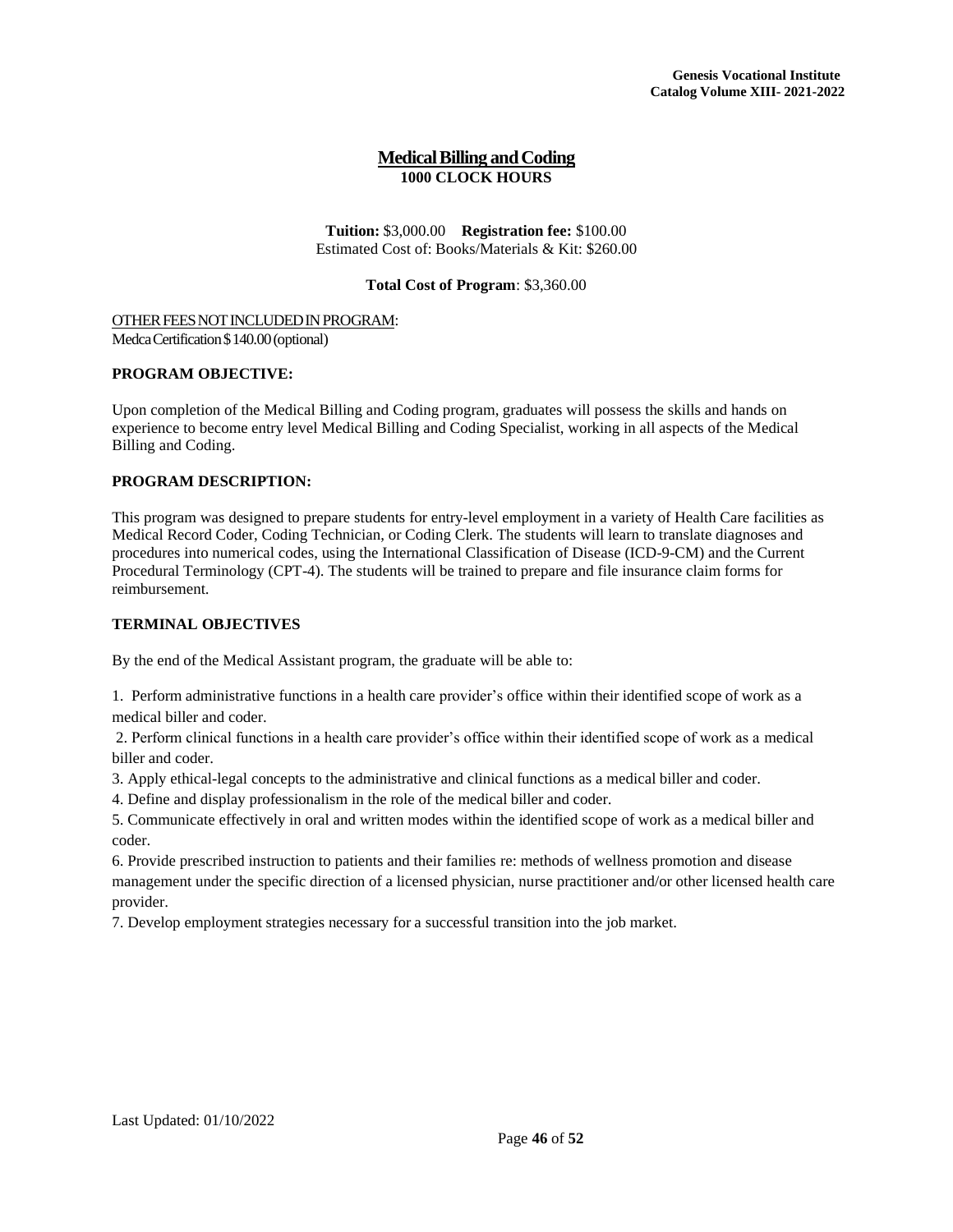| <b>COURSE</b><br><b>CODE</b> | <b>COURSE TITLE</b>                                  | <b>Theory</b><br><b>Hours</b> | Lab<br><b>Hours</b> | <b>Externship</b><br><b>Hours</b> | <b>Total</b><br><b>Clock</b><br><b>Hours</b> |
|------------------------------|------------------------------------------------------|-------------------------------|---------------------|-----------------------------------|----------------------------------------------|
| <b>COM 100</b>               | Computer<br>Applications                             | 20                            | 52                  | $\theta$                          | 72                                           |
| <b>MAT 100</b>               | <b>Basic Math</b>                                    | 48                            | $\overline{0}$      | $\overline{0}$                    | 48                                           |
| <b>HSC 100</b>               | <b>Health Science</b><br>Core<br><b>Fundamentals</b> | 82                            | $\Omega$            | $\Omega$                          | 82                                           |
| <b>HSC 104</b>               | <b>General Anatomy</b><br>&<br>Physiology            | 72                            | $\Omega$            | $\Omega$                          | 72                                           |
| <b>HSC 105</b>               | Medical<br>Terminology                               | 60                            | $\theta$            | $\theta$                          | 60                                           |
| <b>HSC 106</b>               | <b>Human Diseases</b>                                | 60                            | $\Omega$            | $\theta$                          | 60                                           |
| <b>MAT 102</b>               | Pharmacology                                         | 54                            | $\Omega$            | $\Omega$                          | 54                                           |
| <b>MCB</b> 101               | Introduction to<br>Medical Coding                    | 30                            | 96                  | $\Omega$                          | 126                                          |
| <b>MCB 102</b>               | Medical Coding II                                    | 30                            | 96                  | $\Omega$                          | 126                                          |
| <b>MCB</b> 103               | <b>Health Information</b><br>Technology              | 78                            | $\Omega$            | $\Omega$                          | 78                                           |
| <b>MCB 104</b>               | <b>Health Insurance</b><br><b>Billing</b>            | 30                            | 60                  | $\Omega$                          | 90                                           |
| <b>HSC 107</b>               | <b>Career Preparation</b>                            | 12                            | $\Omega$            | $\theta$                          | 12                                           |
| <b>MCB</b> 105               | <b>Medical Billing</b><br>and Coding<br>Externship   | $\theta$                      | $\Omega$            | 120                               | 120                                          |
|                              | <b>Total</b>                                         | 576                           | 304                 | 120                               | 1000                                         |

## **PROGRAM OUTLINE**

Full-time students will complete this program in 47 weeks. 11 months Upon completion of the program the student will receive a Diploma.

## **DISCLOSURE: Students may begin working in their field of training as soon as the diploma is received. COURSE DESCRIPTIONS**

## **COM 100 Computer Applications**

20 Theory Hours/52 Lab Hours/0 Externship Hours/72 Clock Hours

This course provides the fundamental skills needed to operate a computer and popular software titles. Students will learn how to care and maintain computers, run diagnostic software, use a word processor, spreadsheet software, presentations software and database management. Students will also learn how to navigate the Internet and use e-mail programs.

#### **HSC 100 Health Science Core Fundamentals**

82 Theory Hours/0 Lab Hours/0 Externship Hours/82 Clock Hours

The Health Science Core offers students a foundation in medical career skills. Students learn the structure and function of the human body, its chemical processes, the pathology of diseases and medical terminology. Students will demonstrate knowledge of the healthcare delivery system, and health occupations, basic infection control procedures, HIPPA guidelines, and the general laws and ethical responsibilities of healthcare workers. Students will learn to respond to emergency situations, practice safety and security procedures, apply basic math and science skills. Apply interpersonal communications skills and concepts. Understand the developmental principles of the life cycle, medical terminology and many other essential foundational areas.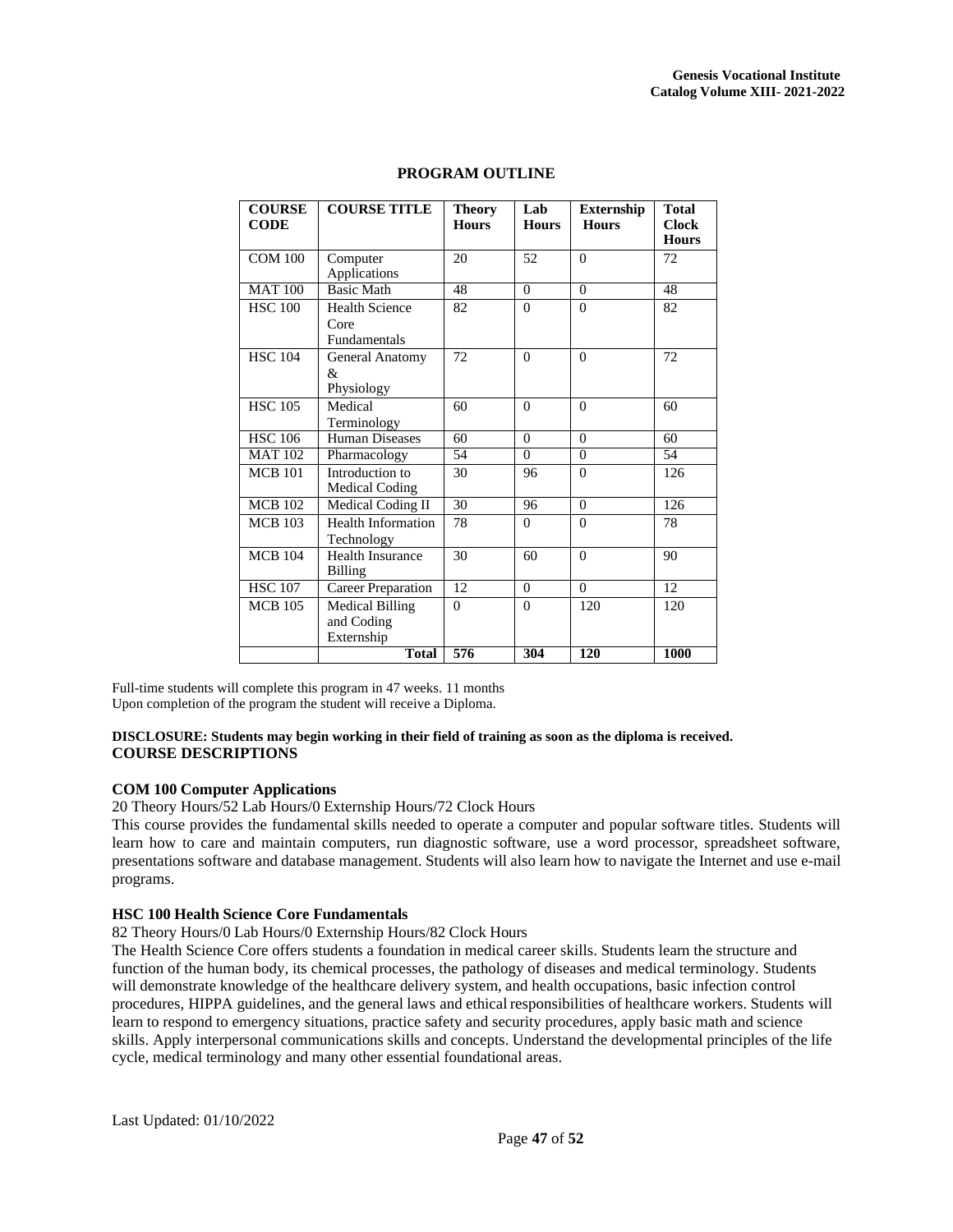## **HSC 104 General Anatomy & Physiology**

72 Theory Hours/0 Lab Hours/0 Externship Hours/72 Clock Hours

Upon completion of this course students will have learned all of the body systems, pathology of diseases, and related medical terminology.

## **HSC 105 Medical Terminology**

60 Theory Hours/0 Lab Hours/0 Externship Hours/60 Clock Hours

This course introduces medical elements and their applications to body systems and medical specialties. The student will be introduced to medical terms, including suffixes, roots, prefixes and anatomical terms. The basic body components will also be introduced and associated with the proper terminology. These terms will be applied to common medical specialties.

#### **HSC 106 Human Diseases**

60 Theory Hours/0 Lab Hours/0 Externship Hours/60 Clock Hours

Upon completion of this course students will have learned about any harmful change that interferes with the normal appearance, structure, or function of the body or any of its parts.

#### **MAT 100 Basic Math**

48 Theory Hours/0 Lab Hours/0 Externship Hours/48 Clock Hours

Students will study basic mathematical concepts including addition, subtraction, division, multiplication, basic algebra, fractions, percentages, decimals, exponents and other basic operations.

#### **MAT 102 Pharmacology**

54 Theory Hours/0 Lab Hours/0 Externship Hours/54 Clock Hours

Dosage and calculations are the base concepts of this course. Students will develop the knowledge needed to understand basic dosage orders, as well as measure and record calculations for such dosages

#### **MCB 101 Introduction to Medical Coding**

30 Theory Hours/96 Lab Hours/0 Externship Hours/126 Clock Hours

This course will provide students with an overview of the historical development of medical nomenclature and classification systems including ICD-9-CM, CPT Coding and HCPCS Level II. This course concentrates on the coding of diseases, operative procedures and abstracting clinical diagnostic data from medical information.

#### **MCB 102 Medical Coding II**

30 Theory Hours/96 Lab Hours/0 Externship Hours/126 Clock Hours

This course is the continuation of Introduction to Medical Coding and will provide to students with an overview of the historical development of medical nomenclature and classification systems including ICD-9-CM and CPT Coding. This course concentrates on the coding of diseases, operative procedures and abstraction clinical diagnostic data from medical information.

#### **MCB 103 Health Information Technology**

78 Theory Hours/0 Lab Hours/0 Externship Hours/78 Clock Hours

This course will provide students with comprehensive management of medical information and its secure exchange between health care consumers and providers.

Also students will learn how to:

- Improve health care quality.
- Prevent medical errors.
- Reduce health care costs.
- Increase administrative efficiencies.
- Decrease paperwork.
- Expand access to affordable care.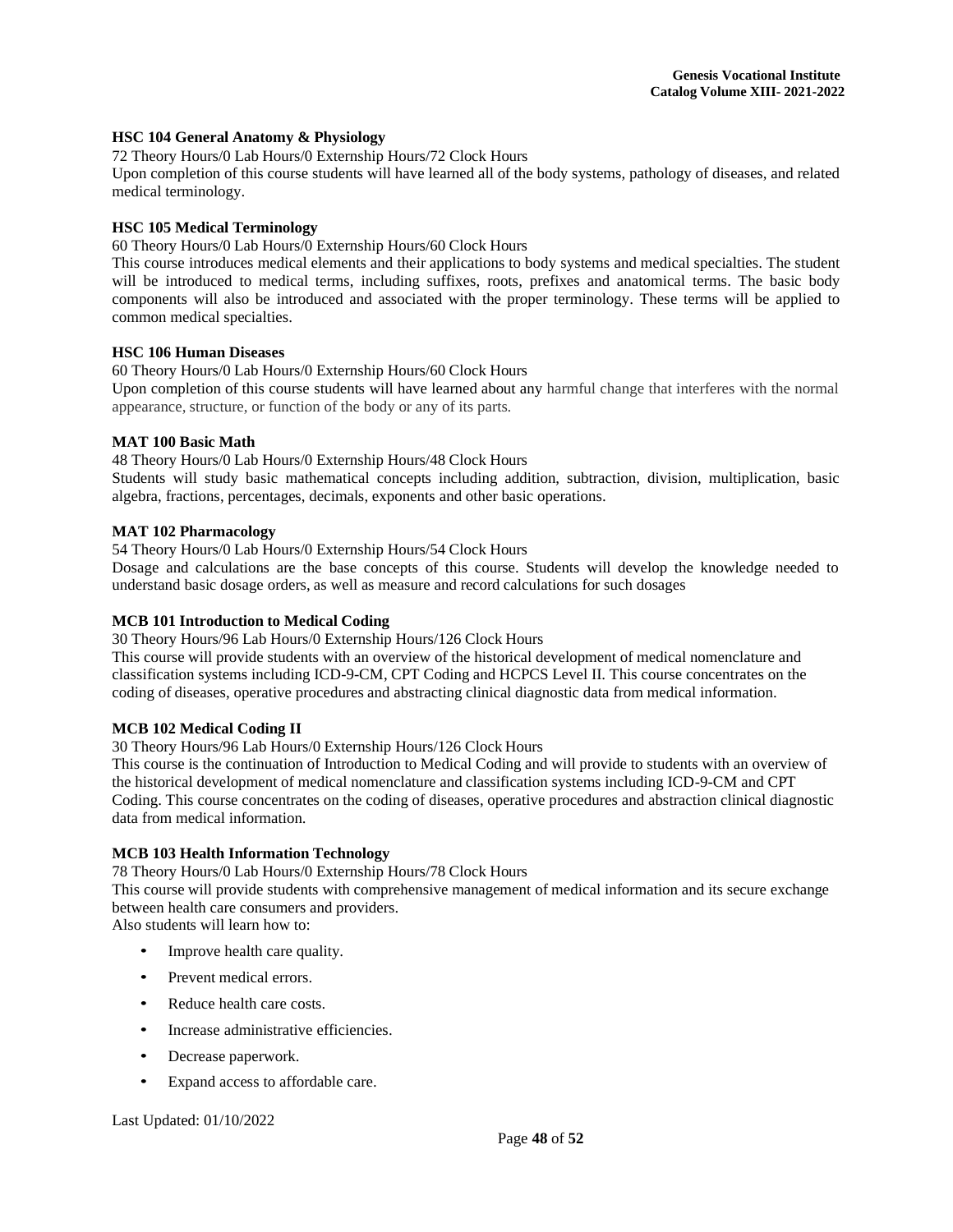### **MCB 104 Health Insurance Billing**

30 Theory Hours/60 Lab Hours/0 Externship Hours/90 Clock Hours

Upon completion of this course students will have learned introductory concepts, examples, and application exercises designed to show the students the basics of insurance billing. The student will become familiar with health insurance terminology, understand the legal implications of insurance billing and accurately complete insurance claim forms.

## **HSC 107 Career Preparation**

12 Theory Hours/0 Lab Hours/0 Externship Hours/12 Clock Hours

In this course students will prepare for their career in the aspect of professional development. Students will learn the importance of professional behavior, attitudes, workplace dynamics, communication and professional image. Students will prepare for the job hunt by preparing a professional resume, and learn job search skills that will help maximize their search results.

## **MCB 105 Medical Billing and Coding Externship**

0 Theory Hours/0 Lab Hours/120 Externship Hours/ 120 Clock Hours

Prerequisite: All courses must be taken prior to engaging in externship

The externship component is the student's opportunity to develop their skills in the actual work environment. Students will be assigned to their clinical assignments where they will work performing the clinical and administrative skills learned in the Medical Billing and Coding program. Externship hours may vary per week depending on the actual sites assigned. Students must complete a total of 120 clock hours of externship to complete the course. Externship hours in one week will not exceed 40 hours.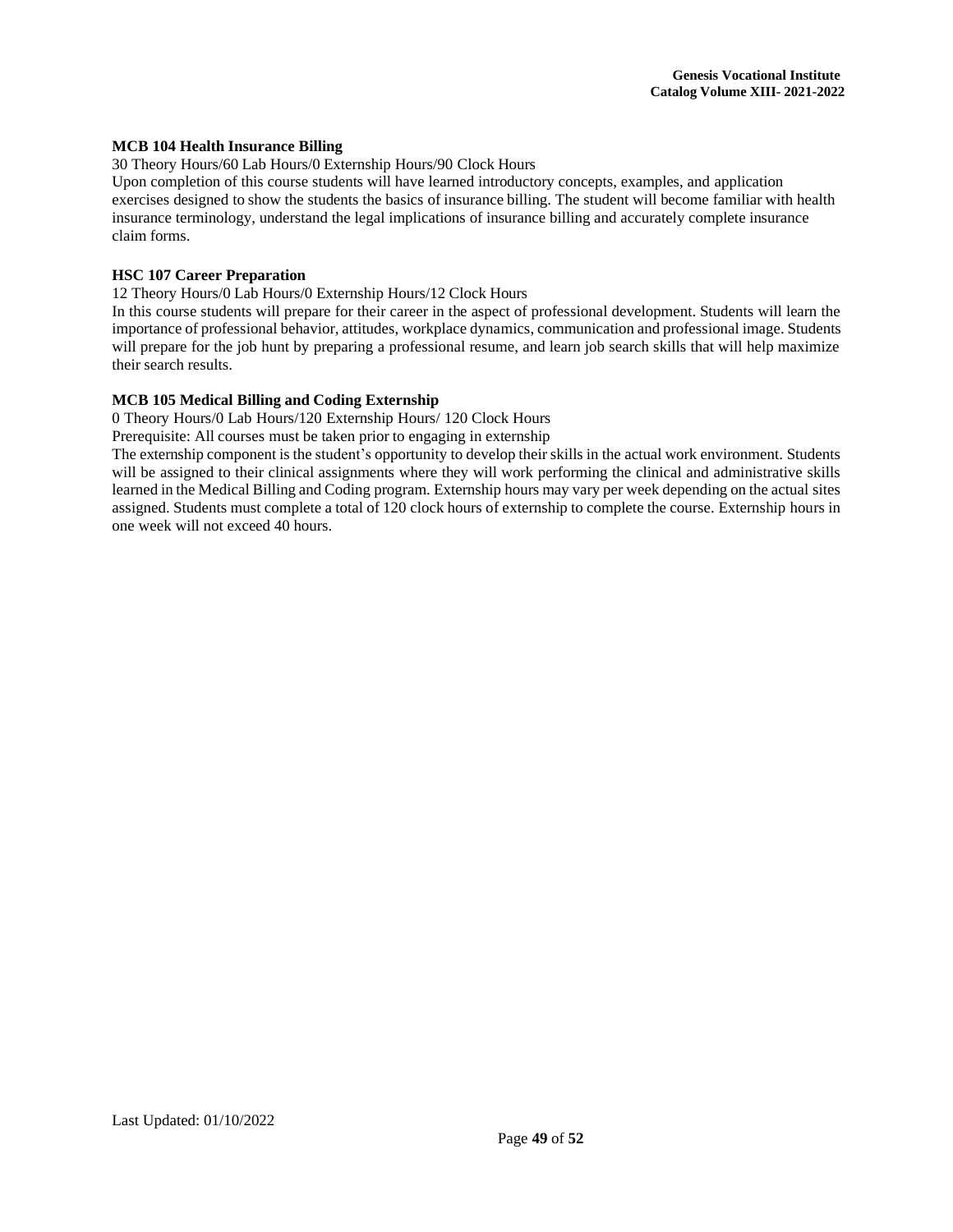## <span id="page-50-0"></span>**Course Numbering**

Because Genesis Vocational Institute is currently a clock hour school, all courses will be considered as first level courses. The prefixes contain letters found in the course title. The numbering system will be 100. The course codes are based on program and related topic. Those are defined as follows:

HSC: Health Science Core NAT: Nursing Assistant Courses HHA: Home Health Aide PBY: Phlebotomy Courses EKG: Electrocardiograph Courses PCT: Patient Care Technician Courses MAS: Medical Assistant Courses MAT: Math or related Courses COM: Computer Courses CPR: Cardiopulmonary Resuscitation Course HAE: HIV/AIDS Education Courses MCB: Medical Billing and Coding Courses

#### <span id="page-50-1"></span>**Licensing/Approval Agencies**

**Genesis Vocational Institute** "Licensed by the Commission for Independent Education, Florida Department of Education. Additional information regarding this institution may be obtained by contacting the Commission at 325 West Gaines Street, Suite 1414, Tallahassee, FL 32399-0400, toll-free telephone number 1(888) 224-6684"

**Genesis Vocational Institute** is approved by the Florida Board of Nursing to offer the Nursing Assistant program. License # CNAP1835, 4050 Bald Cypress Way, Bin #C06, Tallahassee, Fl. 32399-3256.

Genesis Vocational Institute is approved by the National Healthcareer Association, 7 Ridgedale Avenue, Suite 230, Cedar Knolls, NJ 07927, for the following programs. Medical Assistant Patient Care Technician Phlebotomy Technician EKG Technician Medical Billing and Coding Test site code # FL 115

**Genesis Vocational Institute** is approved by the American Registry of Medical Assistant, 69 Southwick Rd., Westfield, MA 01085

**Genesis Vocational Institute** is approved by the American Medical Technologist, for the following programs: Medical Assistant Phlebotomy Technician

**Genesis Vocational Institute** is approved by the American Medical Certification Association as a testing Center, for the following programs: Phlebotomy Technician and Electrocardiograph Technician.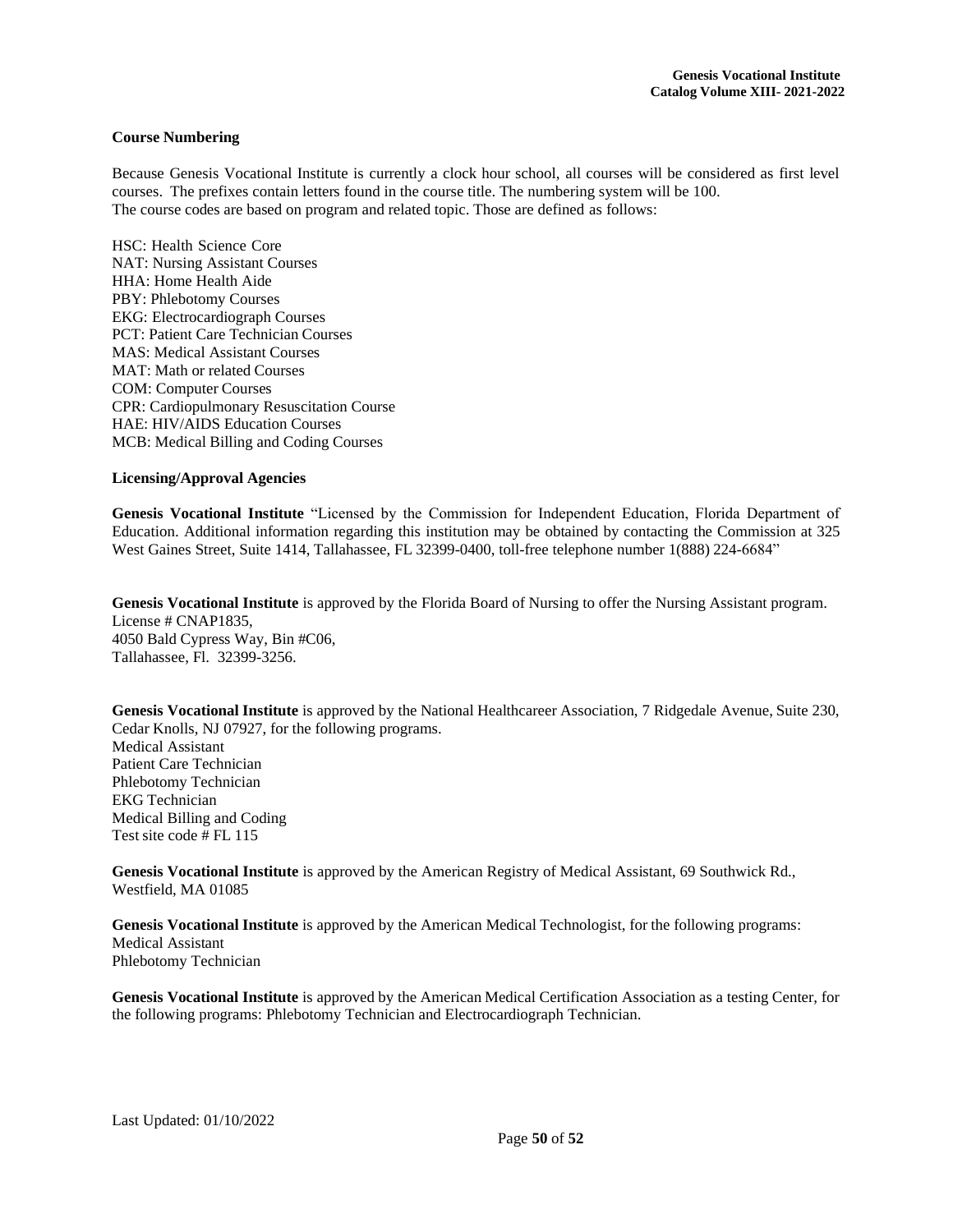**Genesis Vocational Institute** is approved by The Department of Defense's expanded Military Spouse Career Advancement Accounts program (MyCAA) for the following courses: Medical Assistant, Medical Billing and Coding, Patient Care Technician, Phlebotomy Technician, Electrocardiograph Technician, Nursing Assistant and Home Health Aide.

**Genesis Vocational Institute** is approved by the Medical Association Certification as a testing Center, for the following programs: Phlebotomy Technician, Electrocardiograph Technician, Medical Assistant and Medical Billing and Coding.

**Genesis Vocational Institute** is currently not an accredited institution.

## <span id="page-51-0"></span>**Attachment A Anticipated Start & End Dates for Programs offered in 2021-2022**

| <b>Nursing Assistant</b>     |                 | <b>Home Health Aide</b>               |                 |  |
|------------------------------|-----------------|---------------------------------------|-----------------|--|
| <b>Start Date</b>            | End date        | <b>Start Date</b>                     | <b>End Date</b> |  |
| 06/22/2021                   | 09/04/2021      | 06/20/2021                            | 07/13/2021      |  |
| 07/06/2021                   | 9/18/2021       | 07/04/2021                            | 8/3/2021        |  |
| 07/20/2021                   | 11/05/2021      | 07/18/2021                            | 8/17/2021       |  |
| 08/03/2021                   | 10/09/2021      | 8/1/2021                              | 8/24/2021       |  |
| 8/17/2021                    | 10/20/2021      | 8/15/2021                             | 9/7/2021        |  |
| 8/31/2021                    | 11/6/2021       | 8/29/2021                             | 9/21/2021       |  |
| 9/14/2021                    | 11/20/2021      | 9/12/2021                             | 10/5/2021       |  |
| 9/25/2021                    | 11/20/2021      | 9/26/2021                             | 10/19/2021      |  |
| 10/12/2021                   | 12/11/2021      | 10/10/2021                            | 11/2/2021       |  |
| 10/26/2021                   | 12/18/2021      | 10/24/2021                            | 11/14/2021      |  |
| 11/09/2021                   | 1/31/2022       | 11/07/2021                            | 11/30/2021      |  |
| 11/20/2021                   | 2/07/2022       | 11/21/2021                            | 12/14/2021      |  |
| 12/4/2021                    | 2/23/2022       | 12/5/2021                             | 1/18/2022       |  |
| 12/18/2021                   | 3/9/2022        | 12/19/2021                            | 1/25/2022       |  |
| 1/8/2022                     | 3/16/2022       | 1/9/2022                              | 1/31/2022       |  |
| 1/22/2022                    | 3/30/2022       | 1/23/2022                             | 2/15/2022       |  |
| 2/5/2022                     | 4/13/2022       | 2/6/2022                              | 3/1/2022        |  |
| 2/21/2022                    | 4/27/2022       | 2/20/2022                             | 3/15/2022       |  |
| 3/5/2022                     | 5/11/2022       | 3/6/2022                              | 3/29/2022       |  |
| 3/19/2022                    | 5/25/2022       | 3/20/2022                             | 4/12/2022       |  |
| 4/2/2022                     | 6/8/2022        | 4/3/2022                              | 4/26/2022       |  |
| 4/16/2022                    | 6/22/2022       | 4/17/2022                             | 5/10/2022       |  |
| 4/30/2022                    | 7/6/2022        | 5/1/2022                              | 5/24/2022       |  |
| <b>Phlebotomy Technician</b> |                 | <b>Electrocardiography Technician</b> |                 |  |
| <b>Start Date</b>            | <b>End Date</b> | Start Date                            | <b>End Date</b> |  |
| 07/10/2021                   | 9/6/2021        | 07/11/2021                            | 9/7/2021        |  |
| 9/11/2021                    | 11/1/2021       | 9/12/2021                             | 11/2/2021       |  |
| 11/6/2021                    | 12/20/2021      | 11/07/2021                            | 12/21/2021      |  |
| 1/8/2022                     | 2/28/2022       | 1/9/2022                              | 3/1/2022        |  |
| 3/5/2022                     | 4/25/2022       | 3/6/2022                              | 4/26/2022       |  |
| 4/30/2022                    | 6/21/2022       | 5/1/2022                              | 6/22/2022       |  |
|                              |                 |                                       |                 |  |